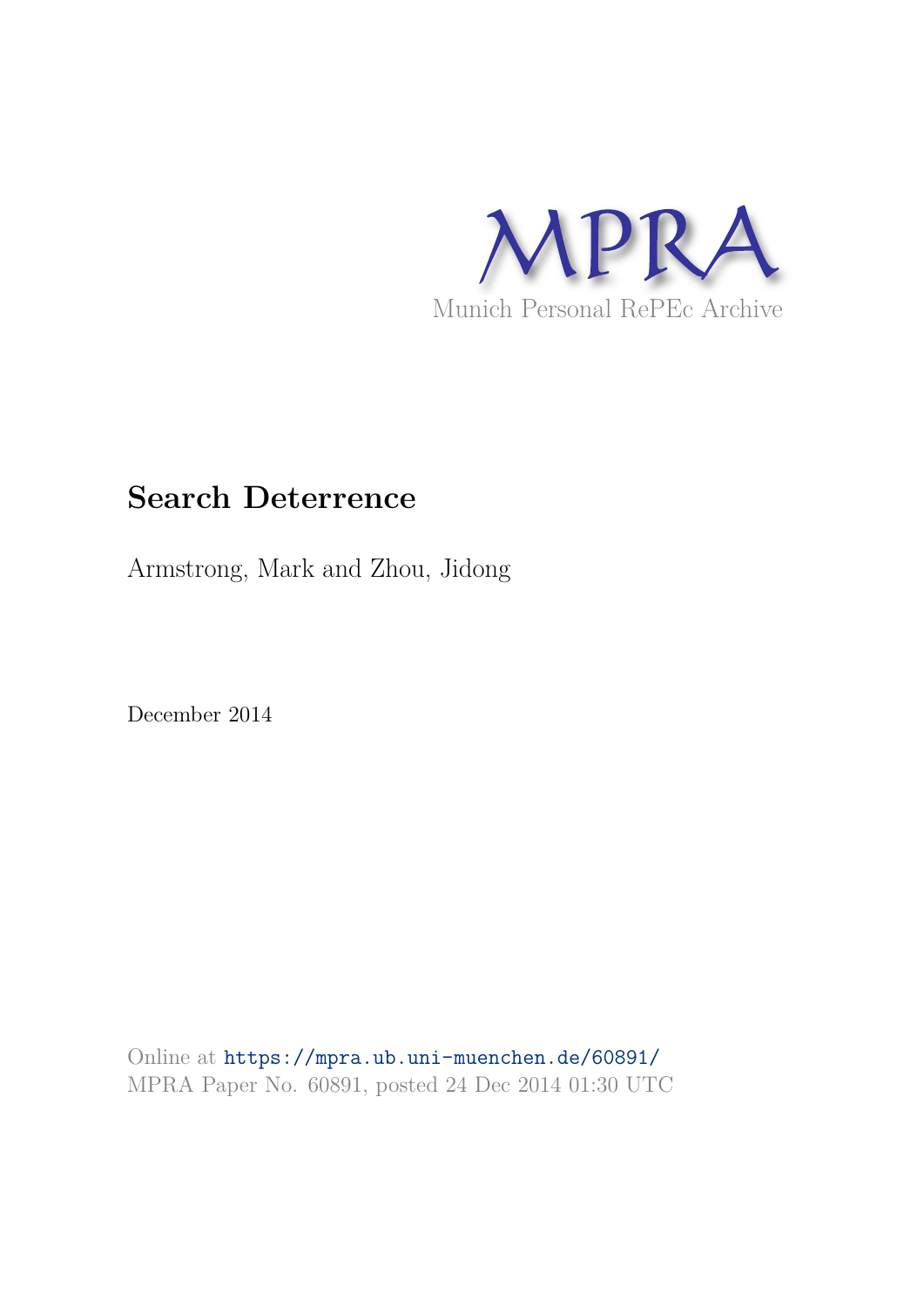# Search Deterrence

Mark Armstrong Department of Economics University of Oxford

Jidong Zhou Stern School of Business New York University

December 2014

#### Abstract

This paper studies sales techniques which discourage consumer search by making it harder or more expensive to return to buy after a search for alternatives. It is unilaterally proÖtable for a seller to deter search under mild conditions, but sellers can suffer when all do so. When a seller cannot commit to its policy, it exploits the inference that those consumers who try to buy later have no good alternative, and in many cases the outcome is as if the seller could only make an exploding offer. Search deterrence results in sub-optimal matching of products to consumers and often raises the price consumers pay.

Keywords: Consumer search, price discrimination, sequential screening, exploding offers, sales techniques.

# 1 Introduction

When feasible, a seller often makes it cheaper to purchase its product at the first opportunity, and if a potential customer wishes to return to buy later the price is higher or purchase might even be impossible. The motive for this form of price discrimination might be *strategic*, and as a kind of high-pressure sales tactic the seller offers a "buy-now" discount or makes an exploding offer when it first meets the buyer to increase its chance of making the sale. Alternatively, the seller might opportunistically raise its price when a buyer tries to purchase later, if it infers that the buyer has discovered in the meantime

This paper replaces our earlier working paper, Armstrong and Zhou (2011). We are grateful for helpful comments to Marco Haan, Hao Li, Marc Mˆller, Alessandro Pavan, Andrew Rhodes, Maher Said, Roland Strausz, John Vickers, Glen Weyl, and Asher Wolinsky.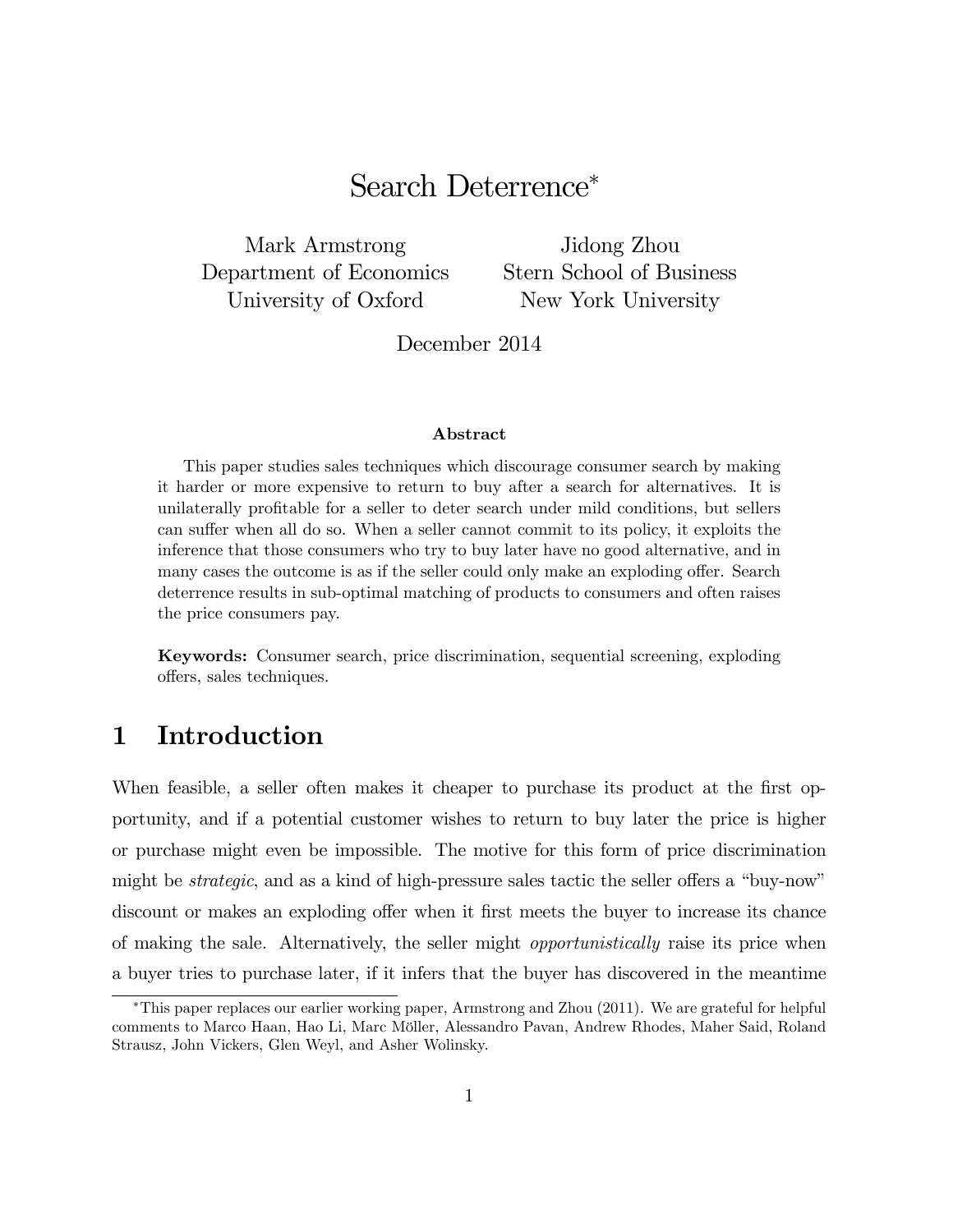that her other options are poor. Regardless of the seller's motive, a buyer who anticipates the price will rise if she investigates other options is more inclined to buy immediately, and search is deterred.

Because inducements for quick decisions are usually offered casually during the course of a one-to-one sales encounter, and because opportunist price hikes are not publicly announced, it is hard to obtain empirical evidence about this form of price discrimination. In his account of sales practices, Cialdini (2001, page 208) provides examples of exploding offers: "A door-to-door magazine solicitor might say that salespeople are in the customer's area for just a day; after that, they, and the customer's chance to buy their magazine package, will be long gone. A home vacuum cleaner operation I inÖltrated instructed its sales trainees to claim that, 'I have so many other people to see that I have the time to visit a family only once. Itís company policy that even if you decide later that you want this machine, I can't come back and sell it to you'." In a labor market context, Roth and Xing  $(1994, \text{page } 1001)$  discuss exploding job offers. For instance, judges make offers for clerkships which are withdrawn if not accepted quickly, perhaps during the telephone call itself. Law journals operate a system whereby an author can submit an article simultaneously to several journals, and a journal offers to publish provided the author agrees quickly—before she has heard back from other, perhaps more prestigious, journals.<sup>1</sup>

A less extreme tactic is to allow a buyer to purchase later but to make it more expensive to do so, so that a "buy-now" discount is offered. Bone  $(2006, \text{ pages } 71-73)$  describes how a home improvement company he infiltrated offers its potential customers a buy-now discount if the customer signs the contract immediately. Robinson (1995) discusses other examples of these discounts, such as a prospective tenant who is offered an apartment for  $$900$  per month but to whom the landlord offers  $$850$  if she agrees immediately, or a car dealer trying to close a deal who offers a further \$500 off the price if the buyer accepts now, so (as he claims) he can make his sales quota for that month. A recent UK review

<sup>&</sup>lt;sup>1</sup>The submission page of the *Harvard Law Review* currently has a link to a letter from a number of prominent law journals committing them to give an author seven days to decide whether to accept an offer to publish. The letter states "In recent years, many law journals have adopted the practice of issuing "exploding offers"—giving scholars only a couple of days, hours or even minutes to accept an offer of publication. The reasoning behind these offers was simple: we each hoped to secure the best articles for our own journal before others could identify them and make competing offers." See harvardlawreview.org/submissions [visited 26 September 2014].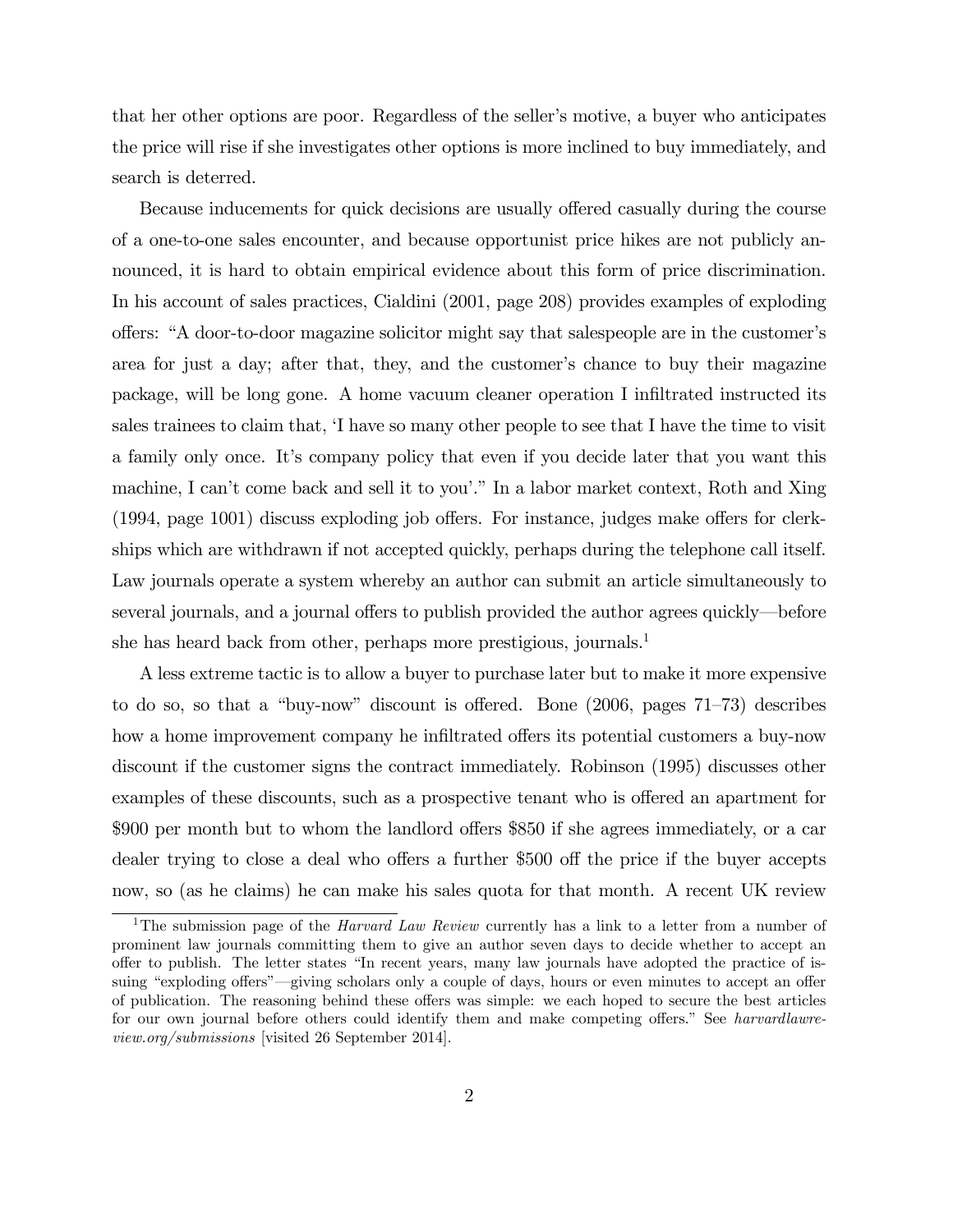of cosmetic surgery "was concerned about reports of patients being offered discounts for surgery if they sign a binding contract at the end of the first consultation".<sup>2</sup>

Airlines provide a rich source for examples of dynamic pricing. Most relevant to this paper are allegations that airfares can rise if a traveller leaves a travel website and then returns, while the price returns to its original level if the computer's "cookies" are deleted or a different computer is used.<sup>3</sup>

To implement these strategies a seller needs to be able to recognize customers, in the sense that it can distinguish potential customers it meets for the first time from those who have returned. Usually this is simply not possible. (A supermarket, for instance, keeps no track of a consumer's exit from the store.) Nevertheless, in many markets notably those which depend on personal interaction between buyers and sellers—customer recognition is feasible. A sales assistant might discern from a potential customer's questions or demeanor whether this is her first visit to the store for the relevant product. A telephone or doorstep seller can be confident when the first encounter with a prospective customer occurs. Sometimes—as with job offers, automobile sales, housing rentals, tailored consumer Önancial products, medical or life insurance, cosmetic surgery, academic journals, or home improvements—a consumer needs to interact with a seller to discuss specific requirements, and this process reveals the consumer's identity. In online markets, a retailer may be able to tell if a visitor using the same computer has visited its website before.

After discussing related literature, in section 3 we present a simple example which illustrates a seller's incentive to deter search. Here, a seller attempts to sell its product to a buyer whose utility from the product is common knowledge. The buyer will subsequently be able to Önd an alternative for the product, although how good that alternative is is not known when the buyer first meets the seller. If the seller allows free recall—so that its price is unchanged after the buyer searches for the alternative—the buyer will search and return to buy whenever the payoff from that alternative is disappointing. The seller can

<sup>2</sup>See paragraph 5.8 of Review of the Regulation of Cosmetic Interventions (Final Report), Department of Health (UK), April 2013. A similar observation was made in a recent investigation by the UK consumer right body, Which?, into the selling of laser eye surgery. See www.which.co.uk/news/2014/08/undercoverwe-expose-laser-eye-surgery-clinics-376378 [visited 2 October 2014].

 $3$ For instance, type "deleting cookies flights" into a search engine to see various allegations (and denials) in the media. Of course, even if airlines never actual engage in this practice, the fact that many travellers believe they do will nevertheless act to deter search.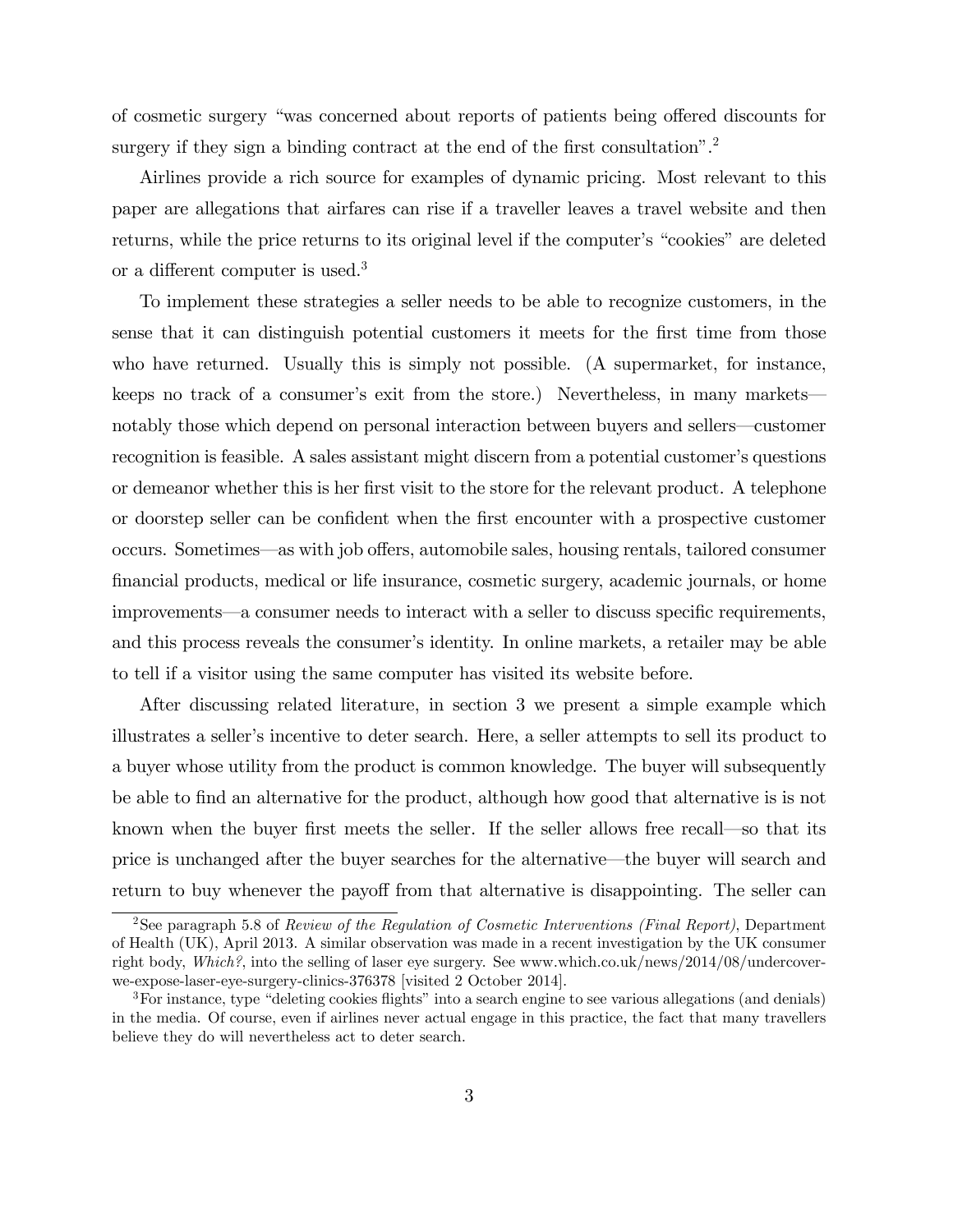increase its profits, however, if it commits to an exploding offer, while the buyer is harmed by this tactic. If the seller cannot commit to its buy-later policy, it nevertheless has an incentive to induce the buyer to purchase immediately with a low "buy-now" price.

In section 4, we study a richer model in which search is costly and the buyer has private information about her utility from the seller's product. In section 4.1 we show it is more profitable to offer a buy-now discount than allow free recall when the relevant demand curve is log-concave. This form of price discrimination has novel features: both buy-now and buy-later prices can rise relative to the uniform price with free recall, and the seller charges a lower price to buyers who value its product more. If the seller is constrained to make an exploding offer or to allow free recall, an exploding offer is more profitable in the more restrictive case where demand is concave.

Buy-now discounts and exploding offers are simple tactics, which are easy to communicate and rationalize to buyers.<sup>4</sup> Moreover, these tactics are informal, in the sense they do not require a potential buyer to sign a contract for the right to buy later. (For instance, while one can envisage a sales assistant offering a discount on a camera "before I end my shift", it is harder to imagine the assistant offering a non-refundable deposit contract for the right to buy later.) Nevertheless, the seller may do better still by using more ornate selling schemes. In section 4.2 we derive the *optimal* way to sell in this environment, which allows the buyer to buy immediately at a low price, to return later to buy at a high price, and it also offers a menu of option contracts (where by paying a non-refundable deposit the buyer obtains the right to buy later at a specified price). The optimal mechanism involves search deterrence, in the sense that more buyers purchase without discovering their outside option than would be the case with free recall. In a numerical example, this scheme does only modestly better than the buy-now discount scheme.

In section 4.3 we discuss the seller's policy when it cannot commit to its buy-later price. A customer who returns to buy later reveals she has found no attractive alternative, and the seller often has an incentive to raise its price to this customer. When there is

<sup>&</sup>lt;sup>4</sup>It may be important for the seller to be able to rationalize its sales policy, to give the policy more credibility. For example Bone (page 71) writes that to justify the buy-now discount customers were told "the company had so many appointments that it was difficult for our salespeople to cover them all ... if we went back to everyone twice we wouldnít see nearly as many people and would generate a lot less business."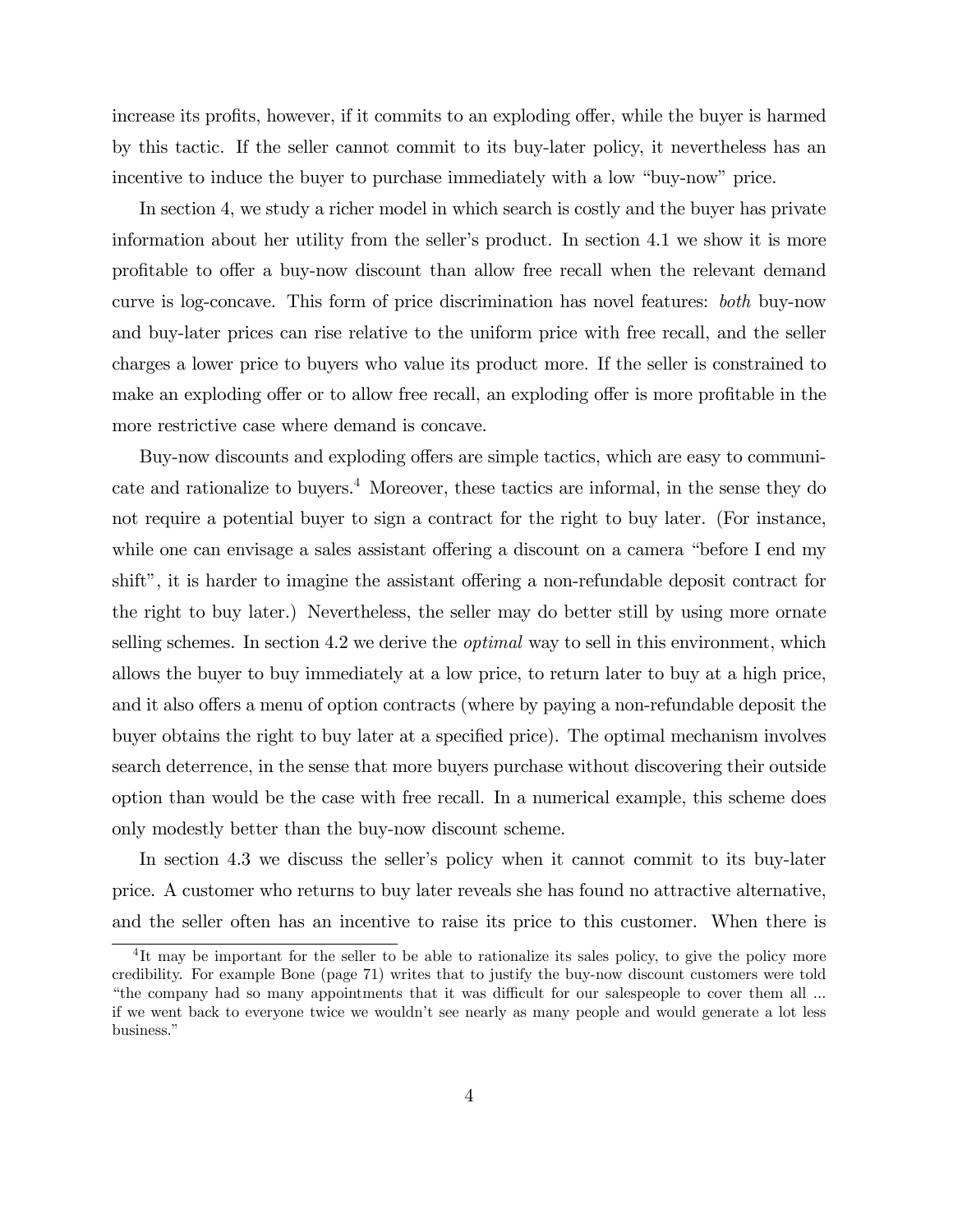an intrinsic cost of returning to the seller after search, the equilibrium involves no buyers returning to the seller after search, and the outcome is as if the seller could only make an exploding offer.

We extend our analysis to duopoly in section 5, where one seller's offer constitutes the other seller's outside option. In section 5.1, the sellers supply differentiated products, and a buyer searches both for a low price and a good product. Here, each seller has an incentive to deter search, but when both do this industry profit can fall relative to the free-recall regime. Search deterrence not only leads to a less efficient match between buyers and products, but can also induce sellers to set even their discounted buy-now price above the free-recall benchmark. Market performance with these sales techniques is poor: sellers are usually worse off relative to free recall, and buyers obtain a less suitable product in return for a higher price. In section 5.2, sellers compete to supply a homogeneous product and buyers search only for a low price. When sellers allow free recall the equilibrium involves price dispersion. However, free recall is not an equilibrium when sellers can recognize buyers who return after the Örst encounter, while an equilibrium exists in which sellers make exploding offers at the monopoly price. Here, the ability of sellers to discriminate against buyers who do not purchase at the first opportunity boosts industry profit—to the collusive level—and denies consumers the benefits of competition.

The paper concludes by discussing fruitful directions for further research as well as some thoughts about consumer policy to combat search deterrence.

# 2 Related Literature

This paper studies a new form of price discrimination, where price is conditioned on whether the buyer has searched or not, and we find that the ability to discriminate often leads both prices to rise relative to the uniform-price benchmark. In the context respectively of monopoly and duopoly, Nahata, Ostaszewski, and Sahoo (1990) and Corts (1998) study when this phenomenon can happen. Both papers study third-degree discrimination, where there are no cross-price effects in demand for the two products. The former paper requires profit functions not to be single-peaked, while the latter needs sellers to have different views about which is the "strong" market (i.e., the market with the higher price when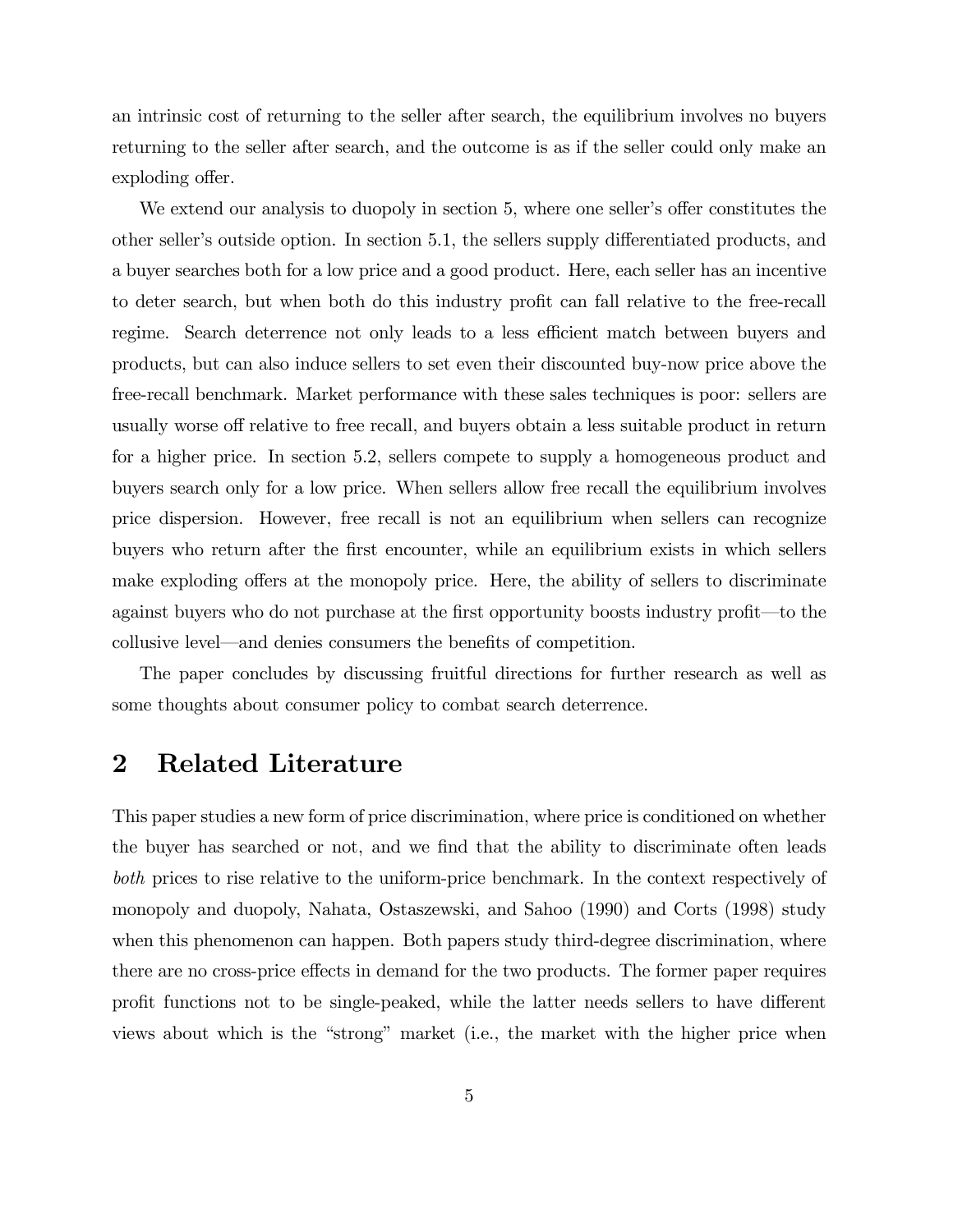price discrimination is used), to obtain this outcome. In our framework, cross-price effects are present, and both buy-now and buy-later prices rise due to the artificial search frictions introduced with price discrimination.

The basic mechanism in our model, that a higher cost of returning to buy later makes agents less inclined to search, has been studied before. For instance, Karni and Schwartz (1977) and Janssen and Parakhonyak (2014) show that an agent will cease her search sooner than she would with free recall if the ability to return to a previous option is uncertain or costly. The uncertainty or cost of return is exogenous in these papers, rather than determined endogenously by a seller's sales tactics as in our paper.

Few previous papers relate directly to strategic search deterrence. One that does is Ellison and Wolitzky  $(2012)$ , who offer a model with homogeneous products and price dispersion in which a seller deters search by making onward search more costly, rather than by making it more expensive to buy later. They suppose that a buyer's incremental search cost increases with her cumulative search effort, and if a seller increases its instore search cost—for instance, by instructing its sales staff to engage buyers in lengthy discussions or complicating its price scheme—this will make further search less attractive. As with our models in section 5, even if intrinsic frictions are small a market can still suffer from substantial endogenous search frictions and high prices in equilibrium.

Our analysis of search deterrence without commitment relates to two classic papers. Diamond (1971) shows how even small search frictions can lead to monopoly pricing in a market where sellers supply a homogenous product. In its starkest form, hold-up can cause the market to shut down altogether, and a closely related argument drives one main result in section 4.3. In the literature on durable good pricing initiated by Coase (1972), when a buyer does not buy quickly, she reveals she has a low valuation for the product. Because of this adverse selection, the seller has an opportunistic incentive to reduce its price to buyers who buy later. In our model, by contrast, if a buyer tries to buy later, she reveals she has searched but found her outside option was disappointing. Due to this advantageous selection, our seller often sets a higher price to buyers who buy later.<sup>5</sup>

 $5Zhu$  (2012) examines equilibrium pricing in a market for over-the-counter financial securities. His model has a single seller who searches sequentially for a high price offer among a number of potential buyers. A buyer's price is valid only for the initial contact, and if the seller rejects the initial offer and contacts that buyer a second time, the buyer suggests a new price. Zhu shows that a buyer lowers the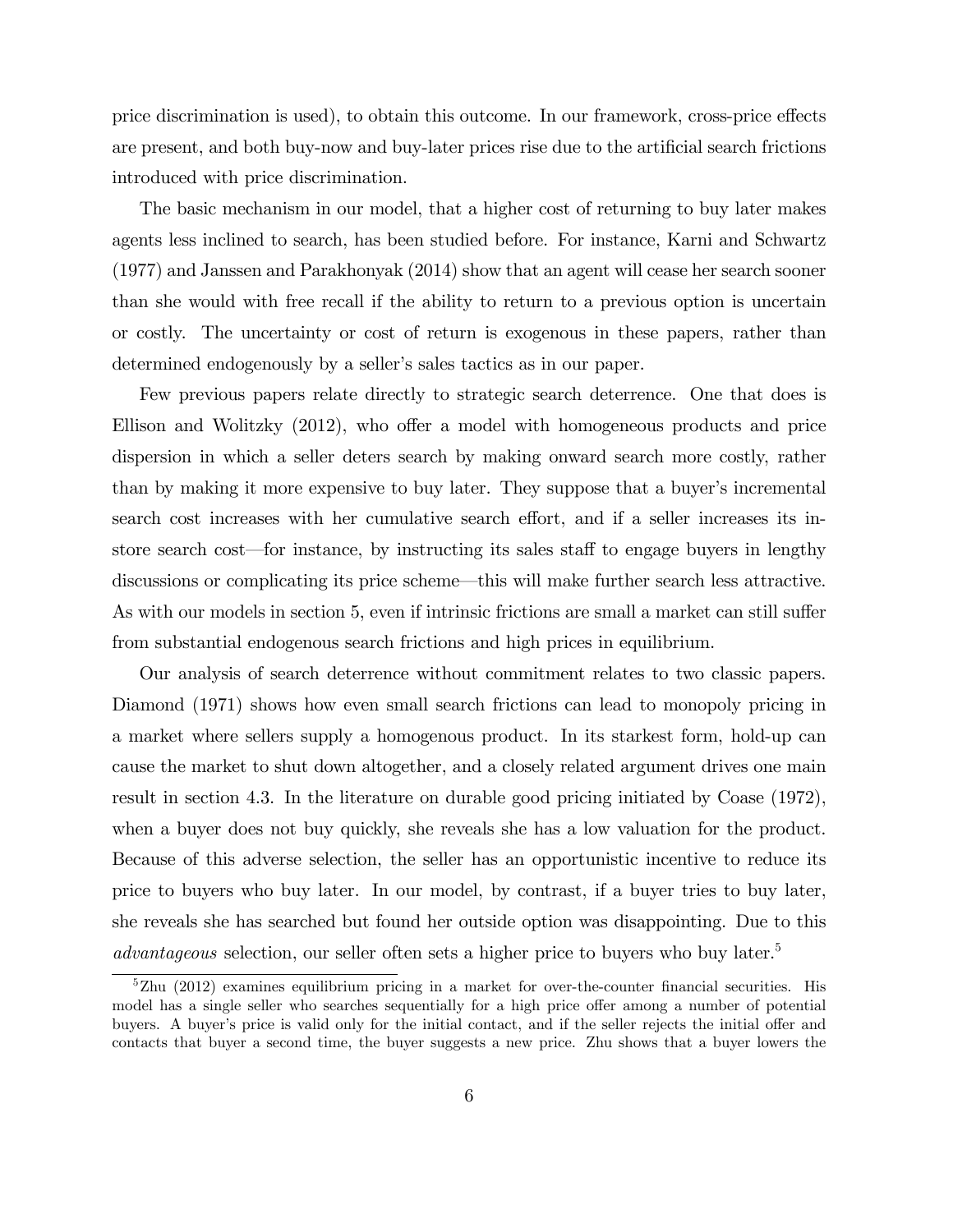This paper is part of a wider literature which studies how sellers determine the information their potential buyers possess at the time they decide whether to purchase. Most of this literature studies a situation in which buyers learn, or do not learn, their idiosyncratic value for the product, while our model concerns the extent to which buyers are informed about the various offers available to them in the market. Lewis and Sappington (1994) discuss a situation where the seller can control how much the buyer learns about her valuation before purchase. One strategy allows the buyer to discover her valuation before agreeing to buy, in which case she purchases when the valuation is above the price. A second strategy, akin to an exploding offer in our framework, forces the buyer to buy without knowing her valuation. Lewis and Sappington show that the seller either reveals all or none of the information, and the second strategy is more profitable than the first when the production cost is small.<sup>6</sup> Essentially the same insight underlies the observation that an exploding offer boosts profit in our simple model in section 3.

Sellers can affect how informed their buyers are by influencing how early they buy, since a buyer plausibly has less precise information about her eventual value when she buys in advance of consumption. There is now a large literature on "advance selling", mostly within marketing, much of which concerns yield management. In a paper more focussed on price discrimination motives for advance selling, Nocke, Peitz, and Rosar (2011) analyze a seller's incentive to offer an "advance-purchase discount". Nocke *et al.* assume the seller can commit to its price path, and find conditions under which an advance-purchase discount is more profitable than either making all buyers buy in advance (akin to an exploding offer) or allowing all buyers to buy at the time of consumption (akin to free recall). In their model, which involves a binary valuation structure, the seller can do no better with more ornate schemes than to offer an advance-purchase discount.

With a richer information structure, though, the seller will be able to squeeze more profit out of buyers by using more complicated selling mechanisms. Such mechanisms offer the buyer a menu of option contracts, which involve paying a deposit for the right to buy

offered price if the seller makes a second approach, since the buyer infers the seller did not find an attractive price quote from other buyers.

<sup>6</sup>Wang (2014) extends this model so that buyers can discover their true valuation by incurring a cost. He finds that the seller might wish *partially* to reveal product information, so as to deter buyers from discovering their exact valuation.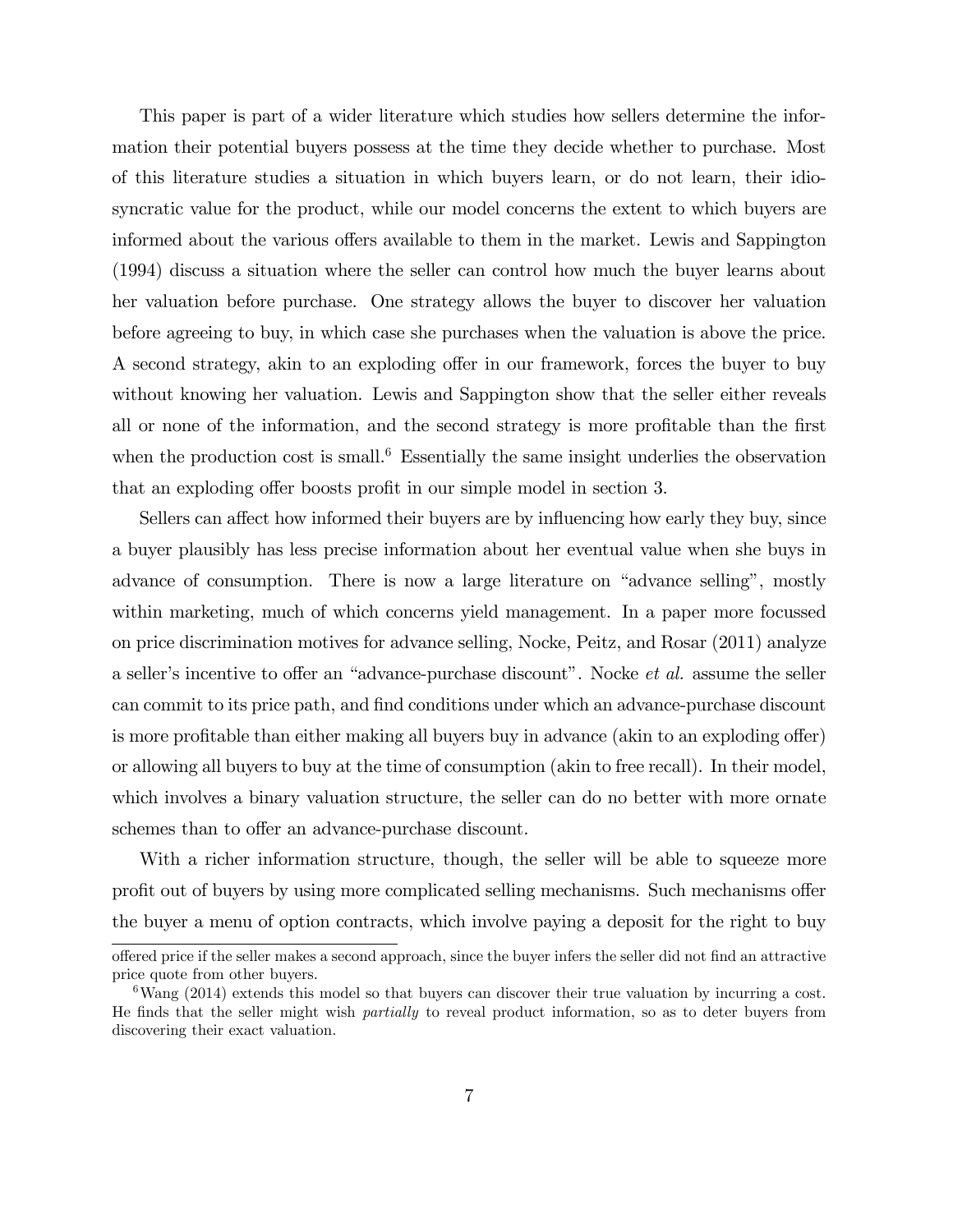later at a specified price (or equivalently, specifying a partial refund if the buyer eventually does not want the product). An early contribution to this literature on optimal sequential screening is Courty and Li (2000), who characterize the most profitable menu of refund contracts. Our study of the optimal way to sell in section 4.2 with a single seller uses the techniques developed in this sequential screening literature.

In formal terms, an information structure in which a buyer initially has an imprecise estimate of her eventual value for the product, which is made precise at the time of consumption, is similar to a situation in which a buyer initially sees a product of known value from the seller and can then discover an uncertain alternative elsewhere. However, in our model the buyer only discovers her net valuation if she decides to search, while in the sequential screening literature the buyer's information usually evolves exogenously over time.<sup>7</sup> Relative to the sequential screening literature, our focus is more on casual sales encounters, and for this reason we study ad hoc but simple sales techniques as well as the optimal way to sell. Our analysis reveals the importance of the shape of the relevant demand curve and the possibility that all prices rise relative to the uniform pricing case, neither of which were apparent in earlier contributions. We also analyze additional settings, such as when the seller does not have commitment power or when the outside option is provided by a second strategic seller.

Indeed, in an oligopoly context it makes a major difference whether uncertainty concerns a buyer's valuation for the product, common to all sellers, or the offer made by a rival. An extension from monopoly to oligopoly can be straightforward in the former case, and indeed competition might then eliminate a seller's incentive to make early offers.<sup>8</sup> When

<sup>&</sup>lt;sup>7</sup>In this respect our analysis is closer to Krahmer and Strausz (2011). They consider a procurement setting where the agent can choose to invest costly effort to discover the actual cost of implementing a project after signing the contract. As in our paper, they find that the optimal mechanism features a fixed price and a menu of option contracts, and it not only aims to screen agents with different ex ante private information but also takes into account the incentive for agents to acquire information.

<sup>8</sup>For instance, consider the model in Armstrong and Vickers (2001, section 4). Two symmetric sellers supply a horizontally differentiated product, and buyers are heterogenous both in terms of their brand preference, x, and their taste for the product,  $\theta$ . Armstrong and Vickers assume buyers know  $\theta$  when they choose their seller, and show that an equilibrium exists in which each seller offers a cost-based two-part tariff, provided that the market is covered and x is uncorrelated with  $\theta$ . However, the same argument applies even if sellers have the opportunity to make early offers, before buyers know the realization of their  $\theta$ . So long as a buyer's prior distribution for  $\theta$  is uncorrelated with x, when its rival offers the cost-based two-part tariff (available early or late), a seller's best response is to do the same. Thus, in this framework sellers have no incentive to make early offers.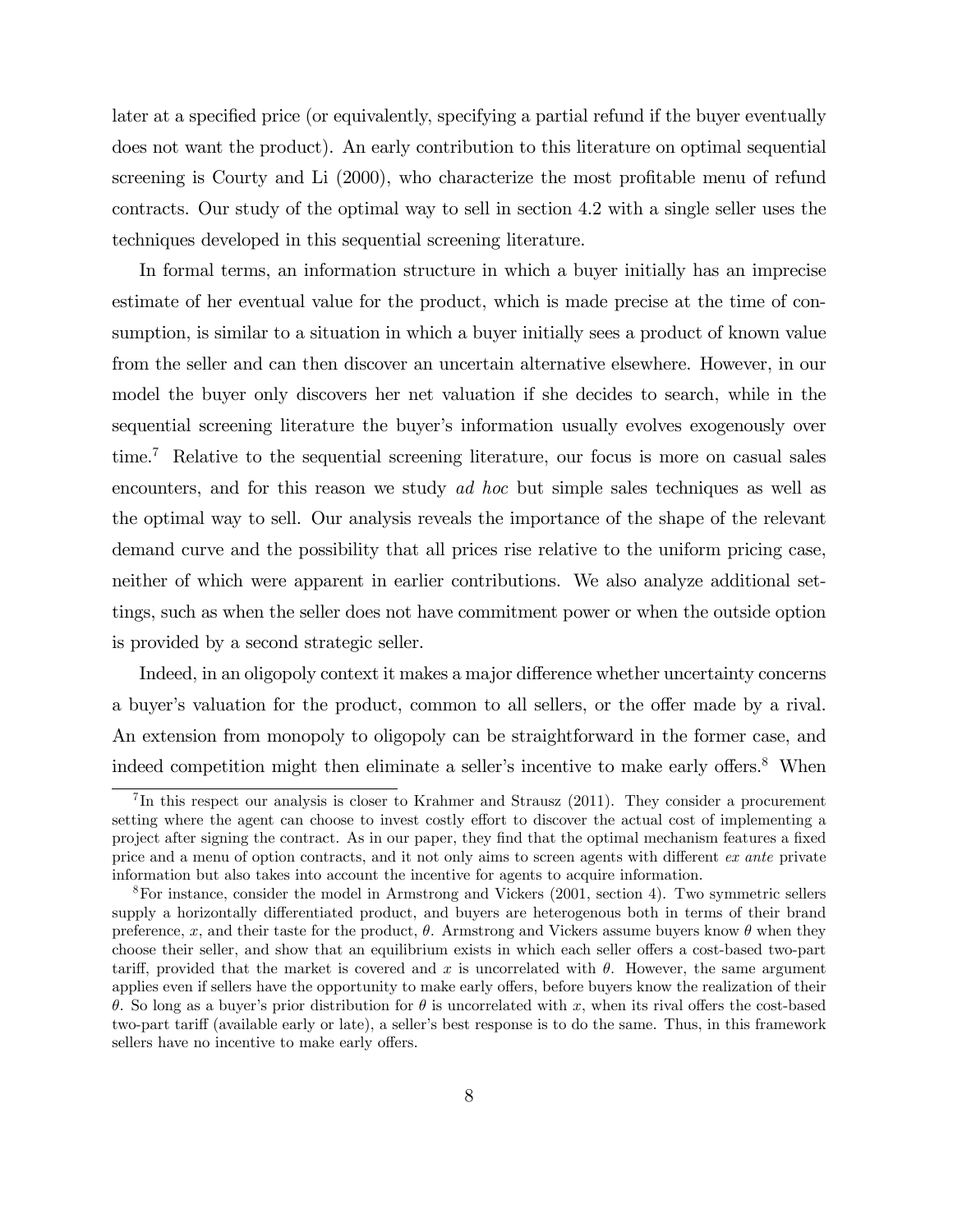the buyer's uncertainty concerns the offer she might receive from a rival, though, a seller has an incentive to induce early purchase, and this introduces endogenous search frictions into the market. These frictions enable sellers to raise their prices and, where relevant, cause sub-optimal matching of product to consumer.<sup>9</sup>

# 3 An Illustrative Example

A seller costlessly supplies a product to a risk-neutral buyer. The buyer is known to value a unit of this product at  $u > 0$ , and if she pays price p for the product her net surplus is  $u-p$ . The buyer has an alternative source for the product which gives her exogenous net surplus v. This net surplus is a continuous random variable with cumulative distribution function (CDF)  $G(v)$  and support  $[0, v_{\text{max}}]$ , and this distribution is commonly known by both seller and buyer. (Uncertainty in  $v$  might stem from uncertainty about the match utility of the alternative product or its price.) In this example we assume that  $0 < v_{\text{max}} \leq u^{10}$  The buyer does not know the realization of  $v$  when she first encounters the seller, and needs to leave the seller to discover  $v$ . However, the buyer incurs no intrinsic search cost to find out  $v$ , nor to return to the seller after search. The seller never observes the realization of  $v$ , and so cannot make its offer to the buyer contingent on her outside option. The key assumption we make throughout this paper is that the seller can distinguish whether it is meeting the buyer for the first time or after a previous encounter.

In most markets, a seller's price does not depend (at least in the short term) on when the buyer decides to purchase, and the buyer has "free recall" of the seller's offer. To analyze this uniform price benchmark, suppose the seller offers price  $p$  to the buyer, regardless

 $9$ Möller and Watanabe (2014) develop a duopoly model of advance-purchase discounts which is related to our discussion of competitive buy-now discounts in section 5.1. In their model, a buyer knows by how much she prefers one product to the other but initially she is uncertain about which product will be the better one. An advance-purchase discount is attractive to buyers who do not care much about getting the better product, while "choosier" buyers prefer to wait and pay more for the product they prefer. Relative to a monopoly scenario where one firm sells both products, they show that competition leads to a deeper advance-purchase discount and a worse match between product and consumer.

<sup>&</sup>lt;sup>10</sup> If the buyer consumes the seller's product and the outside option, suppose her gross utility is max $\{u, v\}$ , in which case our assumption  $v_{\text{max}} \leq u$  implies that the buyer never gains additional utility from consuming the outside option alongside the seller's product. One situation where  $v_{\text{max}} \leq u$  is if the buyer's two options involve the same homogeneous product (as we study in section 5.2), so that  $v = u - P$  where P is the alternative price.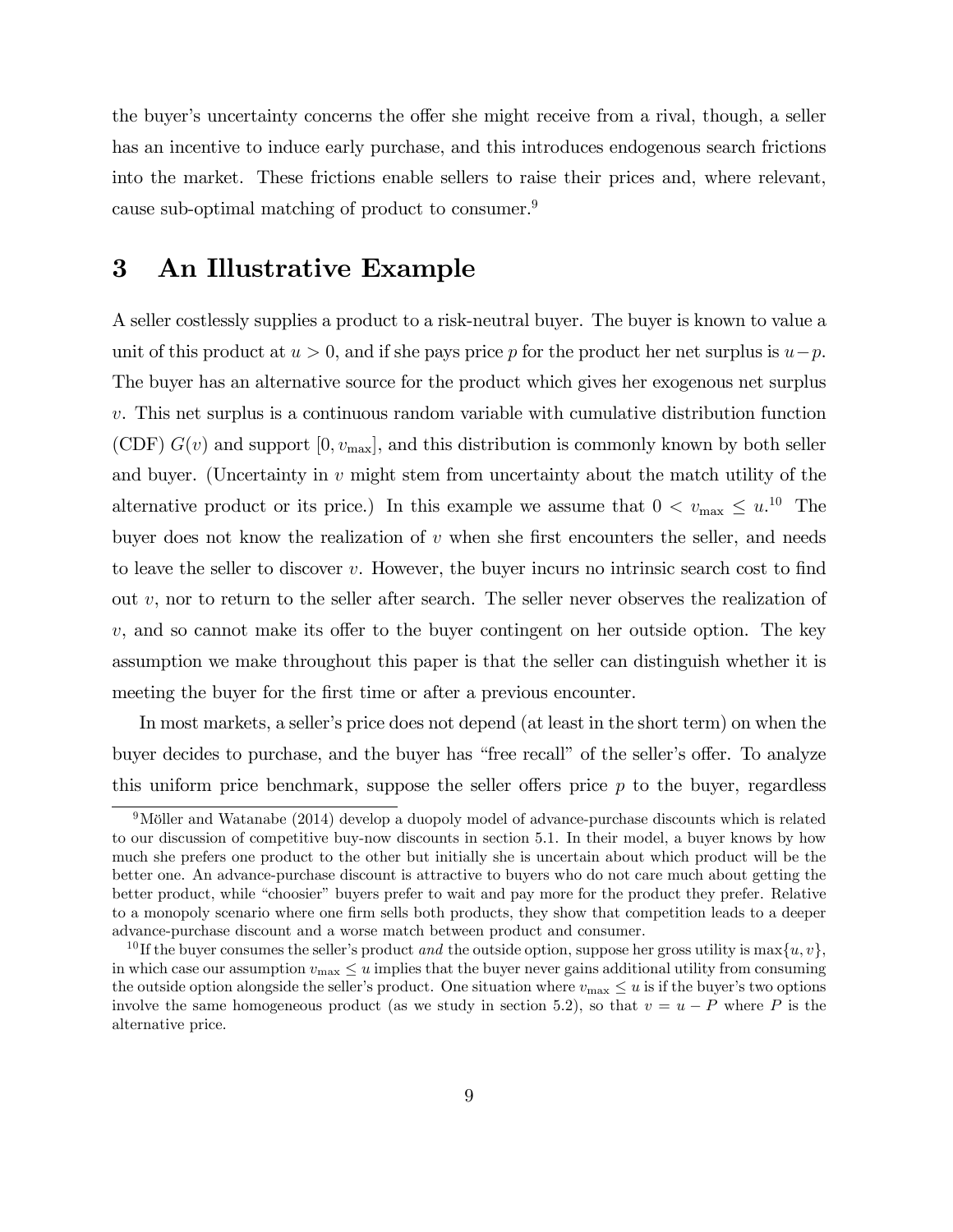of when the buyer decides to purchase. With free recall, the buyer will investigate the outside option, and return to buy from the seller when  $u - p \geq v$ . Therefore, the seller's expected profit with free-recall price p is  $pG(u - p)$ , and let  $p_F$  denote the most profitable free-recall price. The expected net surplus of the buyer when free recall is allowed is  $\mathbb{E}_{v}[\max\{u-p_F, v\}],$  where  $\mathbb{E}_{v}[\cdot]$  denotes taking expectations with respect to v.

However, the seller can do better than this by committing to an exploding offer, where the buyer must decide whether to purchase before she can discover the outside option. (If she chooses to search, the seller will refuse to sell the product if she returns later.) The buyer accepts the exploding offer with price p if  $u - p \geq \overline{v} = \mathbb{E}_{v}[v]$ , and by choosing the price which just makes this inequality bind the seller can obtain profit  $u - \bar{v}$ . To see that the seller's profit is greater with an exploding offer, observe that  $u - \overline{v}$  satisfies

$$
u - \bar{v} > u - \mathbb{E}_v[\max\{u - p_F, v\}] = \mathbb{E}_v[\min\{p_F, u - v\}] \ge p_F G(u - p_F).
$$
 (1)

Here, the first inequality holds because  $\max\{u - p_F, v\} \geq v$ , with strict inequality when v is small, while the second follows from the assumption that  $v \le u$  for sure.<sup>11</sup> When  $u = 1$ and v is uniformly distributed on the interval  $[0, 1]$ , for instance, the seller's profit doubles when it makes an exploding offer. (In this case,  $p_F = u - \bar{v} = \frac{1}{2}$  $\frac{1}{2}$ , i.e., the seller's price is the same in the two regimes, but the buyer always purchases the product with an exploding offer while she only buys half the time with free recall.)

The profit  $u - \bar{v}$  from the exploding offer is the profit the seller could obtain if it could observe v before setting its own price (in which case it would set price  $p = u - v$ ), and this represents the maximum profit the seller can extract using *any* mechanism. The reason why an exploding offer boosts profit and harms the buyer is the same as the more familiar insight that a seller would like to sell to a buyer before the latter learns her uncertain valuation for the item (provided the valuation is sure to be above the seller's cost), and this is because the seller then captures the entire consumer surplus rather than merely a "rectangle" under her demand curve. With an exploding offer, the buyer obtains expected net surplus  $\bar{v}$ , which is strictly below her surplus in the free-recall regime,  $\mathbb{E}_{v}[\max\{u - p_{F}, v\}]$ .

Finally, suppose the seller cannot commit to its buy-later price when it first meets the buyer. That is, the seller makes an initial offer which is good for that time only, and it

<sup>&</sup>lt;sup>11</sup>Since  $u \geq v_{\text{max}}$ , it follows that  $\mathbb{E}_v[\min\{p_F, u-v\}] \geq p_F \times \Pr\{p_F \leq u-v\} = p_F G(u-p_F)$ .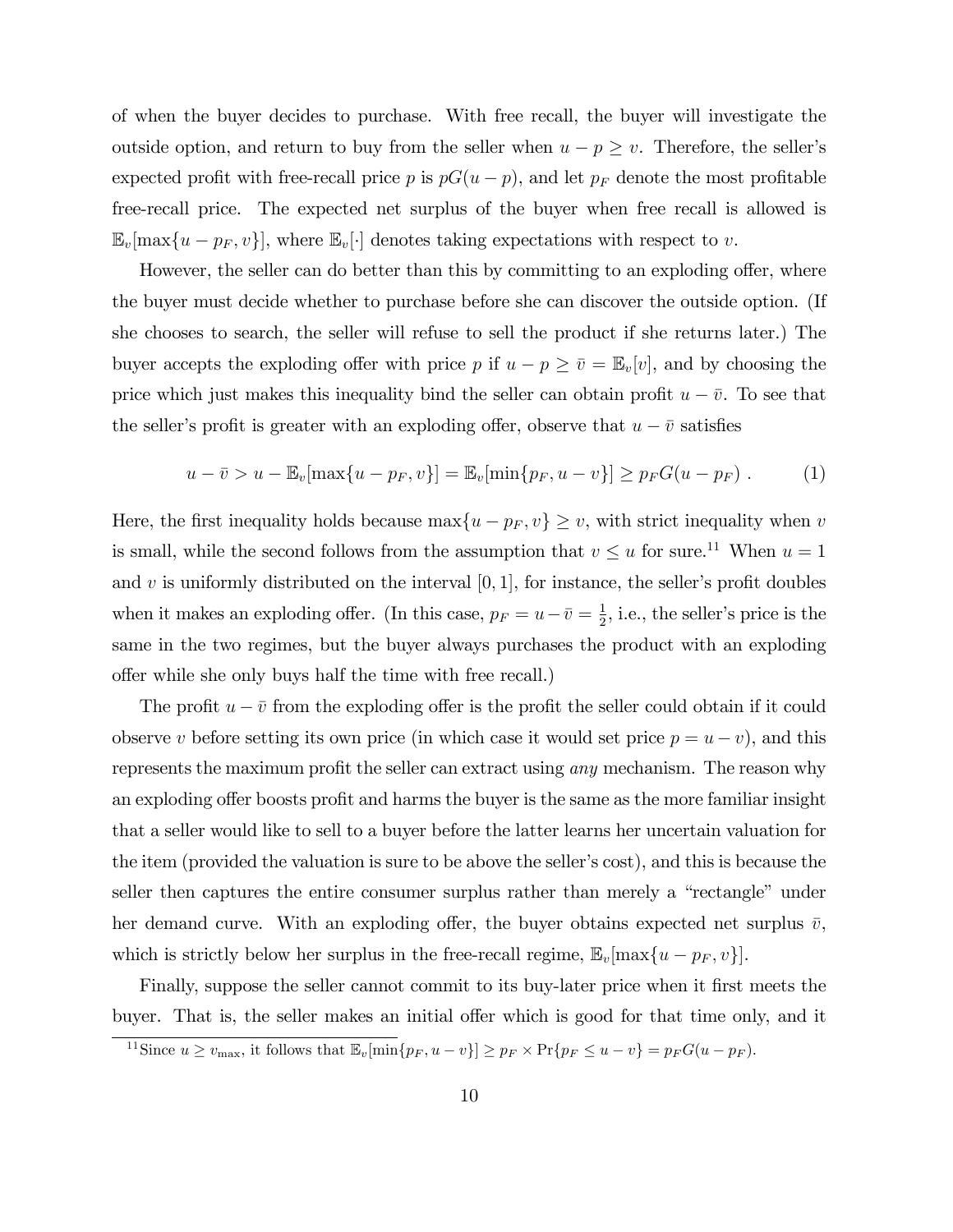cannot make a credible commitment to its price should the buyer return later. Consider the subgame in which the buyer rejects the initial offer made by the seller (whatever that may be) and chooses to discover  $v$ . Since it is costless for the buyer to return to the seller, we suppose she does so regardless of  $v$  to see what buy-later price the seller offers, and will accept the seller's buy-later price  $p_2$  if  $u-p_2 \geq v$ . Therefore, the subgame-perfect buy-later price is just the free-recall price,  $p_F$ , which maximizes  $p_2G(u - p_2)$ . If she searches, then, the rational buyer anticipates she will obtain expected surplus  $\mathbb{E}_v[\max\{u - p_F, v\}]$ , and so is just willing to pay a "buy-now" price  $p_1$  which satisfies  $u - p_1 = \mathbb{E}_v[\max\{u - p_F, v\}]$ and to purchase without search. Naturally, this buy-now price is below  $p_F$ , since the buyer needs to be rewarded if she is to forego the option value of the alternative. This strategy yields the seller the profit  $u - \mathbb{E}_v[\max\{u - p_F, v\}]$ , which from (1) is weakly above the profit generated when it induces the buyer to search,  $p_FG(u - p_F)$ . (The profit is *strictly* higher whenever the buyer sometimes consumes the outside option with free recall, i.e., if  $u - p_F < v_{\text{max}}$ . This is the case if  $v_{\text{max}}$  is close enough to u or if the density for v at  $v_{\text{max}}$  is small.) Hence, even if the seller cannot commit to its sales policy, it usually has an incentive to deter search.<sup>12</sup> In the example where  $u = 1$  and v is uniformly distributed on [0, 1], the buy-now price which just deters search is  $p_1 = \frac{3}{8}$  $\frac{3}{8}$ , and the seller's price rises to  $p_F = \frac{1}{2}$  $\frac{1}{2}$  if the buyer rejects the initial offer. Here, the seller's profit rises by 50% if it deters search, instead of doubling when it could commit to an exploding offer.

The intuition for why search deterrence is profitable even without commitment is as follows. The joint surplus available to the seller and buyer with a given selling mechanism is a weighted sum of u (when the buyer purchases from the seller) and the average value of v conditional on the buyer taking the outside option. Since  $v \leq u$ , this joint surplus is maximized when the buyer always purchases from the seller. When the seller cannot commit to its buy-later policy, it is constrained to deliver the same surplus to the buyer as it does with free recall, but can keep the additional joint surplus resulting from search deterrence. When the seller can commit, though, it can enjoy this extra joint surplus but

<sup>&</sup>lt;sup>12</sup>There is a stark contrast between this model and the similar model in section I of Aghion and Bolton (1986) where the seller has no incentive to induce the buyer to purchase early. This difference stems from our assumption that the seller does not observe  $v$  if the buyer searches. (If the seller can observe  $v$  when the buyer searches, as discussed previously it would set its buy-later price equal to  $u-v$  and make expected profit  $u - \bar{v}$ , and it can do no better than this with another selling mechanism.)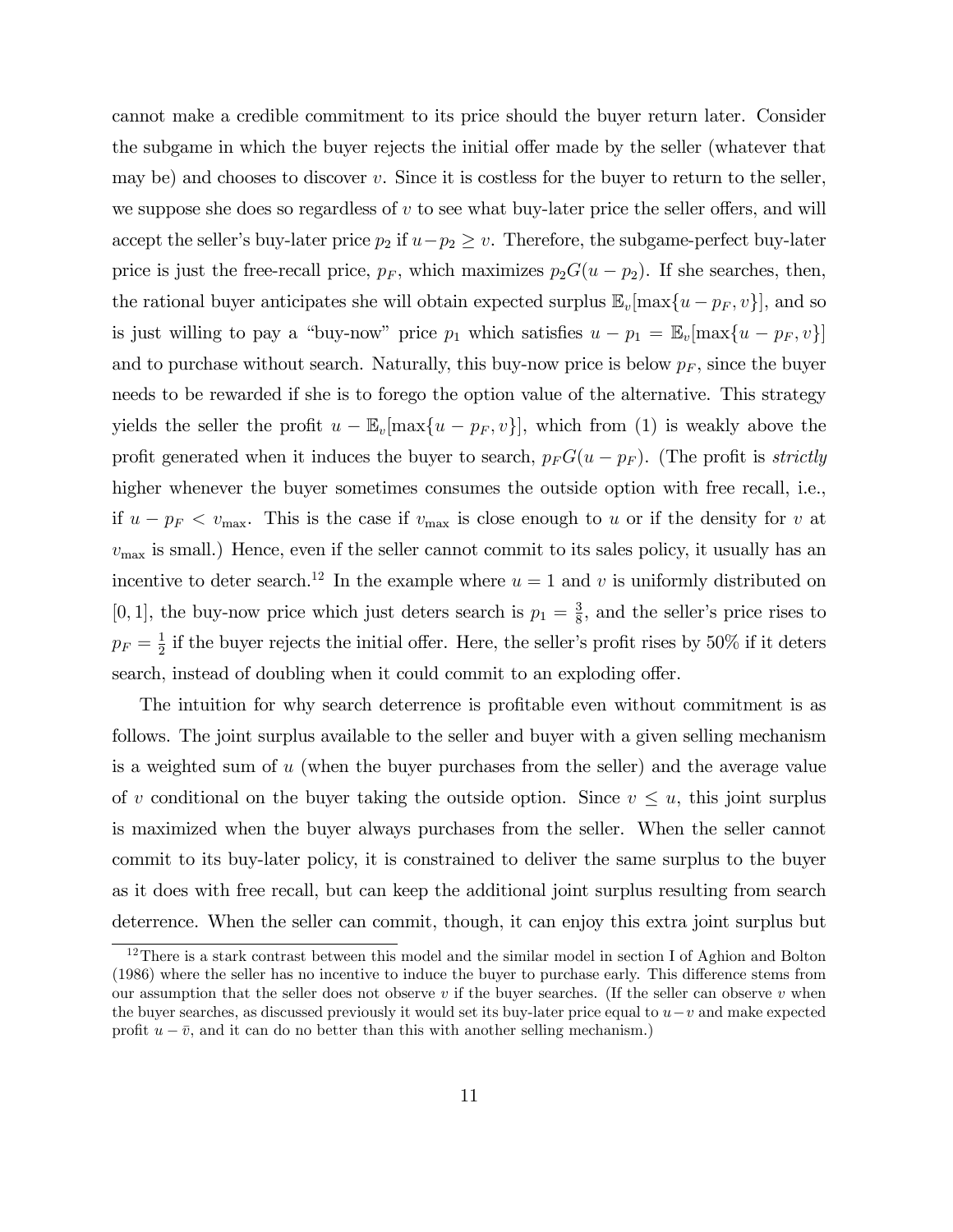also reduce the buyer's surplus by making search less attractive.

In the next section we extend this framework so that the buyer has private information about her value for the seller's product,  $u$ , which is sometimes below the value of the outside option,  $v$ , and it is costly for the buyer to discover the outside option.

# 4 A Monopoly Model

A seller offers a product with constant marginal cost which is normalized to zero. The product yields random utility  $u \geq 0$  to a risk-neutral buyer. This utility u is observed by the buyer when she first meets the seller and is unchanged over time, but in contrast to the previous section u is not observed by the seller. The distribution of u has support  $[0, u_{\text{max}}]$ , and has CDF  $F(\cdot)$  and density function  $f(\cdot)$  which is continuous on its support. There is an outside option which yields uncertain net surplus  $v \geq 0$  to the buyer. For simplicity, v is assumed to be distributed independently of  $u^{13}$ . The distribution of v has support  $[0, v_{\text{max}}]$ , and has CDF  $G(\cdot)$  and a continuous density function  $g(v)$  on  $(0, v_{\text{max}}]$ . (We allow for an "atom" at  $v = 0$ , reflecting the possibility that the buyer does not find an outside option.) The buyer does not know the realization of  $v$  when she first encounters the seller, and must incur a search cost  $s \geq 0$ —and leave the seller—to reach the outside option and discover its value. The seller never observes the realization of  $v$ . For simplicity, we assume for now that the buyer incurs no further search cost if she comes back and buys from the seller after investigating the outside option. $^{14}$ 

If the buyer consumes neither the seller's product nor the outside option, her payoff is zero. However, this is irrelevant if the search cost satisfies

$$
s < \bar{v} \tag{2}
$$

where  $\bar{v}$  is the expected value of the outside option v. Condition (2), which we assume henceforth, ensures that the buyer prefers investigating the outside option to buying noth-

<sup>&</sup>lt;sup>13</sup>This implies that buyer and seller have the same information about  $v$  when they first meet. Correlation between  $u$  and  $v$  might induce a non-monotonic stopping rule for the buyer which complicates the analysis.

<sup>&</sup>lt;sup>14</sup>In most cases, buyers do face an intrinsic cost of returning to a previously visited seller. In most of our analysis, introducing a small intrinsic returning cost does not affect results qualitatively, but complicates the analysis, and we assume it away. However, when we discuss the situation without commitment in section 4.3, whether or not there is an intrinsic return cost will make an important difference.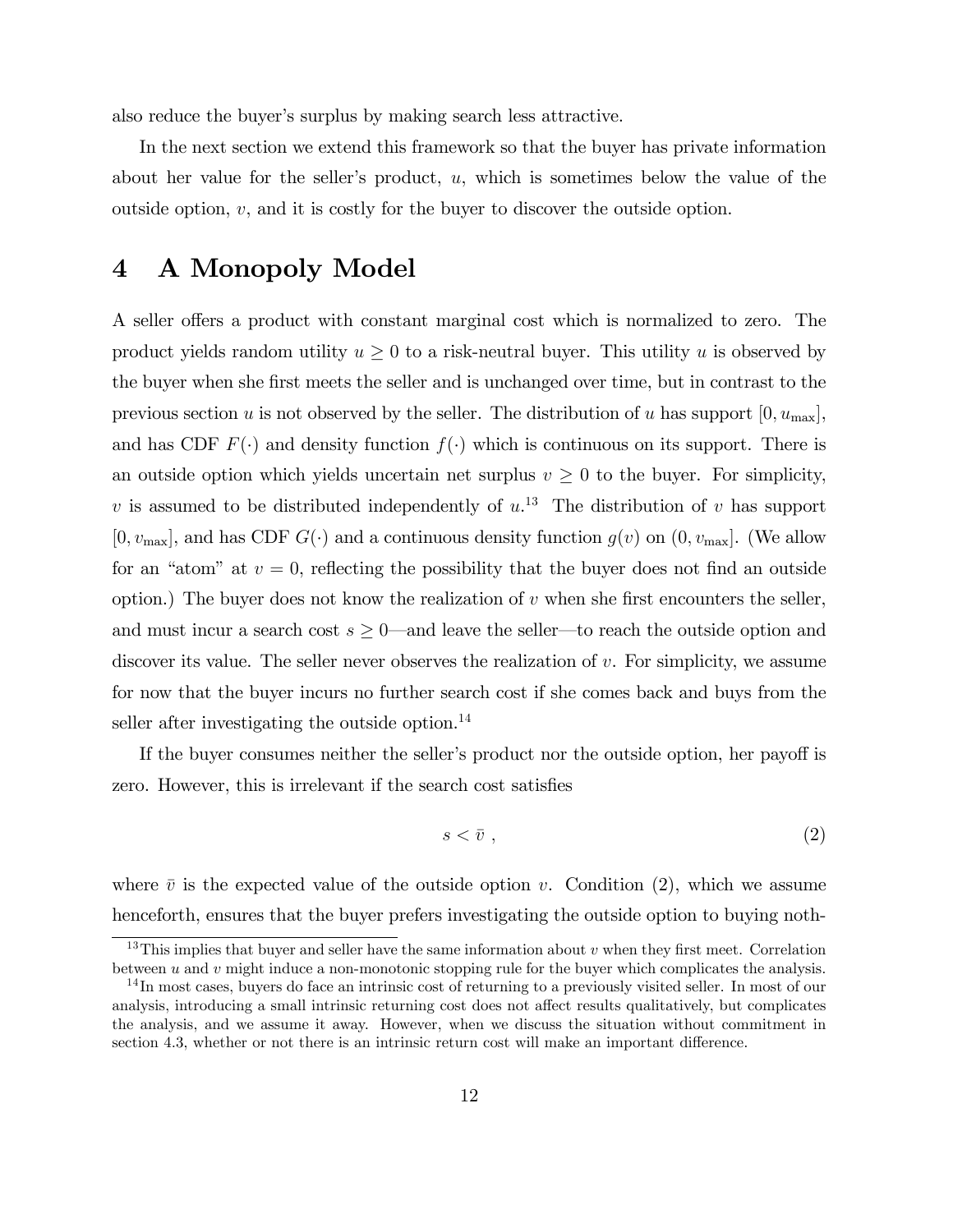ing. The buyer gains no extra utility if she consumes both the product and the outside option, and her gross utility with both items is equal to  $\max\{u, v\}$ .

Let  $Q(p) \equiv 1 - F(p)$  denote the demand curve faced by the seller in the hypothetical case when the outside option  $v$  is zero. We assume

$$
\log Q(p) \text{ is strictly concave when } Q(p) > 0. \tag{3}
$$

When the buyer has a deterministic outside option  $v$ , this condition ensures that the seller's demand at price p,  $Q(p + v)$ , is more elastic when v is larger.<sup>15</sup>

### 4.1 Simple ways to sell

In this section we analyze three simple ways the seller in this environment can supply its product.

Free recall: We first analyze the uniform price benchmark where a seller's price does not depend on when the buyer decides to purchase.

Suppose the seller offers price p to the buyer. If the buyer obtains utility u from the seller's product, her net surplus if she buys immediately is  $u - p$ , while her expected net surplus if she investigates the outside option is  $\mathbb{E}_v[\max\{v, u - p\}] - s$ . If she investigates the outside option she incurs the search cost but can then consume the superior option. Let

$$
S(x) \equiv \mathbb{E}_v[\max\{x, v\}] - x = \int_x^{v_{\max}} (1 - G(v)) dv \tag{4}
$$

denote the expected benefit of search when the buyer has free recall of payoff  $x$  at the seller. Here,  $S(\cdot)$  is decreasing and convex. With free recall the buyer will purchase the seller's product without search whenever  $u-p \geq \mathbb{E}_v[\max\{u-p, v\}]-s$ , i.e., if  $S(u-p) \leq s$ or  $u \geq p + a$ , where a solves

$$
S(a)=s.
$$

(From (2), such an a exists, and it is unique, strictly positive and decreases with s.) The parameter a, which depends only on the distribution of the outside option and the cost of

<sup>&</sup>lt;sup>15</sup>Condition (3) rules out the boundary case with a loglinear demand curve (i.e., the case where u is exponentially distributed). In that case, none of the search deterring sales tactics discussed in this paper can strictly improve the seller's profit relative to the free-recall benchmark.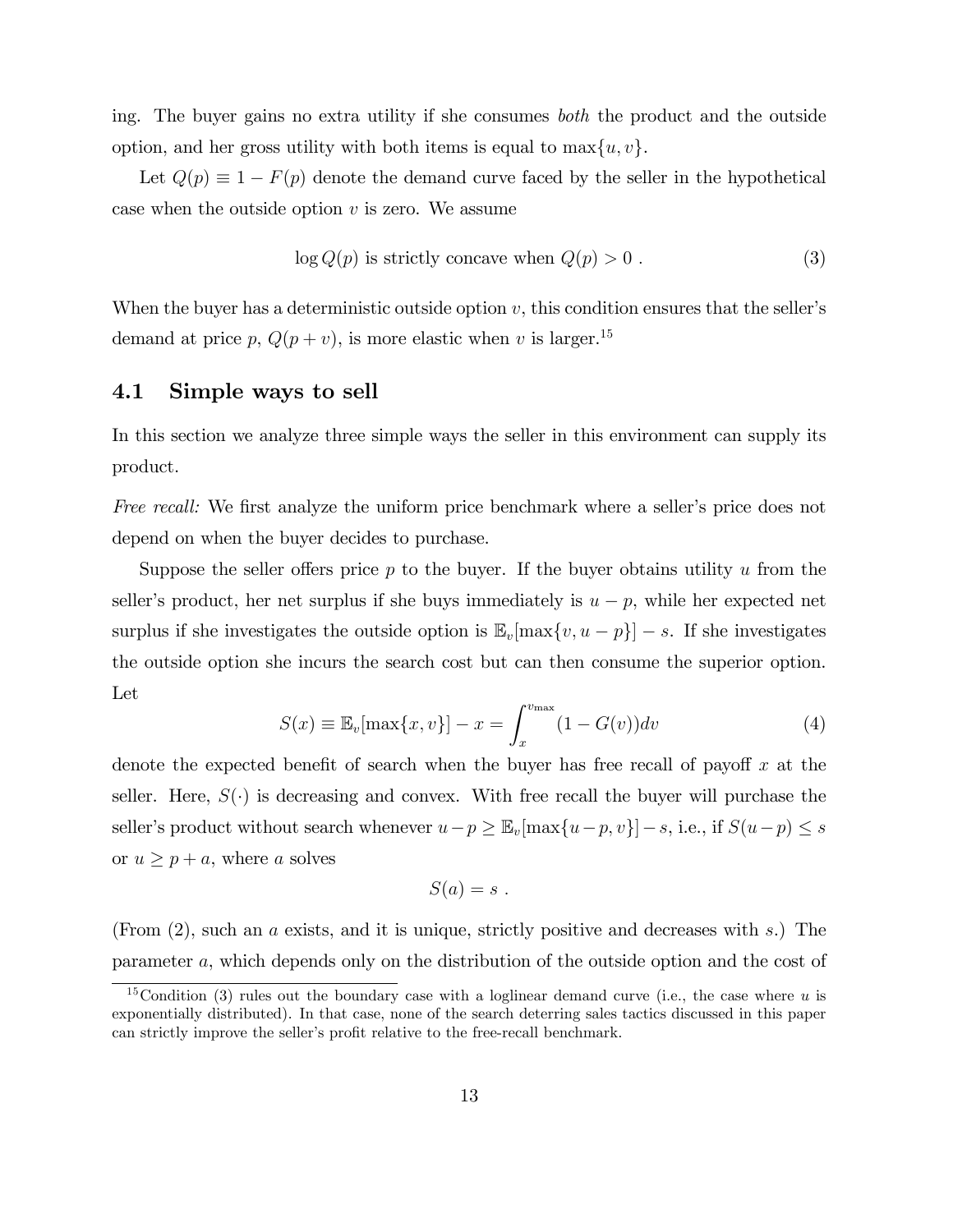its discovery, represents the net surplus the buyer needs to obtain from the seller in order to forgo search when there is free recall. For the remainder of the paper we impose the following mild condition:

$$
a \le u_{\text{max}} \tag{5}
$$

Assumption (5) rules out the uninteresting case in which the buyer searches even if she has the highest possible valuation  $u_{\text{max}}$  and the seller charges the lowest possible price of zero. (Since  $a \le v_{\text{max}}$ , a sufficient condition for this to hold is that  $v_{\text{max}} \le u_{\text{max}}$ .)

If the buyer decides to investigate the outside option, i.e., if  $u \ge p + a$ , she will return to buy from the seller when the outside option turns out to be worse than the seller's offer, i.e., when  $v < u - p$ . The buyer's purchase decision for the various realizations of  $(u, v)$  is summarized in Figure 1. Given this pattern of consumption, the firm's total demand with free recall and price p, denoted  $q(p)$ , is

$$
q(p) = \mathbb{E}_v[Q(p + \min\{v, a\})]. \tag{6}
$$

The most profitable free-recall price, denoted  $p_F$ , therefore maximizes  $pq(p)$ .



Figure 1: Demand with free recall

As shown on the figure, demand can be divided into "buy-now" demand, denoted  $q_1(p)$ , and "buy-later" demand  $q_2(p)$ . Buy-now demand is the fraction of buyers who purchase immediately without search, i.e.,  $q_1(p) = Q(p + a)$ . Buy-later demand consists of those buyers who purchase after investigating the outside outside option, i.e.,  $q_2(p) = q(p) - q_1(p)$ . Buy-later demand can *increase* with price: an increase in  $p$  shifts the region of buy-later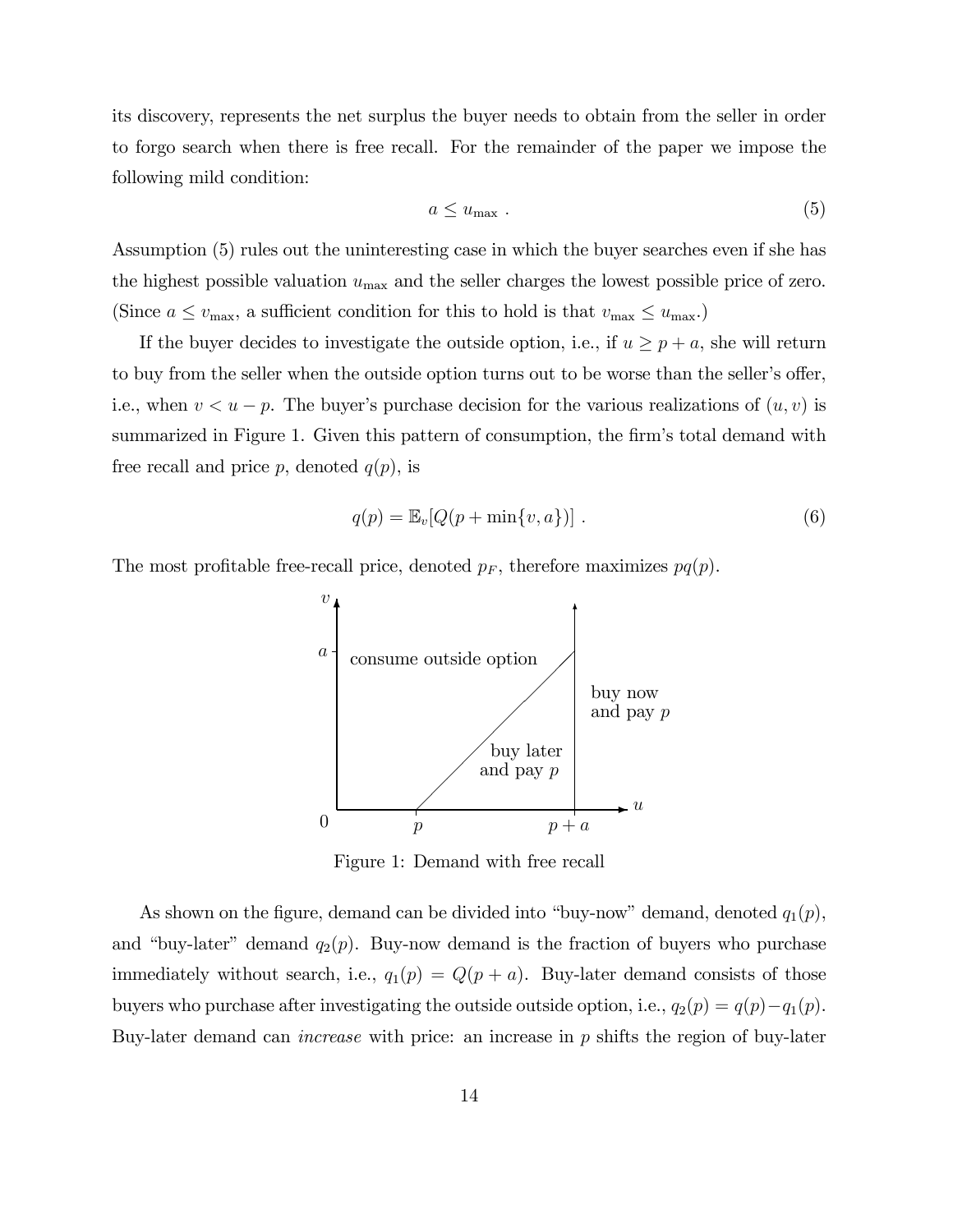demand uniformly to the right on Figure 1, and so  $q_2$  increases with p if the density of u increases with u, i.e., if  $Q(\cdot)$  is concave.

More generally, buy-now demand is more elastic than total demand (and buy-later demand), which is the fundamental reason why the seller with commitment power wishes to discriminate against buyers who wish to purchase after investigating their outside option.<sup>16</sup>

Lemma 1 With free recall, when there is some buy-now demand it is more elastic than total demand.

**Proof.** From  $(6)$ , we have

$$
q'(p) = \mathbb{E}_v[Q'(p + \min\{v, a\})] > \mathbb{E}_v\left[\frac{Q'(p + a)}{Q(p + a)}Q(p + \min\{v, a\})\right] = \frac{q'_1(p)}{q_1(p)}q(p) ,
$$

where the inequality follows from the strict log-concavity of  $Q$  in  $(3)$  and the fact that  $\min\{v, a\} \le a$  with strict inequality when  $v < a$ . This proves the claim.

Intuitively, buy-now demand  $Q(p + a)$  can be regarded as the demand from a buyer with known outside option  $a$ . From  $(6)$ , total demand is an average of demands, each of which has a weakly lower outside option  $\min\{v, a\}$ . Condition (3) therefore implies that buy-now demand is more elastic than total demand. A similar argument to that used in Lemma 1 shows that total demand  $q(p)$  is more elastic than monopoly demand  $Q(p)$ , which implies that  $p_F$  is lower than the monopoly price  $p^*$  which maximizes  $pQ(p)$ .

Buy-now discounts: Next suppose that the seller engages in price discrimination, and offers distinct prices  $p_1$  and  $p_2 \geq p_1$  if a buyer respectively purchases immediately or after search.<sup>17</sup> For now, we assume the seller announces and commits to its buy-later price  $p_2$ when it first encounters the buyer. Figure 2 depicts the pattern of demand with buy-now price  $p_1$  and buy-later price  $p_2$ . If the buyer's utility is u, she prefers to buy without search

 $16$ The fact that demand from buyers who buy at the first opportunity is more elastic than buy-later demand is also important in Armstrong, Vickers, and Zhou (2009). That paper only studied free recall, and considered the impact of one seller being encountered first by all buyers. This seller sets a lower price than its less prominent rivals, since more of its demand consists of (elastic) buy-now demand.

<sup>&</sup>lt;sup>17</sup>In many cases it makes sense to rule out situations where  $p_2 < p_1$ . For instance, it seems plausible that the seller cannot verify if the buyer has actually engaged in search rather than merely left the seller and returned. In this case, if  $p_2 < p_1$ , the buyer would never buy at the higher price  $p_1$ , and the outcome is as if the seller allowed free recall at price  $p_2$ . However, even if it was possible to charge a lower buy-later price, the following analysis shows that the seller does not wish to do so.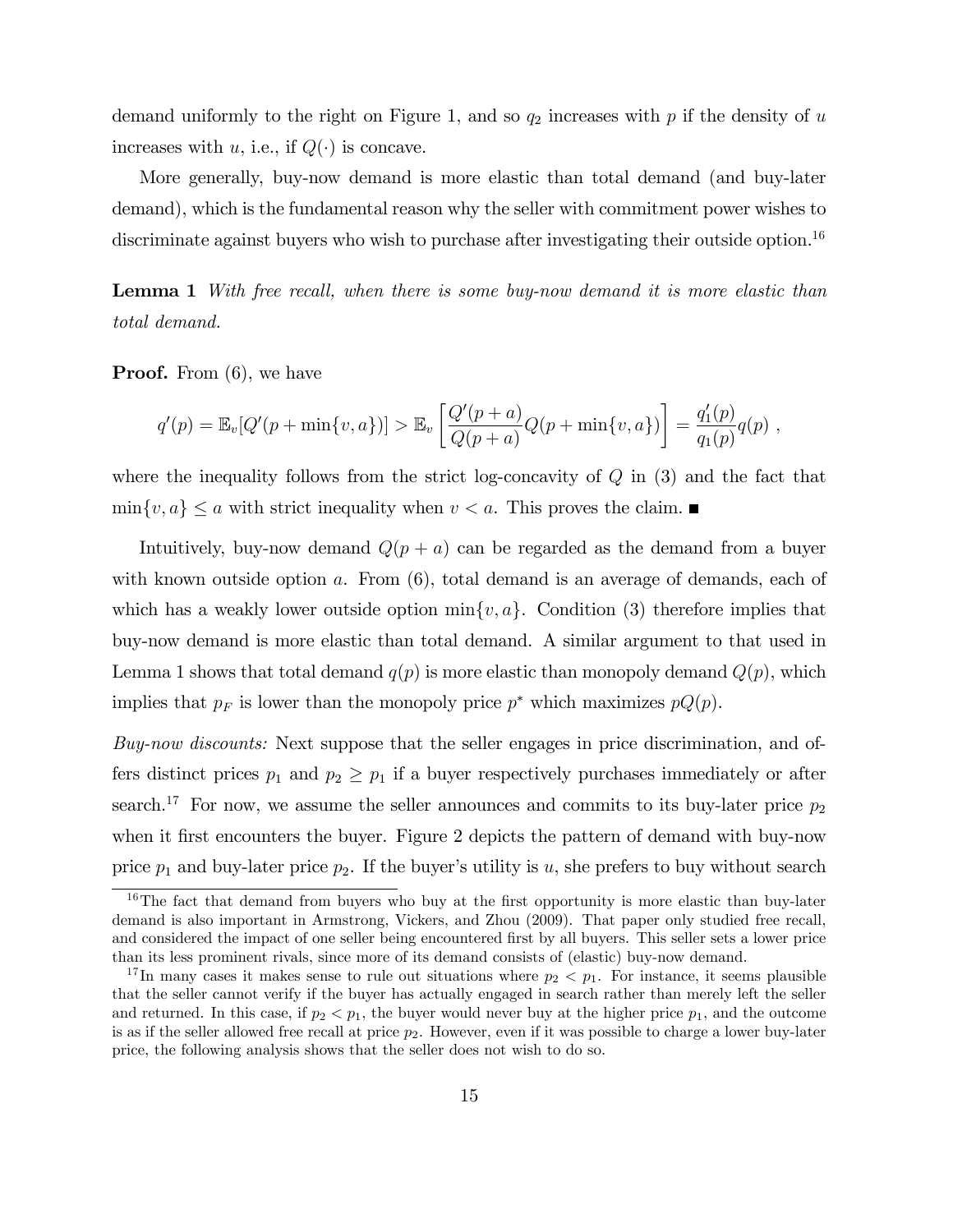if  $u-p_1 \geq \mathbb{E}_v[\max\{u-p_2, v\}]-s$ , i.e., if  $S(u-p_2) \leq s+p_2-p_1$  or  $u \geq p_2+S^{-1}(s+p_2-p_1)$ . If she does search, she will return to buy later if  $u - p_2 \geq v^{18}$ .



Figure 2: Demand with buy-now price  $p_1$  and buy-later price  $p_2$ 

Given Lemma 1 it is intuitive that the seller wishes to set a lower price to buyers who purchase at the first opportunity. The next result verifies this intuition.

### **Proposition 1** Offering a buy-now discount is more profitable than allowing free recall.

For a given buy-later price  $p_2 = p$ , comparing Figures 1 and 2, and recalling that  $S^{-1}(s) = a$ , shows that the impact on total demand of introducing a buy-now discount  $\tau \geq$ 0 (so that  $p_1 = p - \tau$ ) is precisely as if the exogenous search cost increased from s to  $s + \tau$  in the free-recall regime. Thus, the firm is able to boost its demand by increasing endogenous search frictions, but at the revenue cost of offering a buy-now discount to its buyers. Proposition 1 demonstrates that the former positive effect outweighs the latter negative effect, at least for a small buy-now discount. Since buyers who purchase immediately value

<sup>&</sup>lt;sup>18</sup>In fact, the buyer has a third option, which is to buy the product immediately *and* search for the outside option. Following such a strategy yields the type-u buyer expected surplus  $\mathbb{E}_v[\max\{u, v\}] - p_1 - s$ , since she pays the buy-now price  $p_1$  and the search cost, and then can consume the better of u and v. When  $p_1 \approx p_2$ , so that the buy-now discount is small, this strategy is dominated by the "buy-later" strategy which yields surplus  $\mathbb{E}_v[\max\{u - p_2, v\}] - s$ , and so Proposition 1 is valid. In addition, this "buy and search" strategy is never followed in optimal mechanism discussed in the next section. More generally, if prices for the product are high (because of production costs, for instance, which are normalized to zero in our analysis), or if the nature of the product is such that consuming the product and the outside option together is unrealistic (e.g., it is rarely possible for someone to accept two distinct jobs simultaneously), the buyer will never follow this buy-and-search strategy.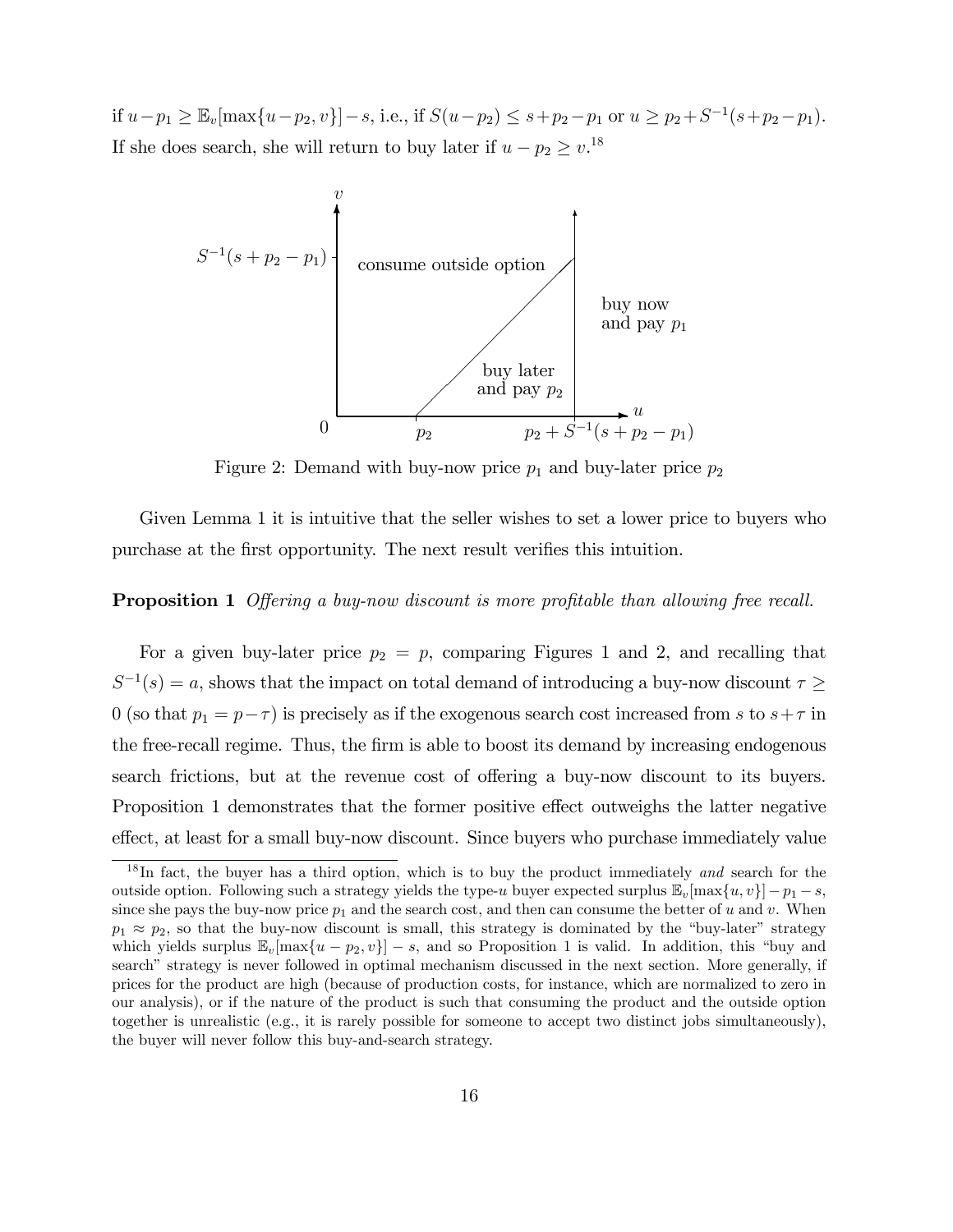the seller's product more highly than those who buy later, Proposition 1 implies that the seller charges a lower price to those buyers with higher valuations, which is not the typical situation with price discrimination.

Exploding offers: In some situations, it may not be practical for the seller to offer a buynow discount, and its only alternative to allowing free recall is to make an exploding offer. For instance, the only credible story a salesman can tell might be that "he is in the area for today only", or similar. Suppose, then, that the seller makes an exploding offer, i.e., it forces the buyer to decide whether to buy its product before she is able to discover  $v.^{19}$  If the seller's price is p and the buyer values the seller's product at  $u$ , then her net surplus is  $u - p$  if she buys immediately without search, while her expected surplus if she rejects the offer is  $\bar{v} - s$ . Therefore, the buyer will buy the product if and only if  $u \ge p + \bar{v} - s$ , and the seller's demand with an exploding offer at price p is  $Q(p + \overline{v} - s)$ . The next result describes when an exploding offer is more, or less, profitable than allowing free recall.

### Proposition 2

(i) If  $Q(\cdot)$  is convex, free recall is (weakly) more profitable than making an exploding offer; (ii) If  $Q(\cdot)$  is concave whenever  $Q > 0$  and there is some buy-now demand with free recall, making an exploding offer is (weakly) more profitable than free recall.

**Proof.** If  $Q(\cdot)$  is convex, Jensen's Inequality implies that  $q(p)$ , the seller's demand with free recall defined in  $(6)$ , satisfies

$$
q(p) = \mathbb{E}_v[Q(p + \min\{v, a\})] \ge Q(p + \mathbb{E}_v[\min\{v, a\}]) = Q(P + \bar{v} - s) ,
$$

where the second equality above follows from the identity

$$
\mathbb{E}_{v}[\min\{v,a\}] = \mathbb{E}_{v}[v+a - \max\{a,v\}] = \bar{v} - S(a) = \bar{v} - s.
$$

Therefore, for any given price making an exploding offer reduces the seller's demand relative to free recall, which proves part (i).

 $19$ Of course, an exploding offer is a special case of a buy-now discount tariff, where the buy-later price is high. Buy-later demand vanishes when the discount  $p_2 - p_1$  is large enough, and from Figure 2 this is the case when  $s + p_2 - p_1 \ge S(0) = \overline{v}$ . The outcome then is as if the seller makes an exploding offer at price p1.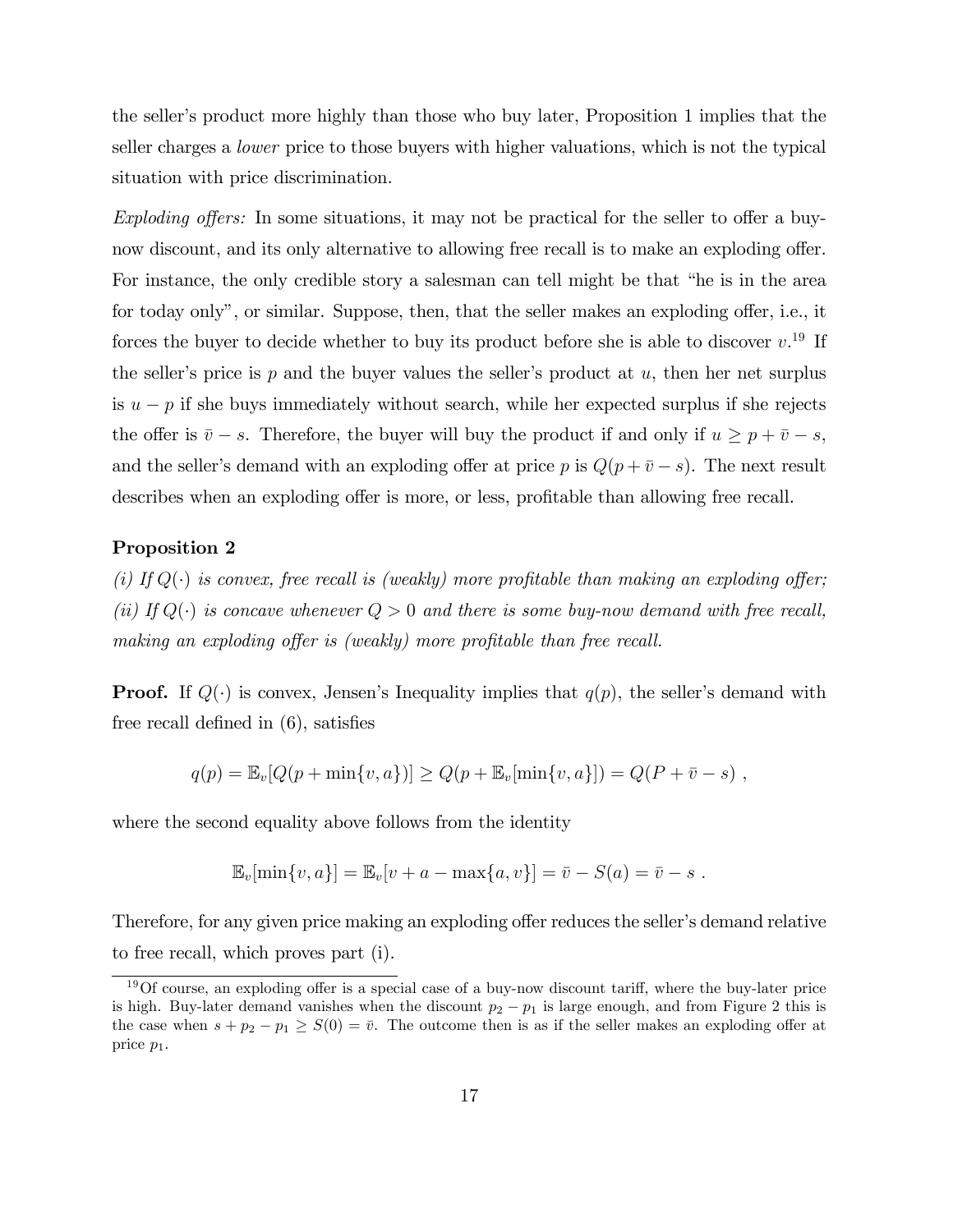For part (ii) the reverse argument can be made, provided we take care that demand is always positive. (The function  $Q(\cdot)$  cannot be concave for all  $p \geq 0$  since it is either zero for large  $p$  if  $u_{\text{max}}$  is finite, or it approaches zero asymptotically.) Specifically, suppose that at the free-recall price  $p_F$  there is positive buy-now demand, i.e.,  $Q(p_F + a) > 0$ . Then the demand  $Q(p_F + min\{v, a\})$  is positive for all v. Jensen's Inequality then implies that making an exploding offer at the free-recall price  $p_F$  will boost the seller's demand and profits provided  $Q(\cdot)$  is concave whenever it is positive.

Intuitively, making an exploding offer induces more buyers with relatively high  $u$  to purchase immediately, but prevents those buyers with moderate  $u$  from returning to purchase after search. Which effect is stronger depends on the relative proportions of highand low-valuation buyers. When the density of  $u$  is increasing (i.e., when  $Q$  is concave), there are proportionally more high-valuation buyers in the population, and so an exploding offer is more profitable than free recall.

An example: To illustrate this analysis, consider an example where both u and v are uniformly distributed on [0, 1] and the search cost is  $s = \frac{1}{18}$ . It follows that  $Q(p) = 1 - p$ ,  $S^{-1}(x) = 1 - \sqrt{2x}$  (for  $0 \le x \le \frac{1}{2}$  $\frac{1}{2}$  and  $a = S^{-1}(s) = \frac{2}{3}$ . Figure 1 implies that free-recall total demand at price p is  $q(p) = \frac{5}{9} - p$ . The optimal free-recall price is therefore  $\frac{5}{18}$ , which also equals total demand. Of this demand, a fraction  $20\%$  comes from buyers who buy without search (so there is some buy-now demand) and the remaining 80% consists of those who search and then return to buy. The seller's profit with free recall is  $(\frac{5}{18})^2 \approx 0.077$ while aggregate consumer surplus can be calculated to be about 0.511.

Suppose next that the seller offers a buy-now discount, where  $p$  is its buy-now price and  $p + \tau$  its buy-later price. With linear demand Q, one can check that  $\tau$  does not affect the seller's total demand, which is again equal to  $q = \frac{5}{9} - p^{20}$ . The seller's profit is therefore

$$
p\left(\frac{5}{9}-p\right)+(\tau\times\text{buy-later demand})
$$
 .

Buy-later demand is the area of the triangle in Figure 2, which is  $\frac{1}{2}(S^{-1}(s+\tau))^2$ . Thus, the seller's profit is additively separable in the buy-now price  $p$  and the buy-later premium  $\tau$ . As such, the optimal buy-now price is again  $p = \frac{5}{18}$ , while the optimal buy-later premium

<sup>&</sup>lt;sup>20</sup>In general, one can show that introducing a buy-later premium  $\tau \geq 0$  weakly reduces total demand if  $Q$  is convex and weakly increases total demand if  $Q$  is concave (and there is some buy-now demand).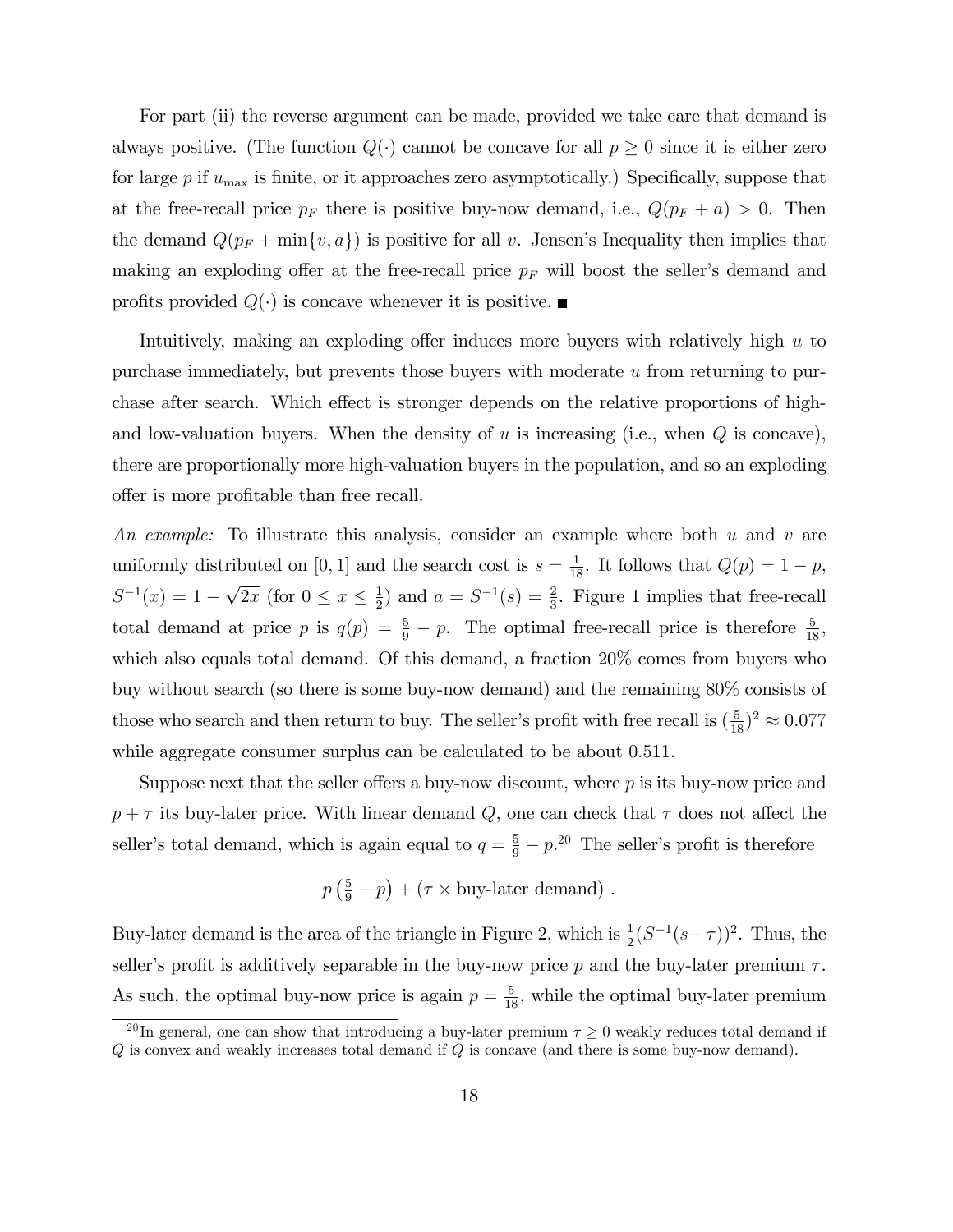can be calculated to be  $\tau \approx 0.121$ , which is about 43% of the buy-now price. Note that when the seller engages in this form of price discrimination, *both* its prices weakly increase, which contrasts with the usual case in monopoly price discrimination where the optimal uniform price typically lies between the discriminatory prices. Here, about 70% of the seller's customers buy without search, and so this sales tactic significantly deters search. The seller's profit with a buy-now discount is about  $13\%$  higher than it would be with free recall, while consumer surplus is 2% lower.

Finally, suppose the seller makes an exploding offer at price  $p$ . A type-u buyer will buy if and only if  $u - p \geq \overline{v} - s = \frac{4}{9}$  $\frac{4}{9}$ . Therefore, the seller's demand with an exploding offer at price  $p$  is the same as with free recall (as implied by Proposition 2), and so the optimal price with an exploding offer is also  $p = \frac{5}{18}$  and the seller makes the same profit using the two sales techniques. By definition, all of the seller's customers buy without search. Buyers are now about  $6\%$  worse off relative to free recall.<sup>21</sup>

In this section we discussed two simple ways to deter search—buy-now discounts and exploding offers—and found conditions which ensure they generate higher profits than free recall. These procedures are easy to communicate and rationalize to buyers, and so merit analysis in their own right. However, while it has been demonstrated that the seller has an incentive to depart from free recall, the ad hoc nature of these sales tactics makes it hard to obtain attractive results about the most profitable version of either tactic. For instance, it is unclear beyond the uniform example whether the optimal buy-now discount tariff induces more buyers to forego search than would be the case with free recall. In the next section we derive the optimal selling mechanism. As well as being a useful benchmark with which to compare profits in the *ad hoc* schemes, the description of the optimal way to sell is more transparent in terms of the primitives of the model.

### 4.2 The optimal way to sell

This section studies the seller's optimal selling procedure. As will be seen, the most profitable mechanism incorporates a buy-now discount, in that a buyer has the option

 $21$ In this example with buy-now discounts or exploding offers, one can check that the "buy and search" option mentioned in footnote 18 is dominated either by buying without search or by consuming the outside option for sure.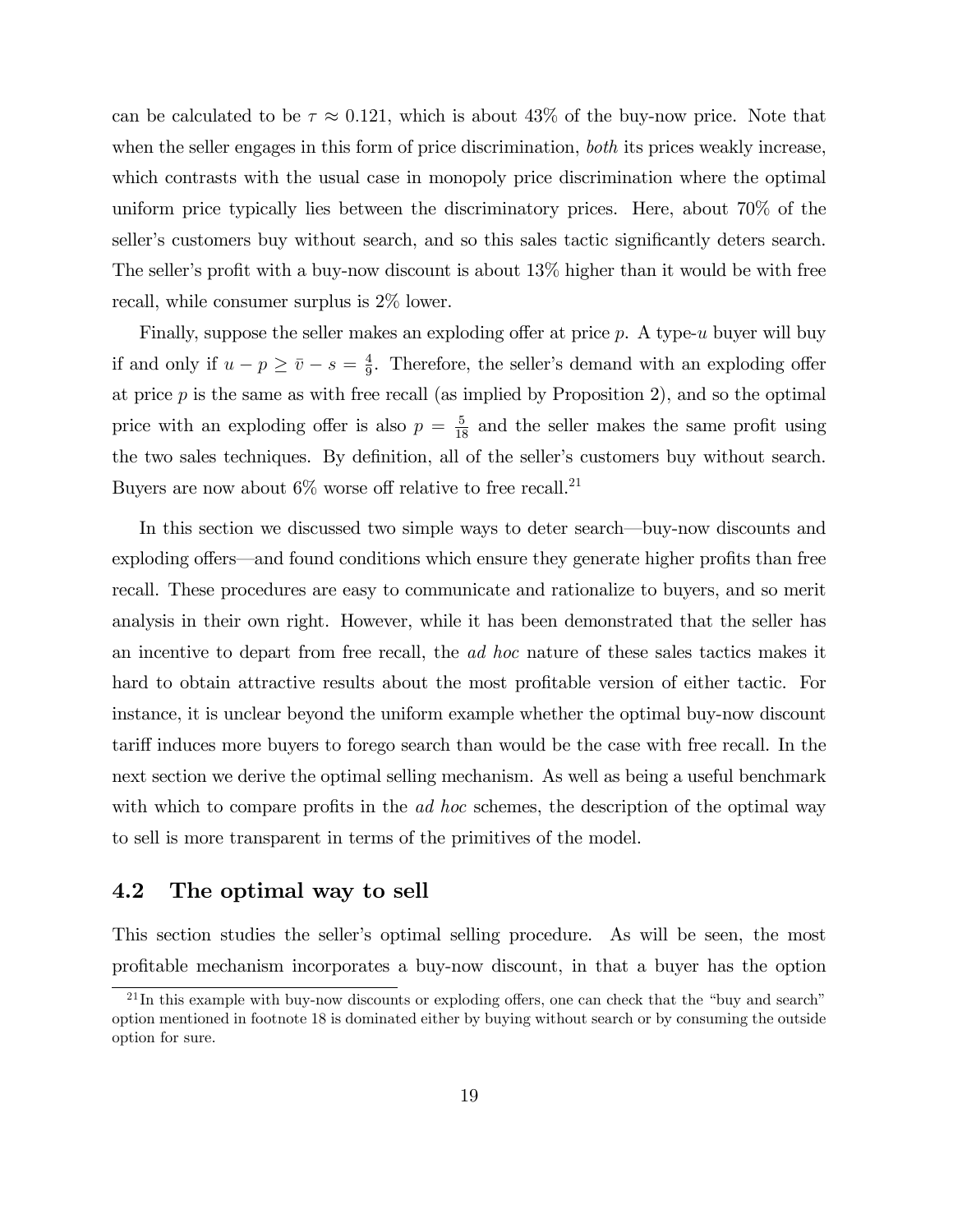either to buy the product immediately at a relatively low price or return to buy later at a relatively high price (in fact, at the monopoly price  $p^*$  which maximizes  $pQ(p)$ ). However, the mechanism also uses an additional instrument, which is that the buyer can choose an option contract, where by paying a non-refundable deposit on her first visit she obtains the right to return to buy later at a specified exercise price. In this mechanism, a buyer with high u will choose to buy without search, a buyer with low u will never purchase the item, while a buyer with intermediate  $u$  will search but pay for an option to return later if the outside option is unsatisfactory.

The form of the optimal selling scheme is presented in the following result, the proof of which is in the appendix.

### Proposition 3 Let

$$
\lambda(u) \equiv u - \frac{1 - F(u)}{f(u)}\tag{7}
$$

be the agent's "virtual utility" (which is increasing under condition  $(3)$ ), and let p<sup>\*</sup> satisfy  $\lambda(p^*) = 0$  and  $\hat{u}$  satisfy  $\lambda(\hat{u}) = a$ . Then the optimal selling procedure satisfies: (i) if  $u < p^*$ , the type-u buyer consumes the outside option for sure; (ii) if  $p^* \le u \le \hat{u}$ , the type-u buyer pays the seller a non-refundable deposit

$$
D(u) = \int_{p^*}^u G(\lambda(\tilde{u}))(\lambda'(\tilde{u}) - 1)d\tilde{u} , \qquad (8)
$$

investigates the outside option, and returns to buy the seller's product later if  $v < \lambda(u)$  at the incremental price

$$
p(u) = u - \lambda(u) = \frac{1 - F(u)}{f(u)}; \qquad (9)
$$

(iii) if  $u > \hat{u}$ , the type-u buyer purchases the seller's product without search at price

$$
P = D(\hat{u}) + p(\hat{u}) \tag{10}
$$

Note that when  $u = p^*$ , the associated contract has  $D(u) = 0$  and  $p(u) = p^*$ , so a buyer always has the option to return to buy at the monopoly price without paying a deposit. More generally, in the range  $[p^*, \hat{u}]$  the buy-later price  $p(u)$  decreases with u, while the corresponding deposit  $D(u)$  increases with u. (This is because a buyer with a higher u anticipates she is more likely to buy later, and hence she has more at stake in securing a low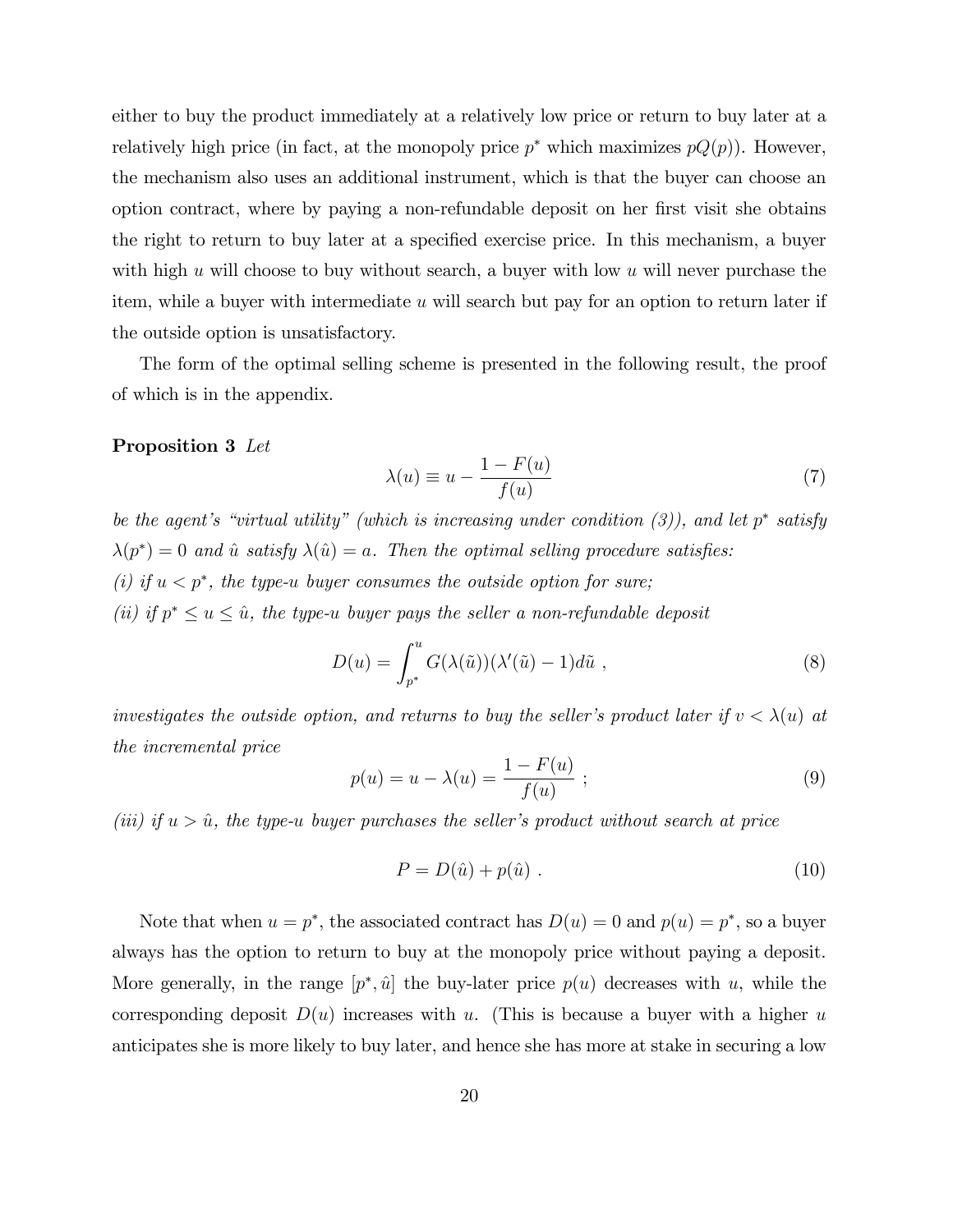buy-later price.) The pattern of demand in this optimal selling mechanism is illustrated in Figure 3.



Figure 3: Demand in the optimal mechanism

Intuition for the form of the optimal mechanism, and for the direction in which consumption is distorted relative to the first-best benchmark, goes as follows. Suppose, as in section 3, the seller can observe a buyer's valuation,  $u$ . It is intuitive (and can be shown formally) that the most profitable way to sell to the type- $u$  buyer is either: (i) to prevent the buyer from searching, or (ii) to allow the buyer to search but charge her for the option to buy later at the efficient price of zero. The maximum profit the seller can obtain with  $(i)$ involves making an exploding offer such that the buyer is just indifferent between accepting and going on to search (which yields the buyer surplus  $\bar{v} - s$ ), and this generates profit

$$
s+u-\bar{v} \ .
$$

With strategy (ii), the largest deposit  $D$  the seller can charge the type-u buyer for the right to return to buy later for free satisfies  $\mathbb{E}_{v}[\max\{u, v\}] - D = \overline{v}$ , and the resulting profit is

$$
\mathbb{E}_v[\max\{u,v\}] - \bar{v} = S(u) + u - \bar{v} .
$$

We deduce that the no-search strategy (i) is more profitable if and only if  $s \ge S(u)$ , i.e., if  $u \ge a$ . Otherwise, the buyer is instructed to search, she returns to buy when  $v < u$ , and hence purchases with probability  $G(u)$ .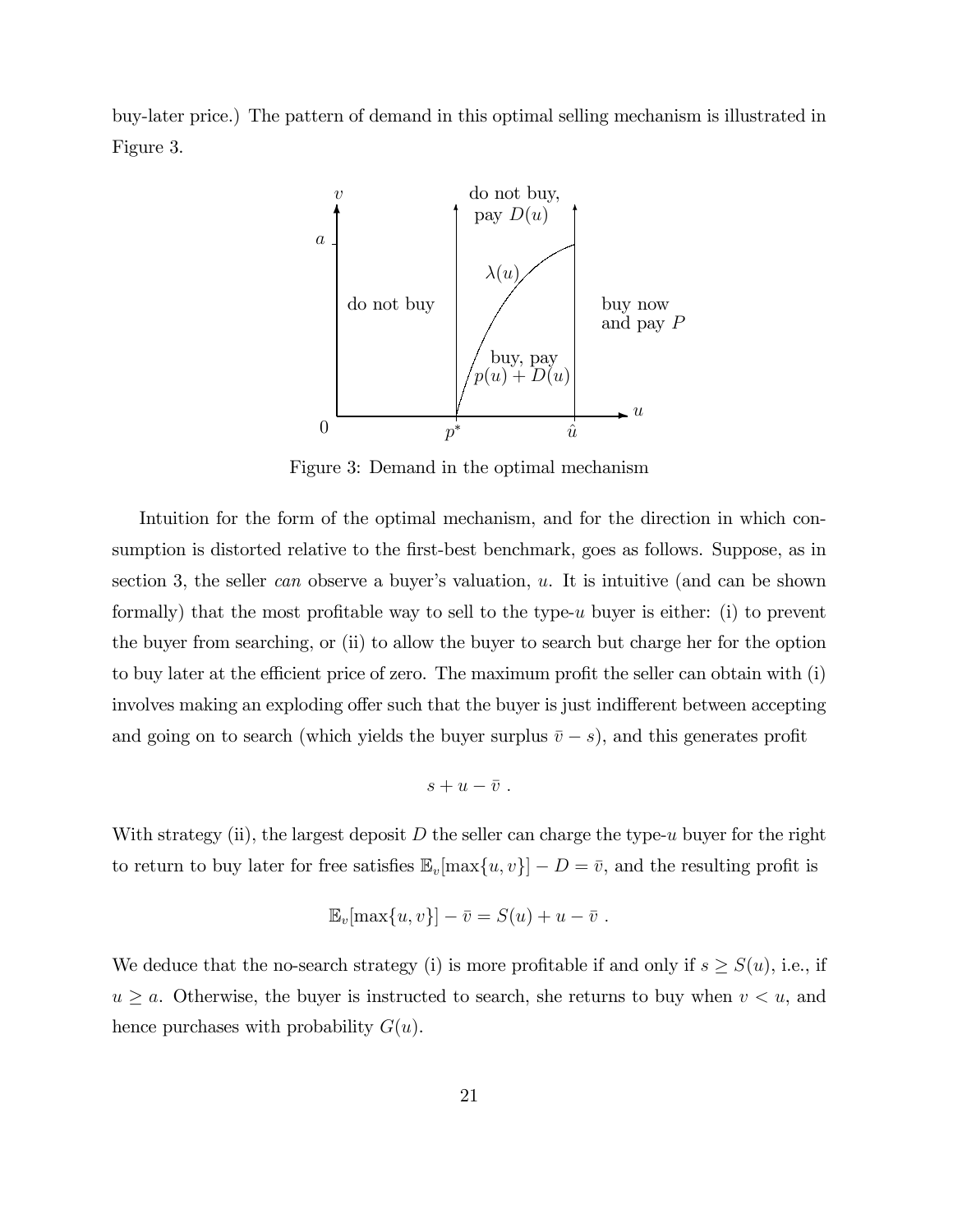When  $u$  is the buyer's private information, however, the seller wishes to reduce the buyer's information rent. It does so by choosing a probability of purchase which is weakly below this first-best level, except for the highest valuation buyer. Given assumption  $(5)$ , therefore, the type- $u_{\text{max}}$  buyer purchases without search in the optimal second-best mechanism, as do all buyers with  $u \geq \hat{u}$ , although the downward distortion implies that fewer buyers purchase without search than in the first-best procedure (that is,  $\hat{u} > a$ ). Those who search either buy with probability zero (if  $u < p^*$ ) or with probability  $G(\lambda(u))$  (if they retain the right to buy later), and in either case this is below the corresponding first-best probability.

Proposition 3 also implies the following results:

**Corollary 1** In the optimal selling mechanism: (i) it is cheaper for the buyer to buy immediately than to buy after search (i.e.,  $P \le D(u) + p(u)$ ), and (ii) more buyers buy without search than would be the case with free recall.

**Proof.** Part (i) follows from the facts that  $P = D(\hat{u}) + p(\hat{u})$  and  $D(u) + p(u)$  decreases with u in the range  $p^* \le u \le \hat{u}$ . (To see the latter, note that the derivative of  $D(u) + p(u)$ equals  $(\lambda'(u) - 1)(G(\lambda(u)) - 1)$ , which is negative since (3) implies  $\lambda' > 1$ .) Now we prove part (ii). If there is no buy-now demand with free recall, it is trivially the case that there must be more buy-now demand in the optimal mechanism. Therefore, suppose there is positive buy-now demand with free recall. We know that in the free-recall regime the buyer buys immediately when  $u \ge a + p_F$ , where  $p_F$  is the optimal free-recall price. In the optimal selling scheme, the buyer buys immediately when  $u \geq \hat{u} = a + \hat{p}$ , where  $\hat{p}$ maximizes  $pQ(p + a)$ . (The price  $\hat{p}$  that maximizes  $pQ(p + a)$  satisfies  $\lambda(a + \hat{p}) = a$ , and so  $\hat{u} = a + \hat{p}$ .) However, since  $Q(p+a)$  is buy-now demand in the free-recall regime with price  $p$ , and since Lemma 1 shows that buy-now demand is more elastic than total demand in the free-recall regime, it follows that  $p_F > \hat{p}$ , and so  $a + p_F > a + \hat{p}$ , i.e., the seller deters search in the optimal mechanism.

Returning to the linear demand example where  $u$  and  $v$  are uniformly distributed on [0, 1] and  $s = \frac{1}{18}$ , we have  $\lambda(u) = 2u - 1$  and so the buy-now threshold in the optimal mechanism is  $\hat{u} = \frac{5}{6}$  $\frac{5}{6}$ , while a buyer will never purchase the seller's product if  $u < p^* = \frac{1}{2}$  $\frac{1}{2}$ . As with all the earlier *ad hoc* schemes, total demand is  $\frac{5}{18}$ . Of those who eventually buy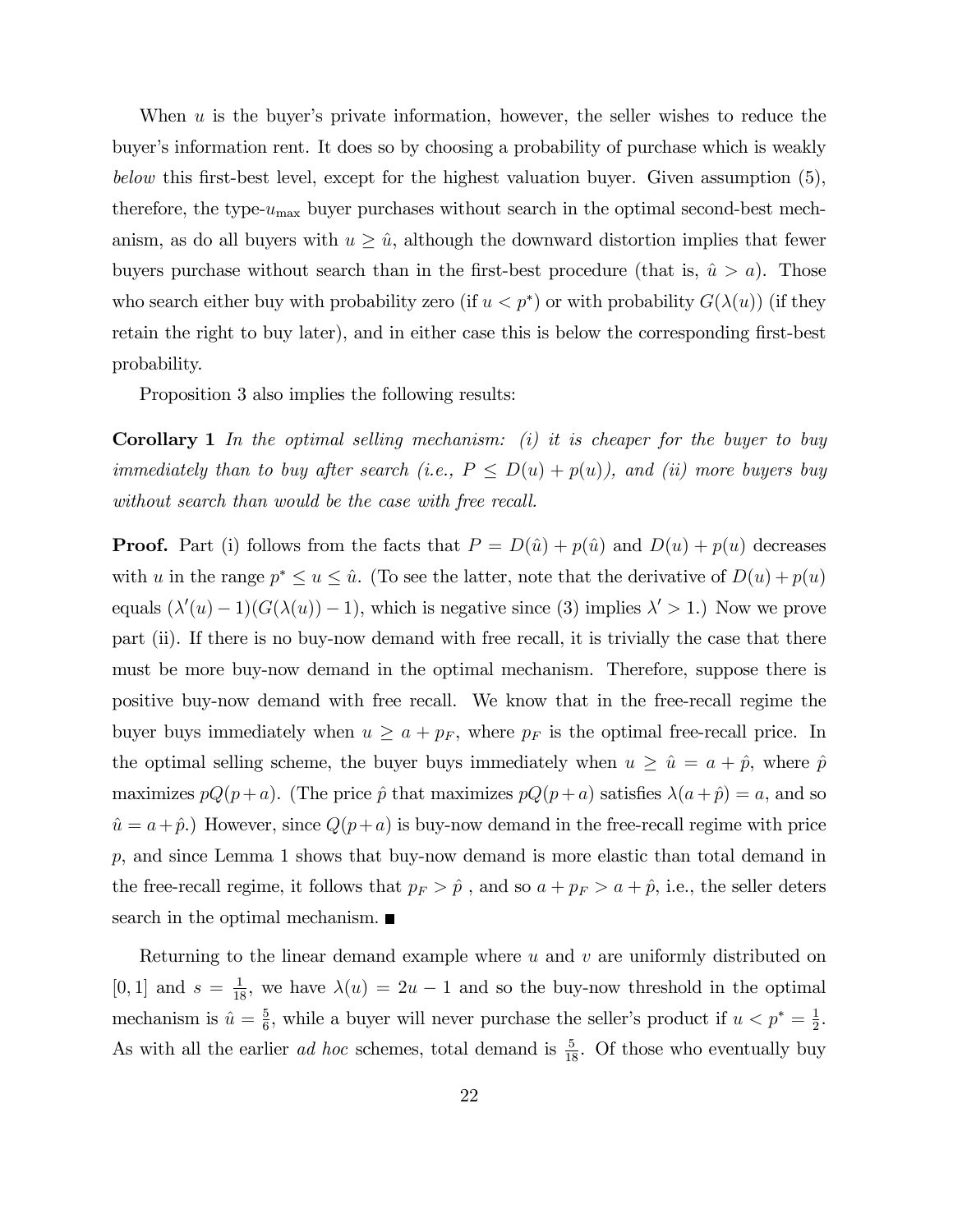the product, exactly 60% do so without search. Expression (10) implies that the buy-now price is again  $P = \frac{5}{18}$ , while the seller's profit from the optimal mechanism is about 0.09. This is  $16\%$  greater than the profit with free recall, but only  $3\%$  more than the profit generated with the simple buy-now discount scheme. Aggregate consumer surplus here is about 4% below that obtained with free recall. Although total output is identical in all four regimes—that is, with free recall, buy-now discounts, exploding offers, and the optimal mechanism—the pattern of consumption in  $(u, v)$ -space is different in each case. Since the buy-now price is the same in all regimes, in this example buyers are best off with free recall (as that regime has an unrestricted buy-later policy) and worst off with an exploding offer (which entirely removes their ability to buy later).

### 4.3 Search deterrence without commitment

So far in this section we have assumed that the seller can commit to its buy-later policy when it first meets the buyer, and we now discuss the outcome when this assumption is relaxed. Suppose that the seller sets one price at the initial meeting with the buyer and then a second price if the buyer returns to buy after discovering the outside option. We assume the seller can make no commitment about the buy-later price at the Örst meeting, and the actual buy-later price can be discovered only after she returns to the seller. We assume that buyers are rational, and foresee the seller's equilibrium price if they return later. (At the end of this section we also discuss how lack of commitment affects the seller's ability to use the optimal mechanism.)

Here, unlike the rest of section 4, it makes an important difference whether or not the buyer faces an intrinsic cost of returning to the seller after search. In the simple case in section 3, where there were no search costs of any form, we showed how the seller had an incentive to offer a low buy-now price to prevent the buyer searching, even when it could not commit to its buy-later price. A similar analysis carries over to the situation where u is the buyer's private information and search costs are present.<sup>22</sup> In this case, however, high-u buyers will purchase immediately, as in Coase (1972), leaving a pool of relatively

<sup>&</sup>lt;sup>22</sup>For instance, in the running example where u and v are uniformly distributed on [0, 1] and the search cost is  $s = \frac{1}{18}$ , the seller's most profitable time-consistent strategy is to offer the buy-now price  $p_1 \approx 0.251$ , which induces the subgame-perfect buy-later price  $p_2 \approx 0.286$ .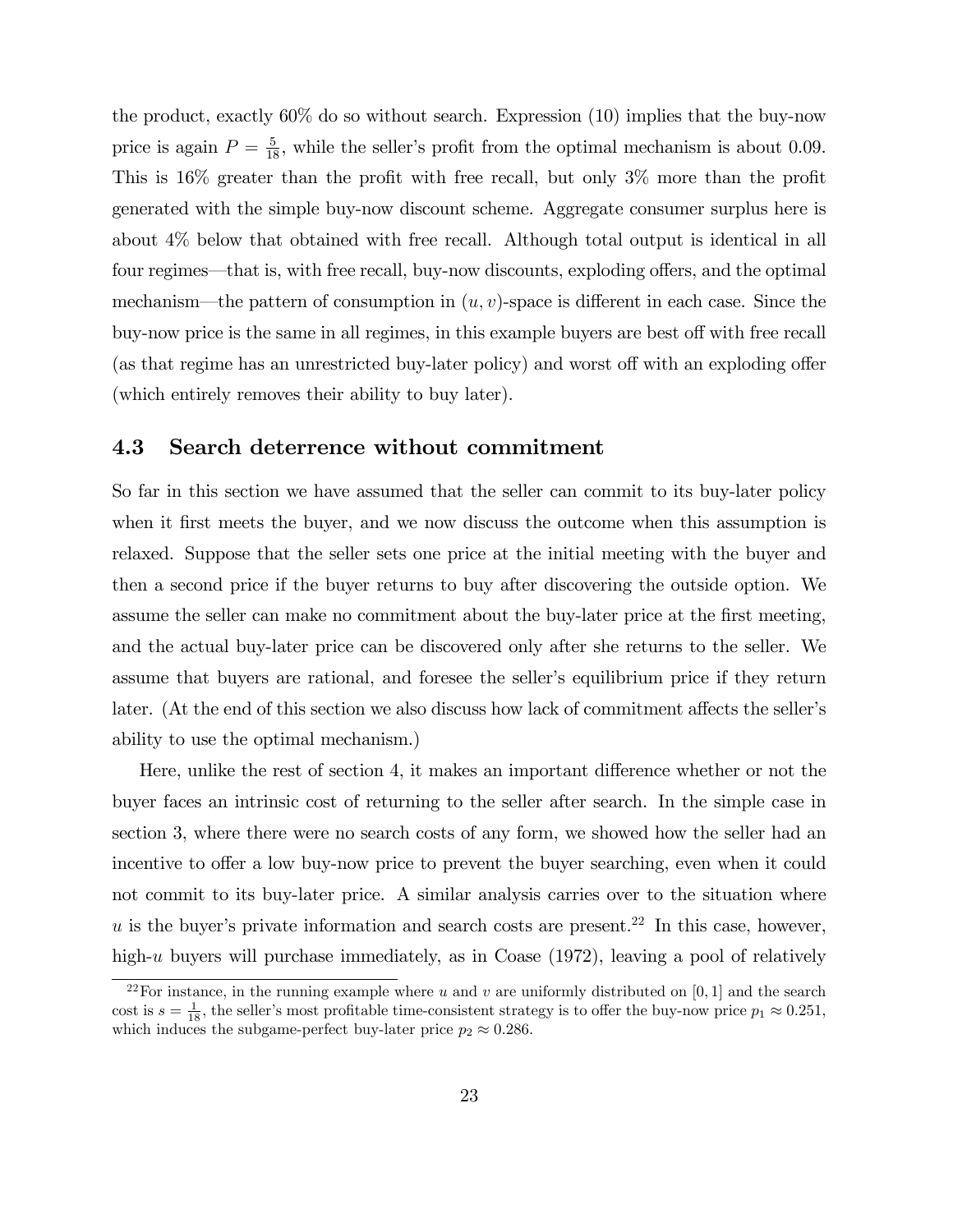low-u buyers who might purchase later. This adverse selection gives rise to a countervailing incentive to set a low price for buy-later demand, and only when the search cost is not too large will buy-now discounts be offered in equilibrium.<sup>23</sup>

The outcome is more clear-cut in the situation in which a buyer incurs an exogenous  $\cot r > 0$  to return to the seller after search. (Indeed, in the following we need not assume that  $Q$  is logconcave, nor that  $u$  and  $v$  are independently distributed.) With an intrinsic returning  $\cos t$  r  $> 0$ , no matter how small, there is no equilibrium with positive buy-later demand. The fact that the buyer has chosen to incur the return cost to buy reveals that her outside option was poor, and gives the seller an incentive to set a high buy-later price. In essence, the seller's buy-later demand is perfectly inelastic around the buyer's anticipated buy-later price. As a result, any equilibrium involves a buyer either buying immediately at the initial price, or searching but never returning. The seller will then choose its initial price to maximize its profit, anticipating that no buyer will return, and the outcome is as if it must make an exploding offer.<sup>24</sup>

**Proposition 4** Suppose a buyer incurs a positive cost of returning to the seller after search. Suppose the seller sets an initial price on a buyer's first visit, but cannot commit to the price it will offer if the buyer decides to search and return later. Then the unique equilibrium outcome is as if the seller makes an exploding offer.

**Proof.** Suppose by contrast that an equilibrium where some buyers return to purchase after search exists. Consider a buyer who does not accept the initial price but returns to try to buy from the seller after investigating the outside option. By revealed preference, such a buyer must have taste parameters  $(u, v)$  and have anticipated a buy-later price  $p_2^e$  such

<sup>&</sup>lt;sup>23</sup>If a buyer can pretend to search (without incurring the search cost), then in a situation where the buy-later price is lower than the buy-now price, all buyers can purchase at the low price and the outcome is as if there is free recall.

 $24$ One can also derive the seller's policy under the alternative assumption that buyers are *naive*, in the sense that they expect to be offered the same price when they return after search as they were initially offered. When the seller sets initial price  $p_1$ , therefore, a naive buyer who returns to try to buy later has parameters  $(u, v)$  such that  $u - p_1 - r \geq v$ . Thus, the seller has an incentive to raise its price by at least r. However, the incentive to inflict a surprise price rise on naive buyers does not depend on there being an intrinsic returning cost. Without a return cost, Figure 1 implies that buy-now demand from naive buyers with initial price  $p_1$  is  $Q(p_1 + a)$ , and given  $p_1$  the firm chooses its subsequent price  $p_2$  to maximize profit given that remaining buyers have type  $u \leq p_1 + a$ . In our running example with uniform u and v and  $s = \frac{1}{18}$ , one can check that the firm's optimal policy is to set  $p_1 \approx 0.262$  followed by  $p_2 \approx 0.310$ .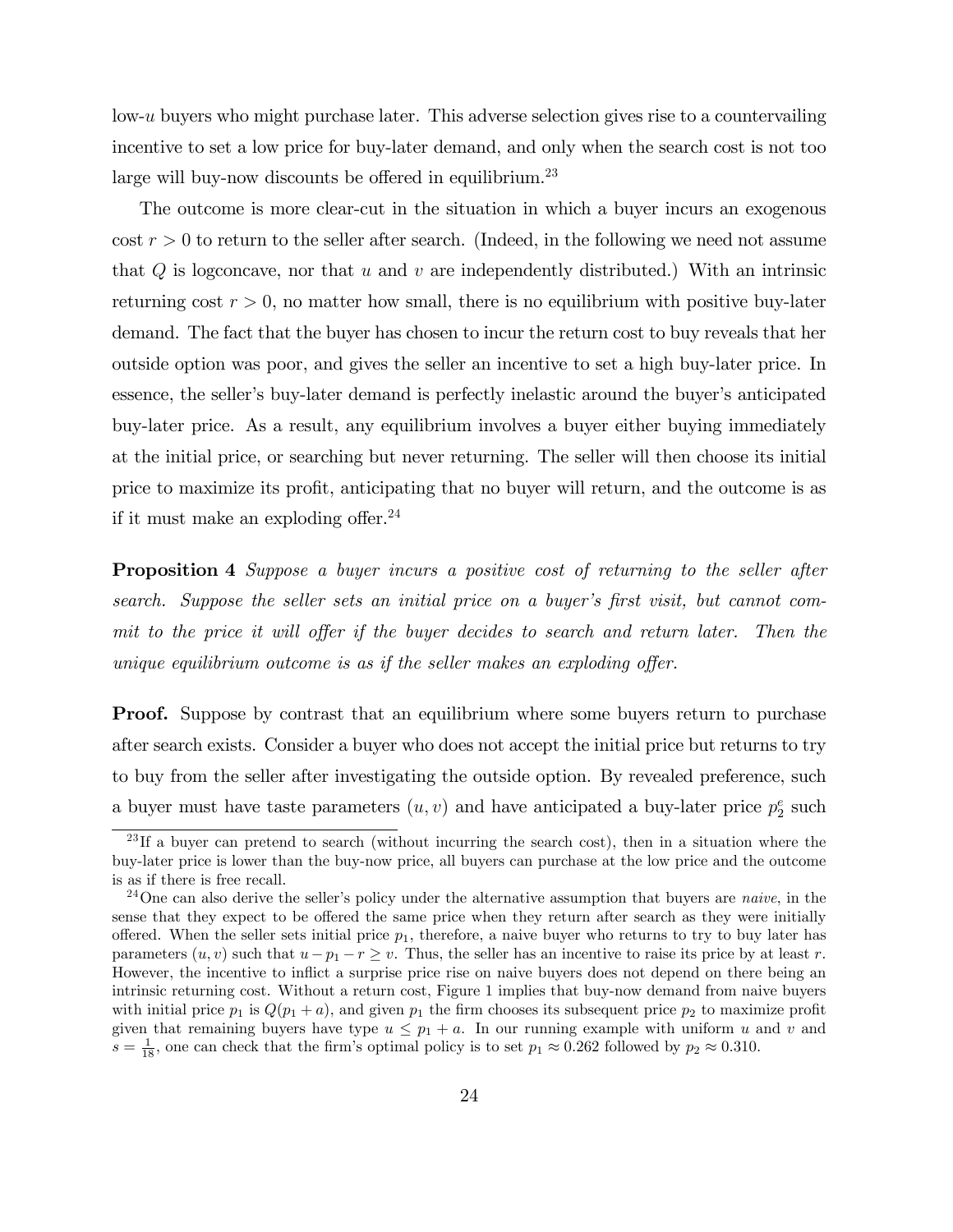that  $u - p_2^e - r > v$ . Suppose the seller actually sets a slightly higher buy-later price, say  $p_2^e + \varepsilon$ . Though surprised, the buyer is willing to accept this offer if  $\varepsilon < r$ . Therefore, the seller has an incentive to raise its buy-later price above  $p_2^e$ , which contradicts the buyer's belief, and there can be no equilibrium in which the buyer returns to buy later if she does not accept the initial price. Hence, the only possible equilibrium outcome in this setting is as if the seller makes an exploding offer, and such an equilibrium exists under suitable assumptions about the seller's beliefs about the buyer's preferences if the latter does return to buy. (For example, suppose the seller believes that a buyer who returns to purchase later has taste parameters  $u = u_{\text{max}}$  and  $v = 0$ , in which case it would charge  $p_2 = u_{\text{max}}$ . Anticipating this, no buyer would incur the cost r to return to the seller.)

The seller makes greater profit with an exploding offer than with free recall only under restrictive conditions. (Proposition 2 shows that when the demand curve is convex, free recall is the more profitable strategy.) As a commitment device, therefore, the seller might welcome consumer protection policy which requires it to allow free recall.

In practice sellers themselves can usually Önd ways to commit, at least partially, to future prices if the buyer returns later. For example, the seller may be able to commit to an upper bound on its buy-later price when a buyer first visits. (In a store, this upper bound might be the price label on the product, and a sales assistant has no authority to raise the price above the displayed price.) Then, using the same argument as for Proposition 4, the only equilibrium outcome is that the seller charges a buy-later price equal to this upper bound if the buyer does not accept its initial offer. In this case, the buy-now discount regime analyzed in section 4.1 can be implemented.

Likewise, if the buyer pays a deposit in the optimal mechanism, the seller may be legally obliged to sell to the buyer later at the specified price. Suppose, though, that a buyer did not pay the required deposit on her first visit, so that the seller has made no commitment to the price she will be offered if she attempts to buy later. By the same argument as in Proposition 4, the only equilibrium is that the seller's price for this returning buyer is so disadvantageous that it is not worthwhile for the buyer to return. Thus, the optimal mechanism studied in section 4.2 remains credible even if the seller cannot commit to refuse to serve a buyer who did not contract for the right to buy later.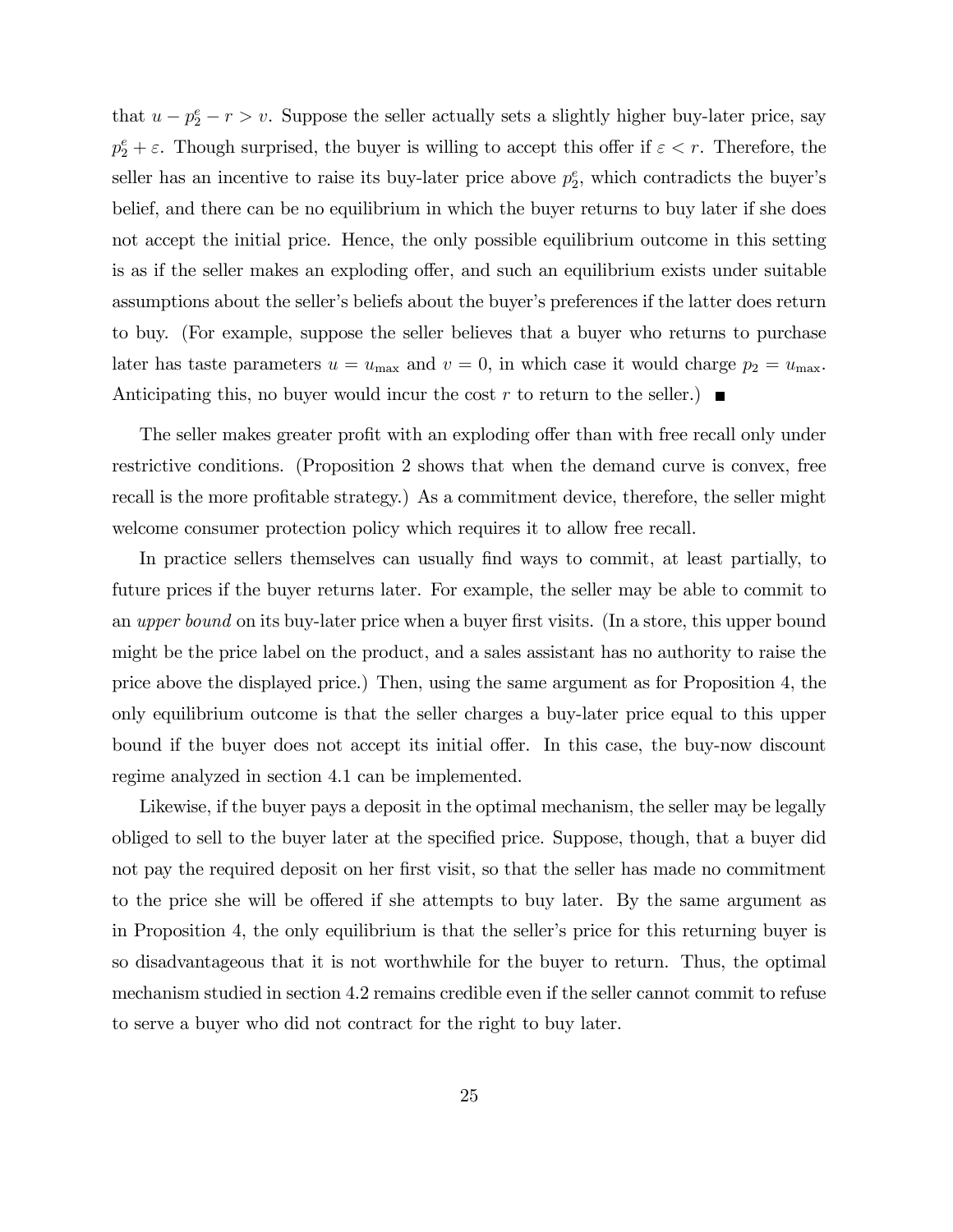# 5 Search Deterrence in Oligopoly

Up to this point the buyer's outside option has been exogenous. However, the most natural interpretation of the outside option is that it is an offer made by a rival seller. In this final section we extend the analysis to a duopoly market with strategic competitors, each of which considers deterring search. Compared to our monopoly model, an important difference here is that a seller also meets buyers who have already encountered the rival and know their outside option. We assume that a seller cannot tell whether or not a buyer it meets for the Örst time has already visited its rival, although we maintain the assumption that a seller can distinguish whether a buyer is visiting it for the first or for the second time. The extension to duopoly allows us to consider the impact on equilibrium profit and welfare when this form of price discrimination is used. (At least with commitment, a monopoly seller can only benefit from an ability to deter search, and in the monopoly model we could not calculate welfare when the buyer consumes the outside option, as the profit of the supplier of the outside option was not specified.)

As mentioned in section 3, uncertainty about the outside option  $v$  might concern the match utility of the alternative product or its price. In the following, we present two models: one with horizontally differentiated products with uncertain match quality and deterministic prices, and another with perfect substitutes and uncertain prices. In each case, we show that search deterrence arises in equilibrium.

## 5.1 Differentiated products

There are two symmetric sellers, 1 and 2, and a buyer's utility from a seller's product is an independent random draw from a common distribution with CDF  $F(u)$  and support [0,  $u_{\text{max}}$ ]. As before, assume that monopoly demand  $Q(p) \equiv 1 - F(p)$  satisfies (3). We consider a game where sellers first choose their selling procedures and prices, and then buyers search sequentially. A buyer discovers one seller's match utility and selling policy for free, but needs to incur the search cost  $s$  to discover the second seller's utility and selling policy. Unless stated otherwise, we assume there is no intrinsic cost to return to a previously visited seller and that a seller can commit to its selling policy when it meets a buyer for the first time.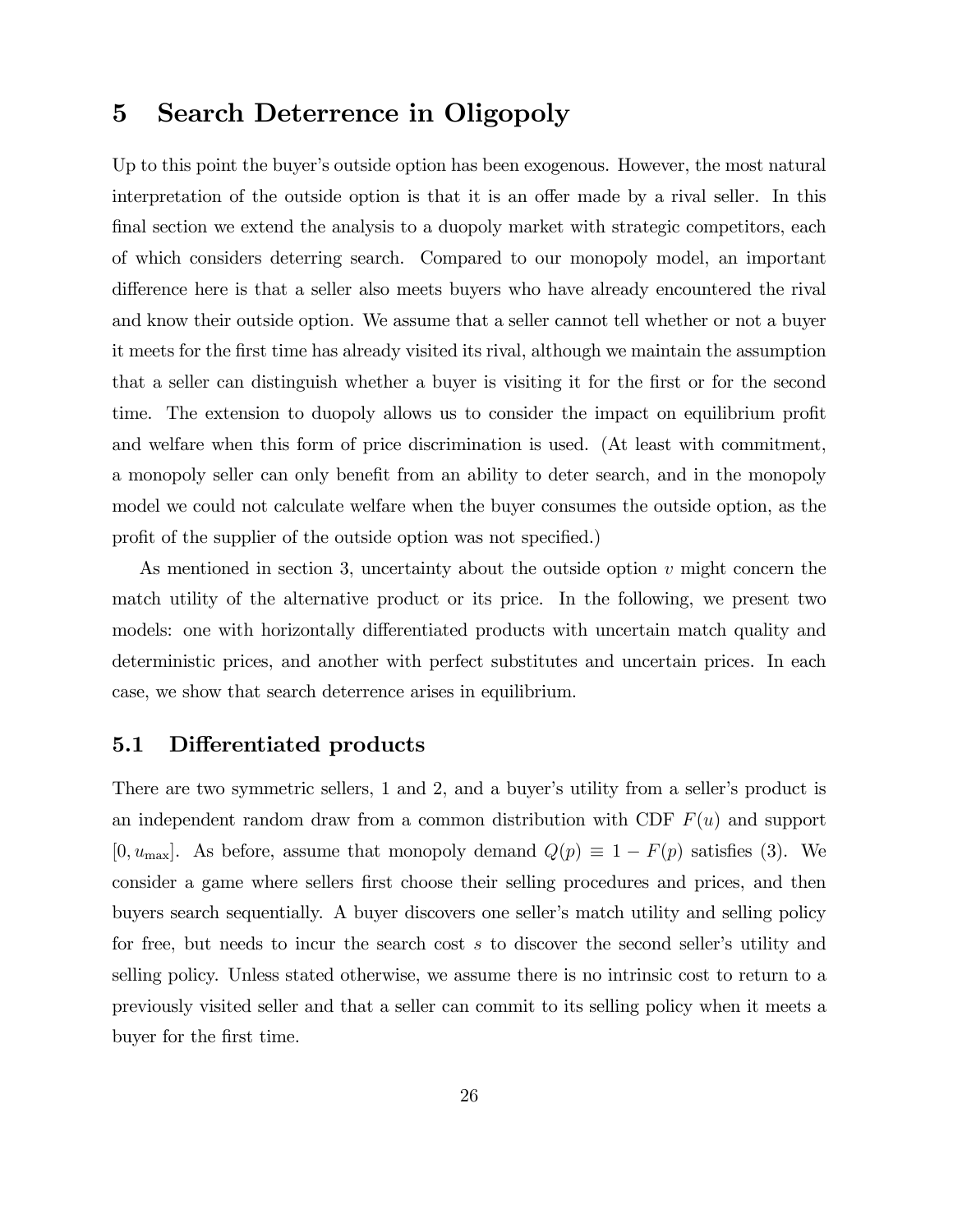We analyze the Perfect Bayesian Equilibrium in this market. Buyers do not observe a seller's actual choice of price and sales policy before they start searching, but hold rational expectations of firms' strategies. Information unfolds as the search process goes on, but buyers' beliefs about the offer made by the second seller are unchanged even if they see an off-equilibrium offer from the first seller. We focus on symmetric pure-strategy equilibria in which sellers choose the same selling strategy and buyers visit sellers in a random order (with half the buyers meeting seller 1 first, and the remainder first meeting seller 2).

Free recall: If both sellers allow free recall, the situation is a duopoly version of Wolinsky  $(1986)$ 's model of search. Define

$$
V(p) \equiv \mathbb{E}_u[\max\{0, u - p\}] = \int_p^{u_{\max}} Q(u) du , \qquad (11)
$$

so that  $V(p) - s$  is the expected net benefit of incurring search cost s to visit a monopolist who charges  $p$  for its product. We assume that

$$
s < V(p^*) \tag{12}
$$

where, as before,  $p^*$  is the price which maximizes  $pQ(p)$ . Condition (12) implies a buyer is willing to incur the cost s to visit a monopolist which charges the monopoly price.

Let  $p_F$  be the symmetric equilibrium price in the free-recall regime, when a symmetric equilibrium exists. Suppose for now that this equilibrium price is below the monopoly price  $p^*$ , and so a buyer is willing to investigate the rival seller if the first offer was disappointing. To derive the equilibrium price we need to calculate a seller's demand if it sets a different price, and suppose seller i chooses price p while seller j sets the equilibrium price  $p_F$ .

Consider a buyer who visits seller i first and finds match utility  $u_i$  there. If she buys immediately, her net surplus is  $u_i - p$ , while if she chooses to search and visit seller j, her expected net surplus is

$$
\mathbb{E}_{u_j}[\max\{u_i - p, u_j - p_F\}] - s = u_i - p + V(u_i + p_F - p) - s.
$$

If we define  $A$  by

$$
V(A) \equiv s \tag{13}
$$

then the buyer will buy immediately from seller *i* if and only if  $u_i \geq A + p - p_F$ . Here, *A* is the threshold match utility which induces immediate purchase when the two sellers offer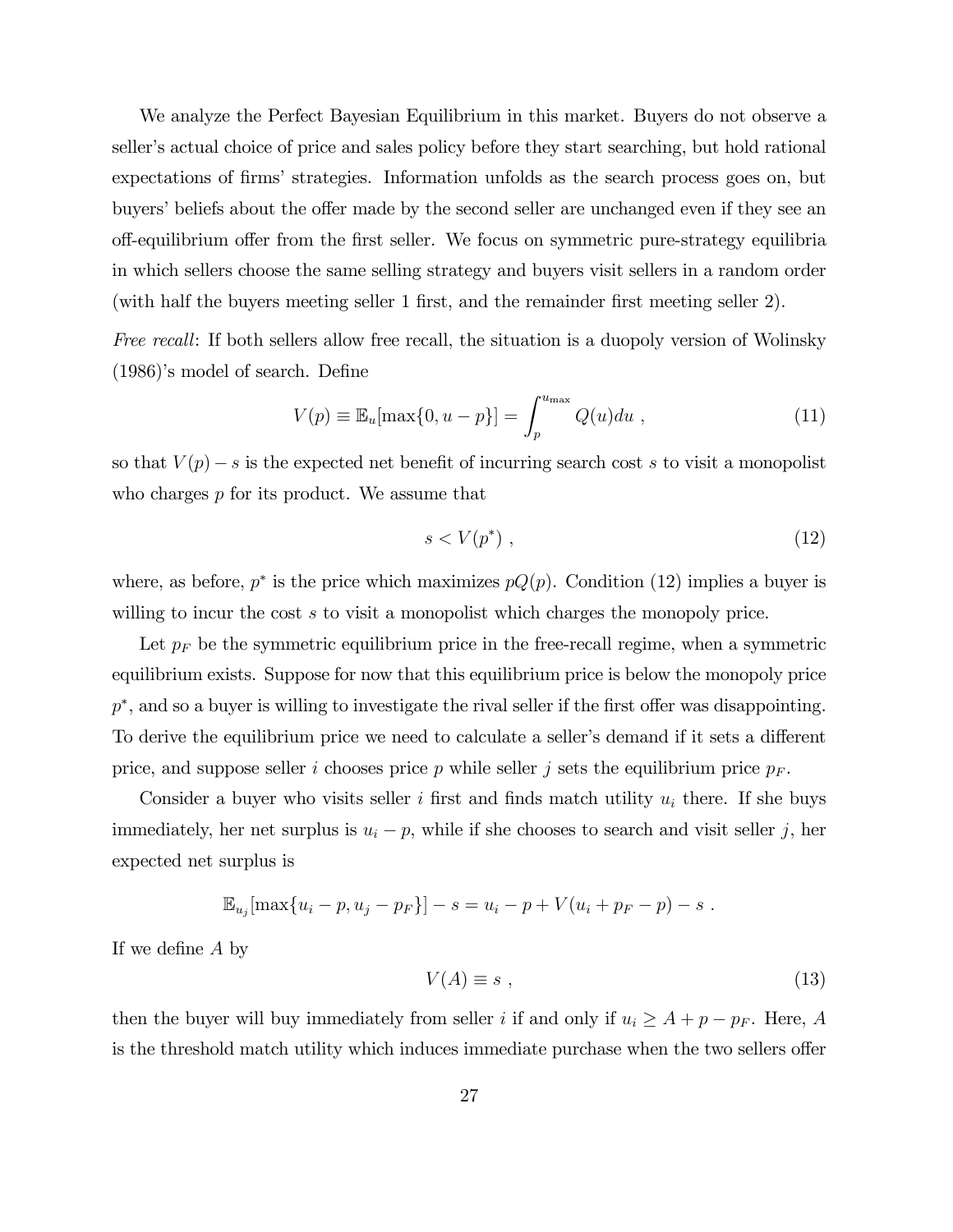the same price. (Since  $V(\cdot)$  is a decreasing function, (12) and (13) imply that  $A > p^*$ .) If the buyer chooses to investigate the second seller, she will then buy from the seller with the greater net surplus, provided that surplus is non-negative. This pattern of demand is depicted on Figure 4a, where the shaded area represents those buyers who purchase neither product. On the other hand, if a buyer first visits the rival seller  $j$ , this buyer anticipates that seller i will offer the equilibrium price  $p_F$  and so she buys immediately from j if  $u_j \geq A$ , and otherwise she investigates i and then chooses the superior option (if that net surplus is positive). This case is depicted on Figure 4b.



Figure 4: Demand in duopoly with free recall

In the appendix we derive the first-order condition for the symmetric equilibrium price  $p_F$ . One can show that a symmetric equilibrium exists if the monopoly profit function,  $pQ(p)$ , is concave, and that the equilibrium price is indeed below the monopoly price  $p^*$ . Unlike the monopoly setting, here there is always some buy-now demand in symmetric equilibrium (provided  $s > 0$ ), since if a buyer finds the highest possible match utility  $u_{\text{max}}$ at the Örst seller, she does not expect to do better at the rival and will not search.

Search deterrence: Starting from the free-recall equilibrium, each seller's incentive to introduce a buy-now discount or an exploding offer is as in the monopoly setting in section 4.1. An argument similar to that in Lemma 1 shows that a seller's buy-now demand in Figure 4 is more elastic than its total demand given condition (3). Arguments similar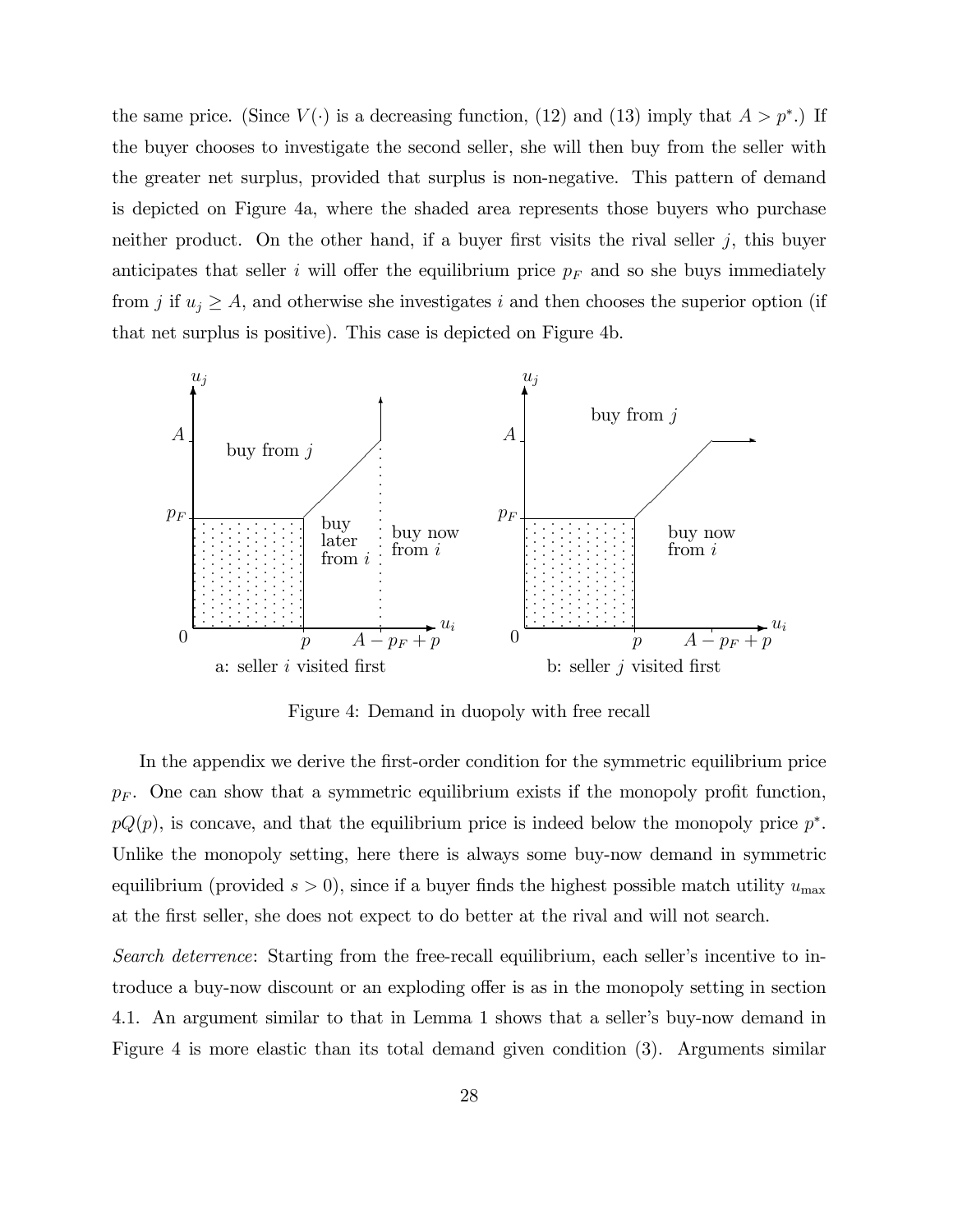to Propositions 1 and 2 then demonstrate when a seller has an incentive to introduce a buy-now discount or make an exploding offer, as stated in the following result.<sup>25,26</sup>

#### Proposition 5 Starting from a free-recall equilibrium:

 $(i)$  a seller has a unilateral incentive to offer a buy-now discount;

(ii) if  $Q(\cdot)$  is concave whenever  $Q > 0$  a seller has a unilateral incentive to make an  $exploding\;offer.$ 

In the appendix we discuss how to derive the first-order conditions for tariffs when both sellers use buy-now discounts or exploding offers. In the regime with exploding offers, again a symmetric equilibrium exists if the monopoly profit function,  $pQ(p)$ , is concave, and the equilibrium price is then below the monopoly price  $p^*$ . In the regime of buy-now discounts, though, it seems hard to provide a general condition which ensures the existence of symmetric equilibrium. In either case, search deterrence arises whenever a symmetric equilibrium exists, i.e., more buyers purchase immediately at the first seller they find than would be the case with free recall.<sup>27</sup>

Similarly to our earlier Proposition 4, if sellers cannot commit to the buy-later price but buyers incur an intrinsic cost of returning to a previously visited seller, a seller has an incentive to hold-up a returning customer with a high buy-later price, with the result that the only equilibrium is as if the sellers could only make exploding offers.

One can also investigate the outcome when both sellers can use general (deterministic) selling mechanisms, parallel to the monopoly analysis in section 4.2. However, the required

<sup>&</sup>lt;sup>25</sup>A buy-later premium or an exploding offer made by seller i only affects those buyers who visit it first. For them, their outside option when they first meet seller i is  $\max\{0, u_i - p_F\}$  where  $j \neq i$ . Since the arguments in the monopoly model did not rely on the distribution of the outside option, the same results hold with duopoly.

 $^{26}$ As shown in Armstrong and Zhou (2011), this result holds with any finite number of sellers. In the limiting case with an infinite number of sellers, though, with free-recall buyers never return once they leave a seller. Therefore, there is no buy-later demand and no way for sellers to deter search by making it harder to buy later.

<sup>&</sup>lt;sup>27</sup>In the free-recall regime, a buyer will purchase immediately at the first seller if  $u \ge A$ . In the regime with exploding offers and a symmetric price  $p < p^*(< A)$ , a buyer with match utility u at her first seller will accept the exploding offer if  $u - p \ge V(p) - s$ . Hence the threshold utility for immediate purchase is  $p + V(p) - s = p + V(p) - V(A) < A$ , where the inequality arises since  $V(\cdot)$  is a decreasing function with slope greater than  $-1$ . In a symmetric equilibrium with buy-now discount  $\tau$ , Figure 7a in the appendix shows that the threshold utility for immediate purchase is  $V^{-1}(s + \tau) + \tau$ , which is also smaller than  $A = V^{-1}(s)$  since  $V^{-1}(\cdot)$  is a decreasing function with slope less than  $-1$ .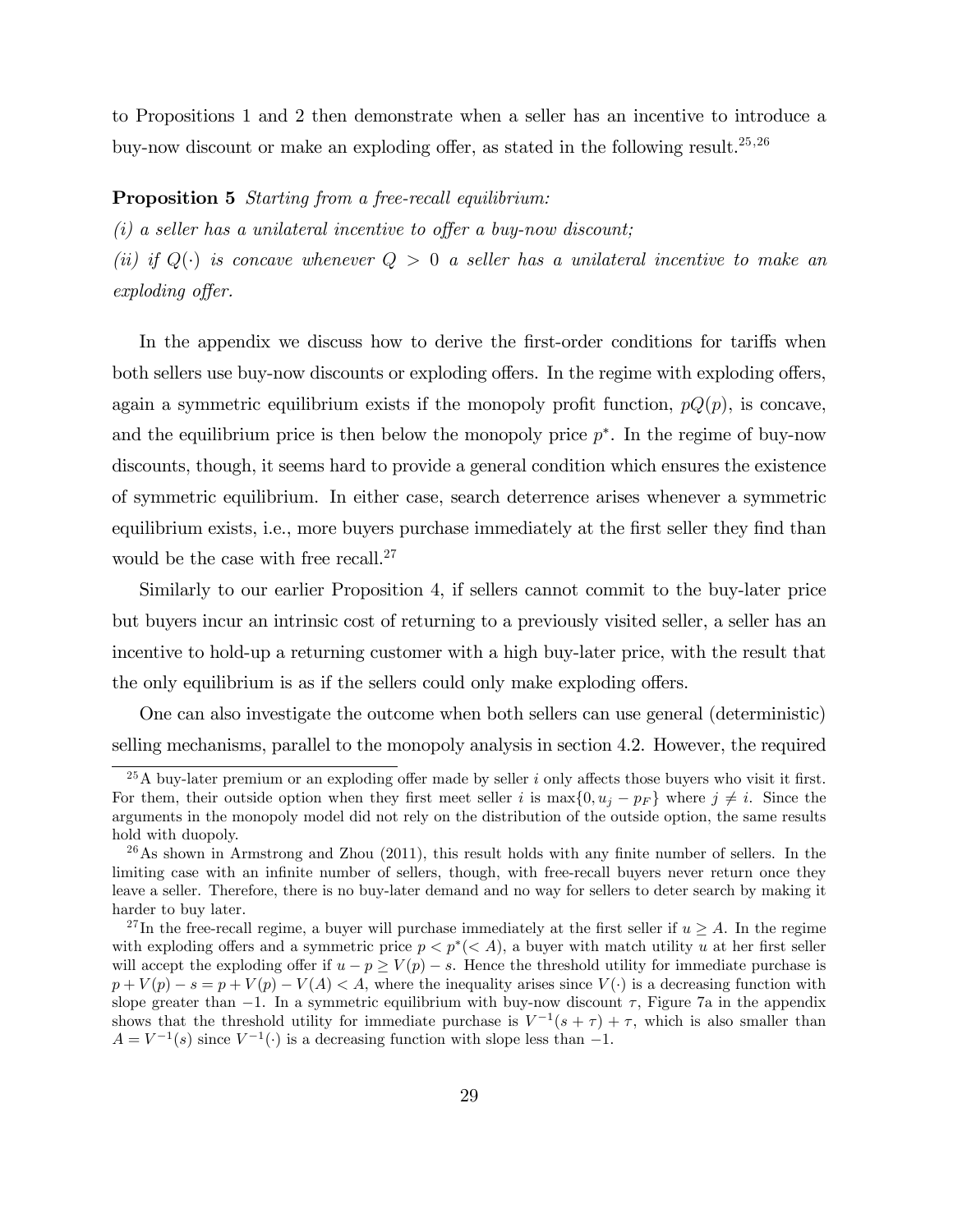analysis for duopoly is substantially more complex than that for monopoly. The main reason is that when a buyer comes to the seller for the first time, she has another dimension of private information which is whether or not she has already visited the rival and obtained her outside option (and if so, what that outside option is), which entails solving a multidimensional screening problem.<sup>28</sup> Similarly to Proposition 3 in the monopoly model, it turns out that a seller can restrict attention to a simple family of mechanisms:

Proposition 6 Suppose sellers use general (deterministic) selling mechanisms. Then it is without loss of generality to look for a symmetric equilibrium where each seller offers a buy-now price and a menu of deposit contracts.

(The proof of this proposition is contained in a separate online appendix. There we also provide the procedure to derive the symmetric equilibrium with general selling mechanisms, if it exists, and the details of the equilibrium mechanism in the uniform example presented below.<sup>29</sup> As in Corollary 1 it is also shown that search deterrence occurs whenever a symmetric equilibrium exists.)

As with the regime of buy-now discounts it is hard to derive a general condition which ensures the existence of a symmetric equilibrium in which sellers use general selling mechanisms. For this reason, in the remainder of this section we focus on the example of a uniform distribution, so that  $Q(p) = 1 - p$ , in which case symmetric equilibrium exists in all four regimes. Condition (12) requires  $s < \frac{1}{8}$  in this example, and so in the following figures outcomes are plotted as a function of the search cost over the range  $0 \leq s \leq \frac{1}{8}$  $\frac{1}{8}$ .

<sup>&</sup>lt;sup>28</sup>Deb and Said (2014) study a related model in the context of monopoly. They extend Courty and Li (2000) by introducing a group of buyers who arrive at the second period, alongside first-period buyers who may have chosen to delay their purchase. The seller therefore faces a multidimensional screening problem in the second period. Like us, for reasons of tractability they focus on deterministic mechanisms.

 $^{29}$ In more detail, the mechanism each seller uses is as follows. A seller asks a buyer it meets whether or not she already knows her outside option. If she reports she does not, she participates in a mechanism of the form used in the monopoly analysis (restricted to be deterministic). If she reports she does know her outside option already, she is asked to report both the value of the outside option and her utility at the seller, and contingent on that report she either obtains the seller's product at a specified price, or she obtains nothing from the seller. Of course, the buyer must be induced to report truthfully whether she already knows her outside option. In equilibrium, a seller cannot perfectly infer whether a first-time visitor has already visited the rival or not. Both the high-valuation buyers who visit the seller first and the buyers who come after visiting the rival (if they eventually buy from the seller) choose the buy-now price.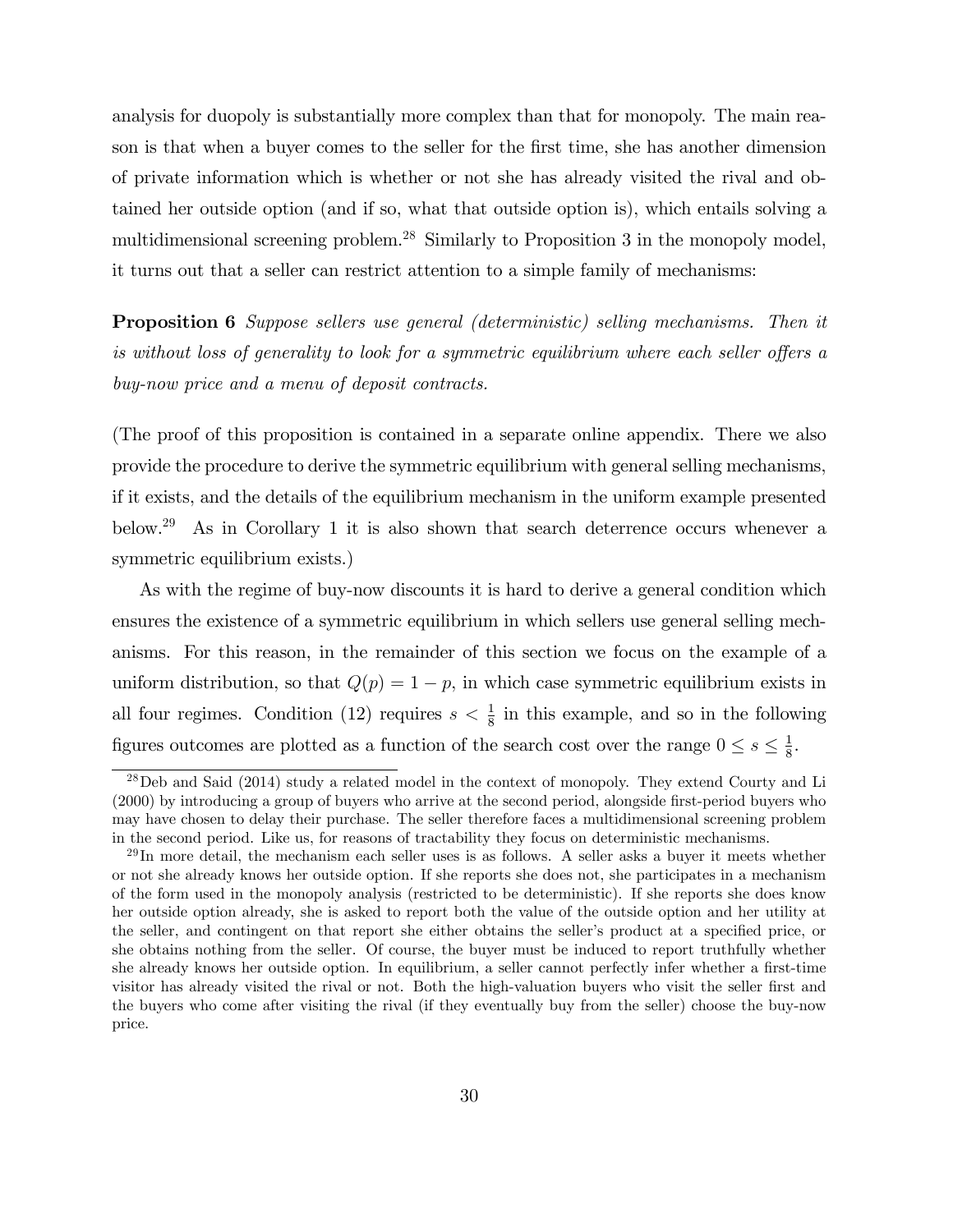Figure 5a depicts the equilibrium prices in the four regimes. The free-recall price is depicted as the dashed curve, and the three solid curves respectively as we move upwards represent the buy-now price in the equilibrium general mechanism, the buy-now price in the buy-now discount scheme, and the exploding-offer price. When buy-now discounts or exploding offers are used, even the buy-now price is higher than the free-recall price, so buyers end up paying more. The intuition is that search deterrence adds to frictions in the market, and this allows sellers to charge higher prices. When sellers compete with general mechanisms, the buy-now price is slightly lower than the free-recall price, but the buy-later price (at which a buyer can return to buy a seller's product without paying a deposit) is significantly higher. (The latter is depicted as the dotted line on the figure.) The effect of search deterrence on market prices is the most significant when the search cost is small. When the search cost approaches its maximum level which allows search to occur, buy-later demand becomes negligible even with free recall, and all prices converge to the monopoly price  $p^* = \frac{1}{2}$  $\frac{1}{2}$ .



Figure 5: Buy-now prices and profits in four regimes

Figure 5b compares industry profit in the four regimes. Profit with free recall is represented by the dashed curve, while the three solid curves depict respectively as we move downwards the regimes of buy-now discounts, general mechanisms and exploding offers. The use of exploding offers and general mechanisms always reduces industry profit, while buy-now discounts reduce profits unless the search cost is small. Search deterrence reduces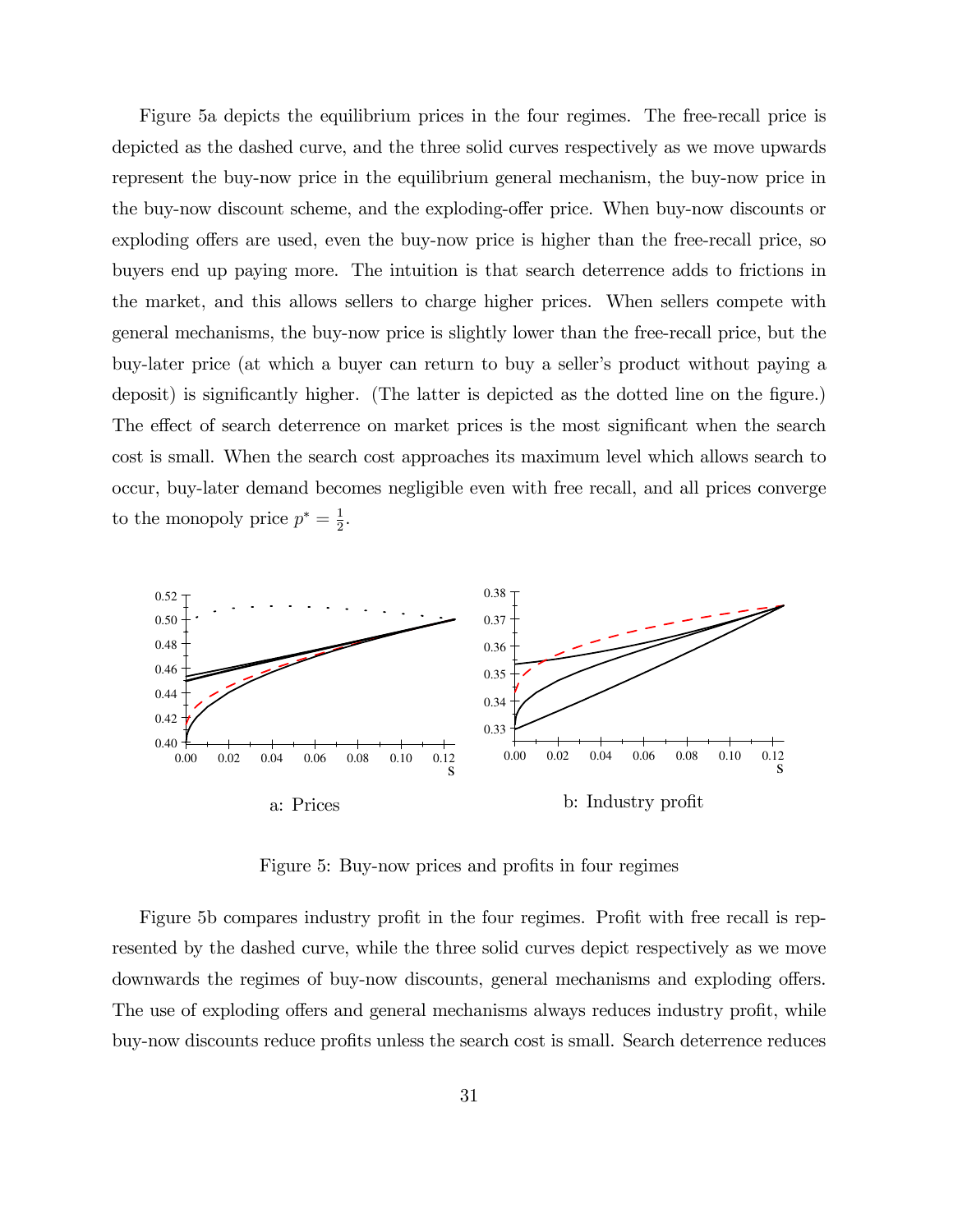profit because it leads to high prices which exclude too many buyers.<sup>30</sup> Because profit usually falls when sellers induce buyer to purchase immediately, sellers might welcome a consumer protection policy which prevents their use of these tactics, if such regulation was feasible and applied to all sellers in the market. $31$ 

Figure 6a shows the proportion of all buyers who purchase immediately at the first seller—i.e., the fraction who do not search—in this example. (From top to bottom, the curves correspond to the regimes with exploding offers, buy-now discounts, general mechanisms, and free recall.) As one would expect, this fraction increases with the intrinsic search cost s in each case. Again, the impact of search deterrence is most marked when s is small. Here, few buyers buy immediately with free recall, since there is usually some chance they will find a better offer from the second seller, but with an exploding offer  $40\%$ of buyers purchase without search.



Figure 6: Search deterrence and welfare in four regimes

Thus, at least in this example, when sellers can recognize customers and pursue the various sales tactics, prices rise and search is deterred. As a result buyers are harmed twice: the chosen product is on average a less good match with their tastes, and they

 $30$  In the regime of general mechanisms, the fraction of buyers who leave the market without purchasing anything is the product of the buy-now price and the buy-later price. As we have seen, the former is slightly lower but the latter is much higher than the free-recall price, and net effect is that more buyers are excluded from the market.

<sup>&</sup>lt;sup>31</sup>Recall from the introduction how a number of law journals collectively agreed to stop making exploding offers to authors.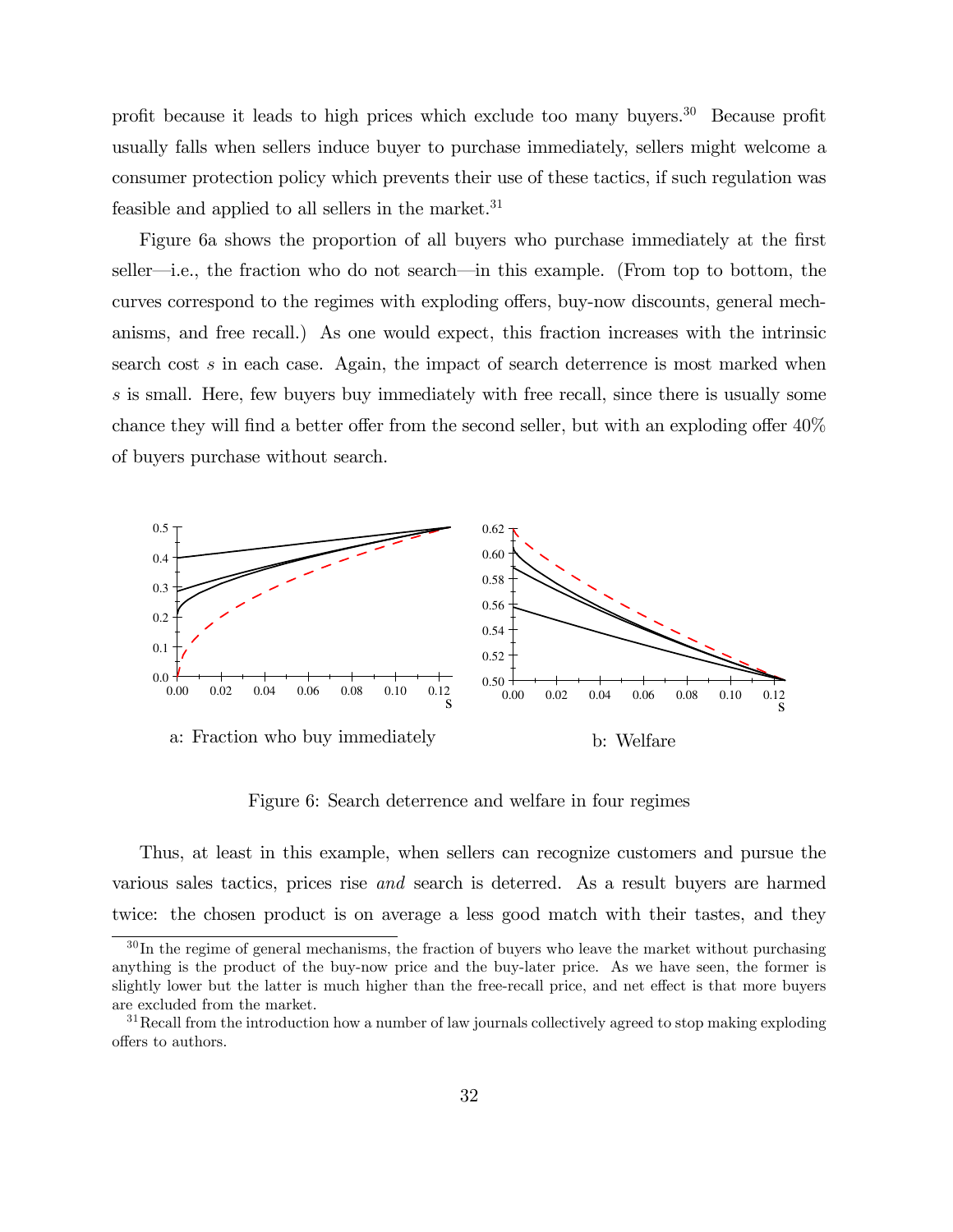pay more for this product. (With general mechanisms, although those buyers who buy immediately without search pay a slightly lower price, consumer surplus is still lower than in the free-recall regime.) Figure 6b shows total welfare—consumer surplus plus industry profit—in the four regimes. (From bottom to top, the curves correspond to exploding o§ers, buy-now discounts, general mechanisms, and free recall.) As is intuitive, these sales tactics cause limited harm in a market with significant intrinsic search frictions, since there is then little buy-later demand even with free recall. When intrinsic frictions are small, though, the extra friction induced by these tactics lead to significant welfare losses.

## 5.2 A homogeneous product

Suppose there are two sellers with costless production which compete to supply a homogeneous product. All buyers have the same value  $u$  for a unit of this product. One way to generate price uncertainty in an equilibrium model is to suppose that a fraction of buyers see only one seller's price, while others see more prices, in which case sellers choose their prices according to a mixed strategy. (For instance, see Varian (1980) for a model of this form.) In this spirit, suppose each buyer is sure to find one random seller (with each seller equally likely to be found first), and with exogenous probability  $0 < \sigma < 1$  she can discover the second seller as well. A buyer searches sequentially through her available options, but without incurring search costs. We assume she does not know if she will be able to find the second seller at the time she meets the first seller.

Free recall: Consider first the outcome when sellers permit a potential buyer to purchase later at the same price originally offered. Since there are no search costs, when sellers allow free recall we assume that each buyer will search through all available options and buy from the seller with the lower price. A seller will be visited first by half of the buyers, and a fraction  $\sigma$  of them will find the second seller. It follows that each seller has  $\frac{1-\sigma}{2}$  captive buyers, while  $\sigma$  buyers visit both sellers. Then, as is familiar from the previous literature, the assumption  $0 < \sigma < 1$  implies that in equilibrium sellers choose prices according to a continuous mixed strategy with support  $[p_{\min}, u]$ , where  $p_{\min}$  is the smallest price chosen in equilibrium by a seller.

In more detail, suppose the equilibrium mixed strategy is for a seller to choose its price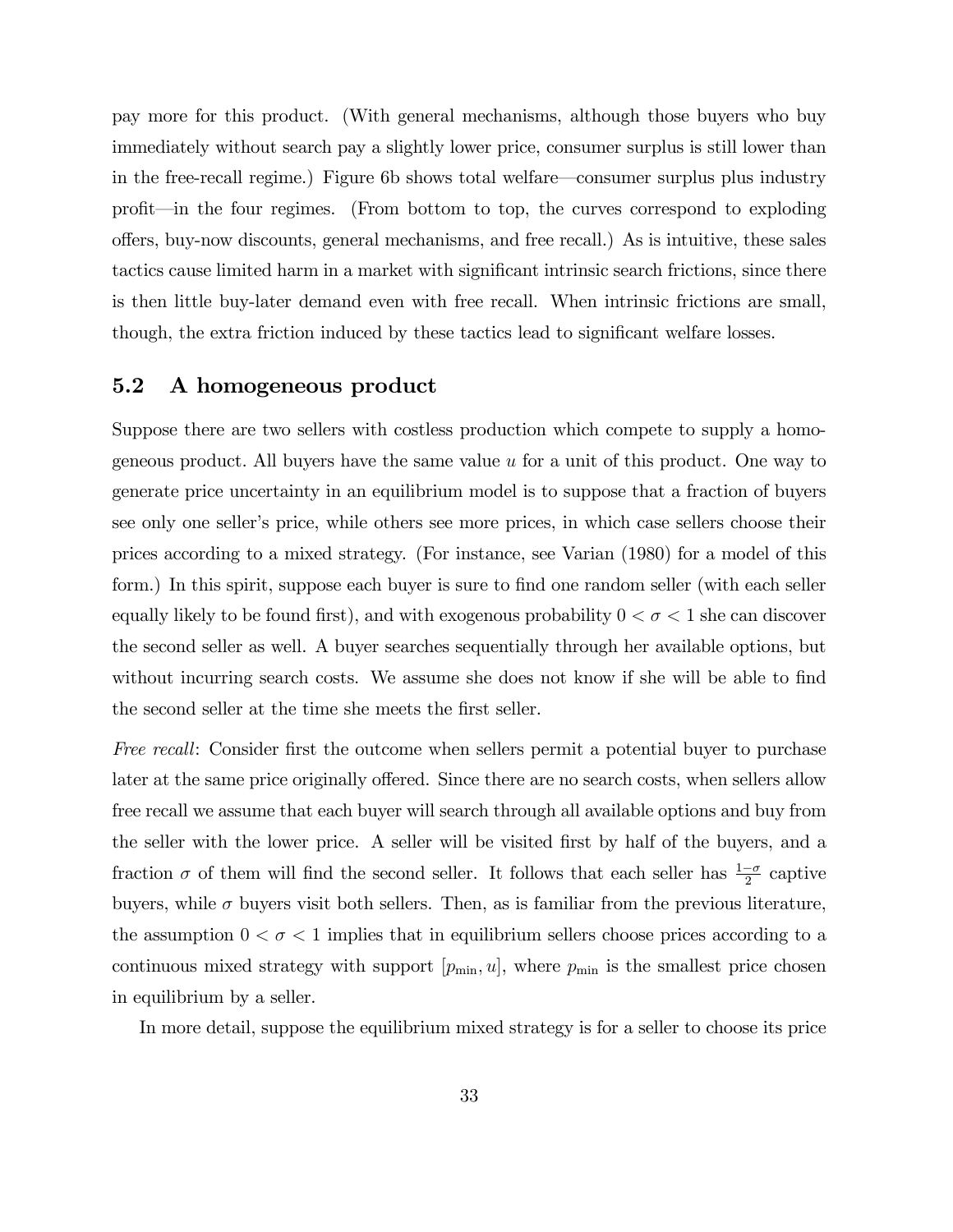to be above p with probability  $X(p)$ . Then the condition for a seller to be indifferent between all prices in the range  $[p_{\min}, u]$  is that

$$
\left[\frac{1-\sigma}{2} + \sigma X(p)\right] p = \frac{1-\sigma}{2} u . \tag{14}
$$

The left-hand side is a seller's profit when it chooses price p, where the term  $|\cdot|$  is the number of buyers who buy from this seller given that its rival chooses a higher price with probability  $X(p)$ . The right-hand side is the profit when the seller charges the monopoly price u (in which case only its captive buyers buy). The lower bound of the price distribution is

$$
p_{\min} = \frac{1-\sigma}{1+\sigma}u \ .
$$

If there are limited search frictions, in the sense that  $\sigma \approx 1$ , then equilibrium profit is small and prices are usually close to zero.

Note that if a seller allows free recall and chooses the monopoly price  $u$ , it is sure to achieve at least the free-recall level of profit  $\frac{1-\sigma}{2}u$ , regardless of the selling policies followed by its rival. (When it does this, it sells at least to those buyers it meets who are captive.) Thus, in contrast to the previous model with product differentiation, here there can be no equilibrium with search deterrence in which sellers make lower profit than with free recall.

Search deterrence: Given that its rival allows free recall and follows the mixed pricing strategy defined in (14), a seller with commitment power has a strict incentive to make an exploding offer. Free recall, therefore, is not an equilibrium strategy in this market when sellers are able to discriminate against buyers who wish to purchase after search.

Proposition 7 Suppose sellers can commit to a buy-later policy when they meet a buyer for the first time. Then both sellers allowing free recall is not an equilibrium.

**Proof.** In the free-recall regime with mixed pricing strategy in (14) with support  $|p_{\min}, u|$ , a seller's potential buyers can be divided into two groups: those who meet it first (and who may or may not be able to find the rival subsequently) and those who already have an offer from the rival. Suppose a seller deviates and makes an exploding offer with price  $p > p_{\text{min}}$ . The latter group of buyers are not affected, and will buy with probability  $X(p)$ , just as with free recall at price p. So the effect of making an exploding offer stems from the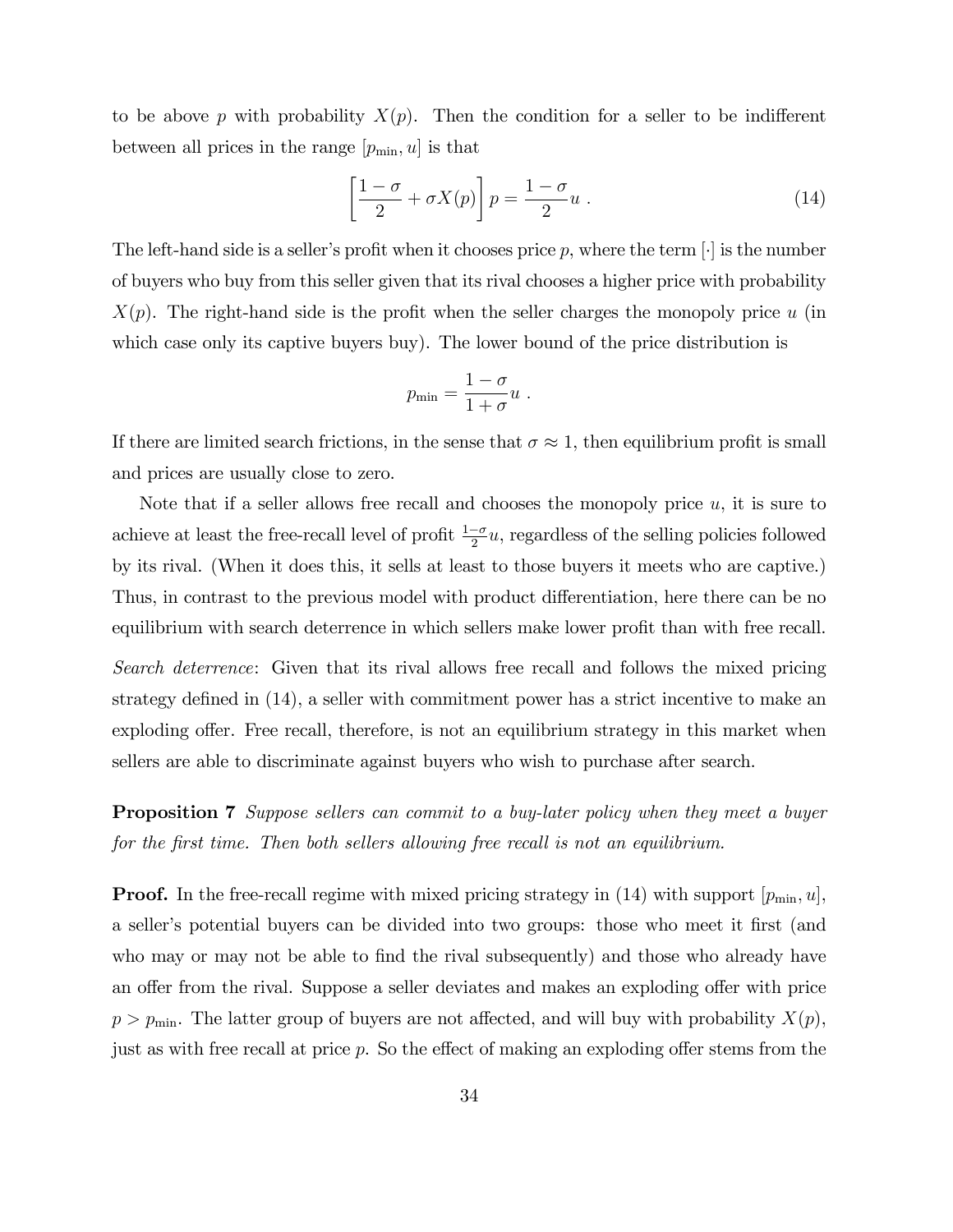first group alone. Given the exploding offer, a buyer who visits the seller first will accept it if her surplus  $u-p$  is greater than her expected surplus from searching for the (possible) second option,  $\sigma \mathbb{E}_{\tilde{p}}[u - \tilde{p}]$ , which must be strictly less than  $u - p_{\min}$ . Therefore, when p is close to  $p_{\min}$  this buyer will accept the exploding offer for sure, while with free recall at the same price the buyer accepts only with probability  $1 - \sigma + \sigma X(p) < 1$ . If a seller makes an exploding offer with price sufficiently close to  $p_{\min}$ , we deduce that a seller's profit strictly increases relative to when it allows free recall at any price in the range  $|p_{\min}, u|$ .

When sellers can use any selling mechanism, it is complicated in this model to fully investigate all possible equilibria. However, one simple equilibrium is that each seller makes an exploding offer at the monopoly price  $u$ . Given a buyer holds this expectation, she will then buy from the first seller she meets since she does not expect to find a strictly better offer and there is the chance  $1 - \sigma$  she will end up with nothing if she rejects.<sup>32</sup> Given this search behaviour, the only buyers a seller meets are those who have it first in their search order. If this seller makes an exploding offer at price  $u$ , it makes monopoly profit  $u$  from each buyer it meets. This is the maximum profit it could extract if these buyers had no outside option at all, and so this seller cannot do better with any other selling scheme. In essence, the artificial search frictions introduced by exploding offers causes the Diamond Paradox to re-emerge, and prices to rise to the monopoly level.<sup>33</sup>

In this equilibrium with exploding offers, industry profit rises and consumer surplus falls, relative to the situation with free recall. This equilibrium corresponds to the outcome where sellers collude to maximize industry profits, and so search deterrence provides a decentralized means to achieve collusion in this market.

 $32$  Here, as usual with unit demand models, we are assuming that when a buyer is indifferent between accepting a seller's offer and buying nothing, she accepts the offer. The buyer would *strictly* prefer to purchase at the monopoly price for sure, rather than have a chance of being left with nothing, in a richer model where buyers had positive surplus at the monopoly price (e.g., if buyers had downward-sloping demand or heterogeneous values u for the homogeneous product).

 $33$ There is no price below the monopoly price which is an equilibrium with exploding offers. To see this, consider a hypothetical equilibrium where sellers makes exploding offers at price  $p < u$ . Suppose one seller now unilaterally raises its price to  $\tilde{p} > p$ . This seller only encounters buyers for whom it is first in their search order, and such a buyer is willing to accept the higher price if  $u - \tilde{p} > \sigma(u - p)$ , which is satisfied for  $\tilde{p}$  close to p given  $\sigma < 1$ . Therefore,  $p = u$  is the unique equilibrium price with exploding offers.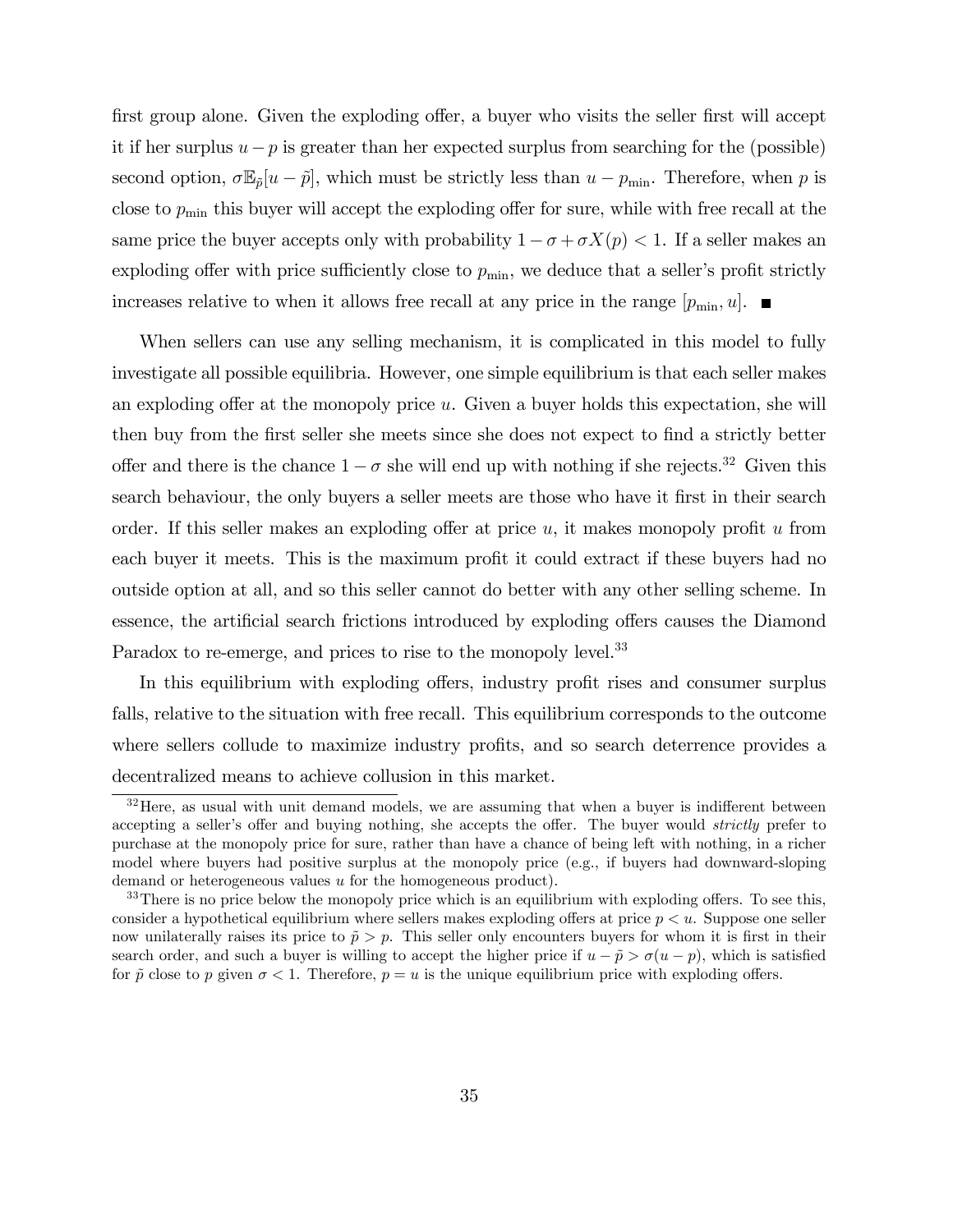# 6 Conclusions

The analysis in this paper suggests that search deterrence is privately profitable, yet plausibly leads to welfare losses. Artificial search frictions drive up prices and (where relevant) reduce the quality of the match between product and consumer. These two kinds of harm can induce fewer buyers to buy, with the result that sellers in equilibrium can also be made worse off when these sales tactics are used.

Public policy might attempt to limit the use of such tactics. For instance, the Unfair Commercial Practices Directive, adopted in 2005 across the European Union, prohibits sellers in all circumstances "falsely stating that a product will only be available for a very limited time, or that it will only be available on particular terms for a very limited time, in order to elicit an immediate decision and deprive consumers of sufficient opportunity or time to make an informed choiceî. Nevertheless, the enforcement of such policies will inevitably be difficult given the casual nature of much sales interaction and the frequency with which discounts from regular prices are offered. A less direct—but possibly more effective—method to control aggressive sales techniques is to require a "cooling off" period for specified products, as is currently done in many jurisdictions. If a salesman manages to convince a consumer to buy immediately, through whatever means, the consumer then has the ability to cancel the deal within a specified period if she discovers a better deal elsewhere.

Our analysis could usefully be extended in a number of directions. In this paper, search deterrence required that a seller be able to recognize its customers. However, one could investigate if other selling techniques can profitably deter search when consumers are anonymous. "Flash sales", or short-run discounts, are a common marketing tactic, and a number of "daily deal" websites operate on the internet. A discount which is known to be short-lived can deter search, since consumers may be unable to take advantage of it if they take the time needed to search. In a similar vein, a seller which suggests that its price is likely to rise soon may deter search. For example, an airline's website might report there is "only one seat left at this price" when a traveller checks for current fares.

A way to deter search, which involves a more standard kind of customer recognition than studied in this paper, is to offer dynamic quantity discounts. Suppose a buyer potentially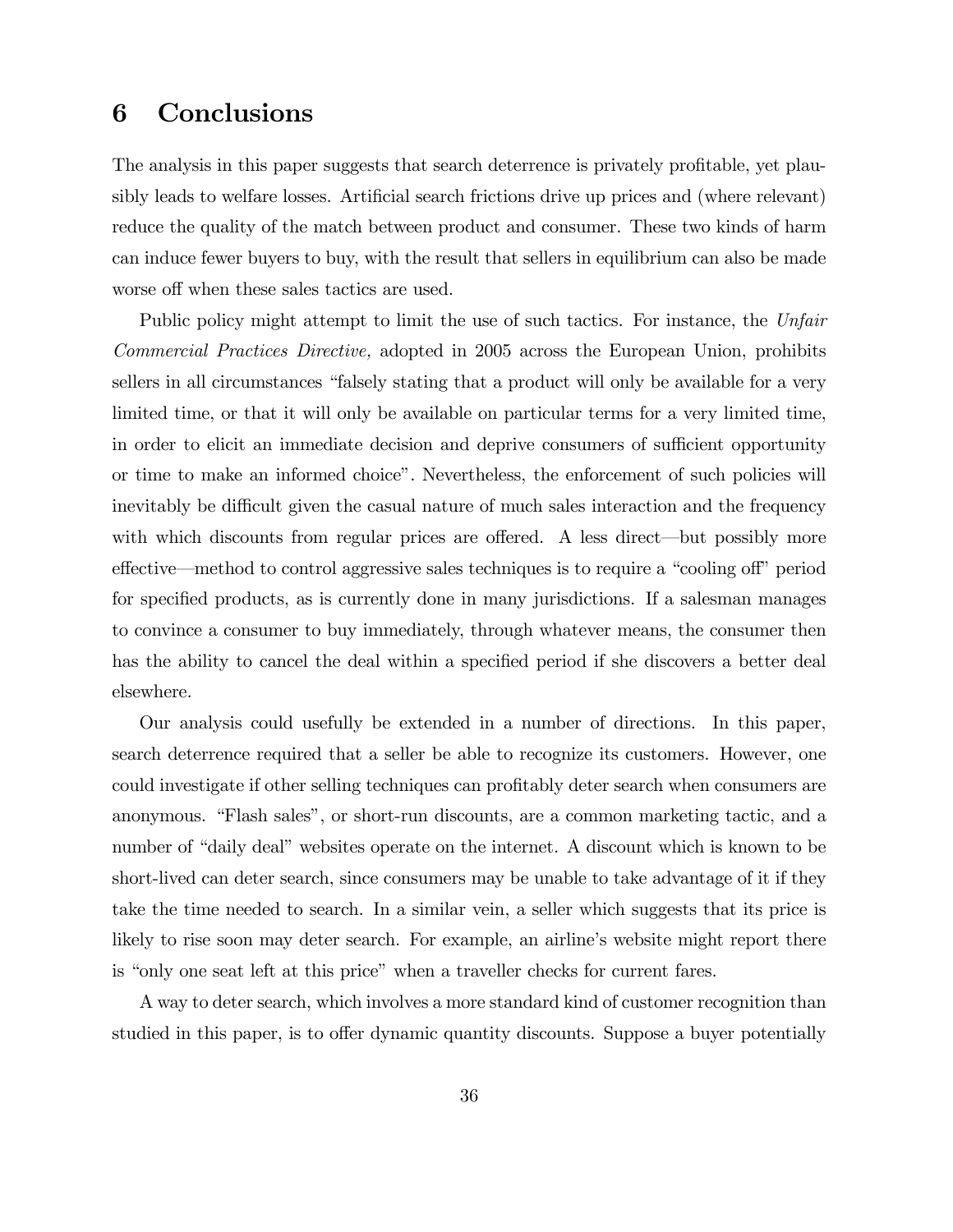purchases the seller's product repeatedly, and can find alternatives to the product over time as well. If the buyer agrees to a long-term contract such that subsequent units are relatively cheap, she becomes less inclined to search for an alternative. For instance, if the buyer agrees to buy from the seller for two periods, she has less incentive to search for an alternative between periods, relative to a situation where the seller offers a sequence of one-period contracts. The analysis in this paper suggests that it will often be profitable, though not necessarily welfare-enhancing, for a seller to induce a buyer to accept a longterm contract in ignorance of her subsequent offers. $34$ 

One could also consider situations where a seller has some knowledge of the buyerís outside option. If the seller has information that the outside option is bad for the consumer, it may disclose this information to deter search. For example, a gas station might display a sign stating "last fuel for 20 miles", or "cheapest fuel in town". (The credibility of such statements will determine how consumers react to them.) On the other hand, a seller who knows the outside option is likely to be attractive might make an exploding offer to prevent its discovery by the buyer. When a seller's choice of buy-later policy can be made contingent on the outside option, a savvy buyer might then use the seller's policy as a signal of her outside option.

Although we analyzed a model with rational buyers, it is natural to consider the psychological impact of these sales tactics. Behavioural factors might make these tactics more or less effective than predicted in our model. If some buyers are susceptible in general terms to "sales pressure", it may be that these tactics are even more effective than our model with rational buyers suggests. (For instance, a seller might attempt to make a potential customer "feel bad" if the latter suggests she wants to get a second quote before deciding to buy.) On the other hand, some buyers may be antagonized by aggressive selling. Brown, Viriyavipart, and Wang (2014) describe an experiment in which human sellers face either human or robot buyers, and choose their price and whether their offer involves free recall or an exploding offer. Buyer valuations were randomly chosen so that exploding offers were optimal if buyers were rational (as the robots were programmed to be). However, human

<sup>&</sup>lt;sup>34</sup>A similar issue has been explored in the labour market context, where a dynamic wage contract in which the wage increases with employment tenure can act to deter on-the-job search efforts by employees. For instance, see Stevens (2004).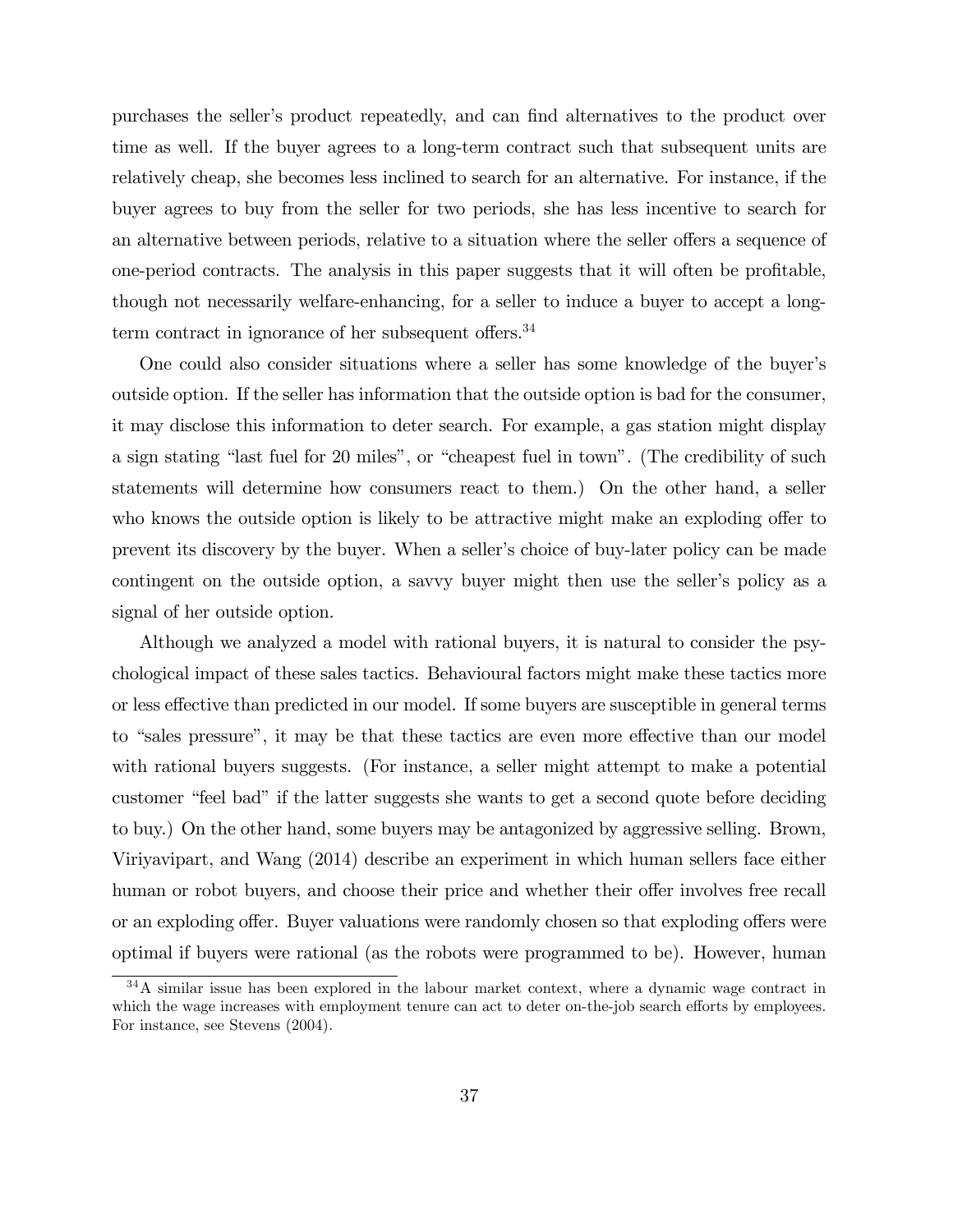buyers rejected exploding offers more often than rational buyers would, and sellers learned that exploding offers were less profitable than when playing against robot buyers. Just as buyers who shop around induce sellers to set low prices in conventional models of search, buyers who refuse to engage with high-pressure sales tactics may induce sellers to adopt a less aggressive approach.

#### APPENDIX: Proofs and Omitted Analysis

**Proof of Proposition 1:** Let  $p_F$  be the optimal free-recall price. As we can see from Figure 1, buy-now demand vanishes if and only if  $p_F + a \geq u_{\text{max}}$ . Consider first the situation with positive buy-now demand in the free-recall regime, so that  $p_F + a < u_{\text{max}}$ . (Clearly, this requires condition (5) to hold.)

Since  $p_F$  maximizes  $p[q_1(p) + q_2(p)]$ , it follows that

$$
\frac{-p_F q_1'(p_F)}{q_1(p_F)}\frac{q_1(p_F)}{q_1(p_F)+q_2(p_F)}+\frac{-p_F q_2'(p_F)}{q_2(p_F)}\frac{q_2(p_F)}{q_1(p_F)+q_2(p_F)}=1,
$$

so that an average of the two demand elasticities equals 1. (Since  $q_i(p_F) > 0$ , the weight on each elasticity is positive.) Lemma 1 implies that  $q_1$  is strictly more elastic than  $q_2$ , and so it follows that  $q_2$  has elasticity less than 1 at  $p_F$ , i.e.,

$$
q_2(p_F) + p_F q'_2(p_F) > 0.
$$
\n(15)

For the purposes of this proof, let  $x_1(p_1, p_2)$  and  $x_2(p_1, p_2)$  denote respectively the buynow and buy-later demands with (non-uniform) prices  $p_1$  and  $p_2$ , so that  $q_i(p) \equiv x_i(p, p)$ . Then

$$
\frac{\partial}{\partial p_2} [p_1 x_1 (p_1, p_2) + p_2 x_2 (p_1, p_2)] = p_1 \frac{\partial x_1 (p_1, p_2)}{\partial p_2} + p_2 \frac{\partial x_2 (p_1, p_2)}{\partial p_2} + x_2 (p_1, p_2)
$$
  
=  $p_1 \frac{\partial x_2 (p_1, p_2)}{\partial p_1} + p_2 \frac{\partial x_2 (p_1, p_2)}{\partial p_2} + x_2 (p_1, p_2).$ 

Here, the second equality follows from Slutsky symmetry  $\partial x_1/\partial p_2 \equiv \partial x_2/\partial p_1$ , which is an implication of rational consumer choice. (This can be verified directly using Figure 2.) Setting  $p_1 = p_2 = p_F$  in the above yields

$$
\frac{\partial}{\partial p_2} [p_1 x_1 (p_1, p_2) + p_2 x_2 (p_1, p_2)] \Big|_{p_1 = p_2 = p_F} = p_F q'_2(p_F) + q_2(p_F) > 0,
$$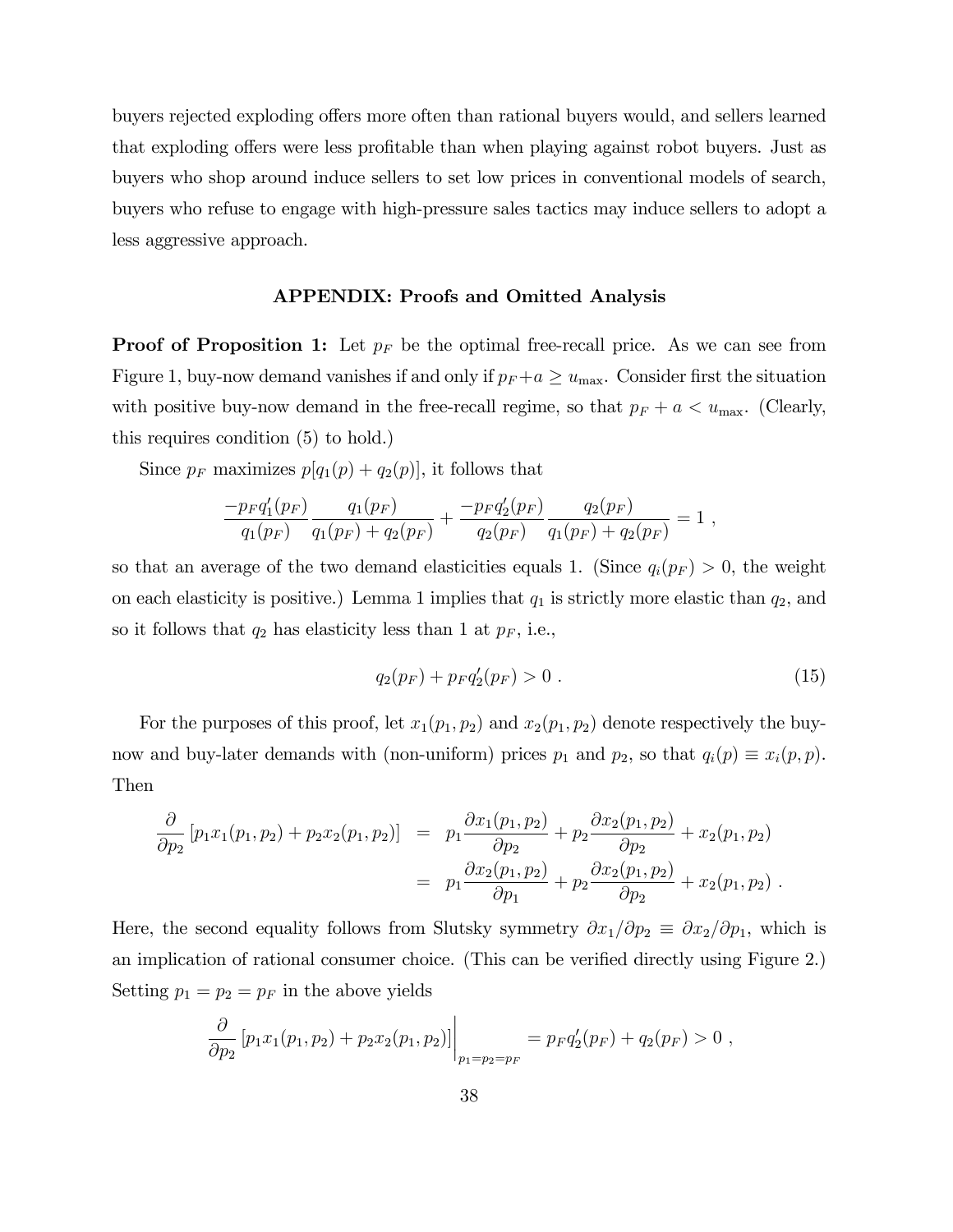where the inequality follows from  $(15)$ . We deduce that, starting from the most profitable free-recall price  $p_F$ , increasing the buy-later price will boost profit.

Next, we show the result also holds if buy-now demand is zero, so that  $p_F + a \ge u_{\text{max}}$ , provided condition (5) holds. Suppose the seller offers buy-later price  $p_2 = p_F$  and buynow price  $p_1$  which satisfies  $u_{\text{max}} = p_F + S^{-1}(s + p_F - p_1)$ . From Figure 2 we see that the type- $u_{\text{max}}$  buyer is just indifferent between buying immediately and keeping searching. In other words, this buy-now-discount scheme generates the same demand pattern and profit as the free-recall price  $p_F$ . Since  $S(a) = s$ , we can write  $p_1$  explicitly as

$$
p_F - p_1 = \int_{u_{\text{max}} - p_F}^{a} (1 - G(v)) dv . \qquad (16)
$$

Note that  $0 < p_1 \leq p_F$  given that  $p_F + a \geq u_{\text{max}}$  and that  $a \leq u_{\text{max}}$  in (5).<sup>35</sup>

Suppose the seller further decreases its buy-now price by a small  $\varepsilon$  (such that the buynow price is still positive). Then those buyers with u close to  $u_{\text{max}}$  now buy immediately. Figure 2 implies that the buyer type who is indifferent between buying now and buying later is  $u(\varepsilon) = p_F + S^{-1}(s + p_F - p_1 + \varepsilon)$ . The seller's profit is then

$$
\pi(\varepsilon) \equiv (p_1 - \varepsilon)Q(u(\varepsilon)) + p_F \int_{p_F}^{u(\varepsilon)} G(u - p_F)dF(u) ,
$$

where  $Q(u(\varepsilon))$  is the buy-now demand and the integral term is the buy-later demand. Using the facts  $u(0) = u_{\text{max}}$  and  $u'(\varepsilon) < 0$ , one can check that  $\pi'(0)$  has the same sign as

$$
p_1-p_F G(u_{\max}-p_F).
$$

(Intuitively, this is the benefit from inducing a buyer with  $u \approx u_{\text{max}}$  to buy immediately: the seller earns  $p_1$  if the buyer buys immediately, and if she searches on she will return with probability  $G(u_{\text{max}} - p_F)$  in which case the seller earns  $p_F$ .) Using (16) and the condition  $a \leq u_{\text{max}}$ , one can check that this expression is positive. Therefore, even if there is no buy-now demand in the free-recall regime, offering a buy-now discount is more profitable than allowing free recall.

Proof of Proposition 3: Consider a two-stage direct mechanism consisting of the functions  $\{x(u'); (q_0(u'), t_0(u')); (q(u', v'), t(u', v'))\}$ . In the first stage, the buyer is required to

<sup>&</sup>lt;sup>35</sup>Given  $a \le u_{\text{max}}$ , we have  $p_F - p_1 = S(u_{\text{max}} - p_F) - s \le S(a - p_F) - s$ . One can then check that the "buy and search" option discussed in footnote 18 is irrelevant.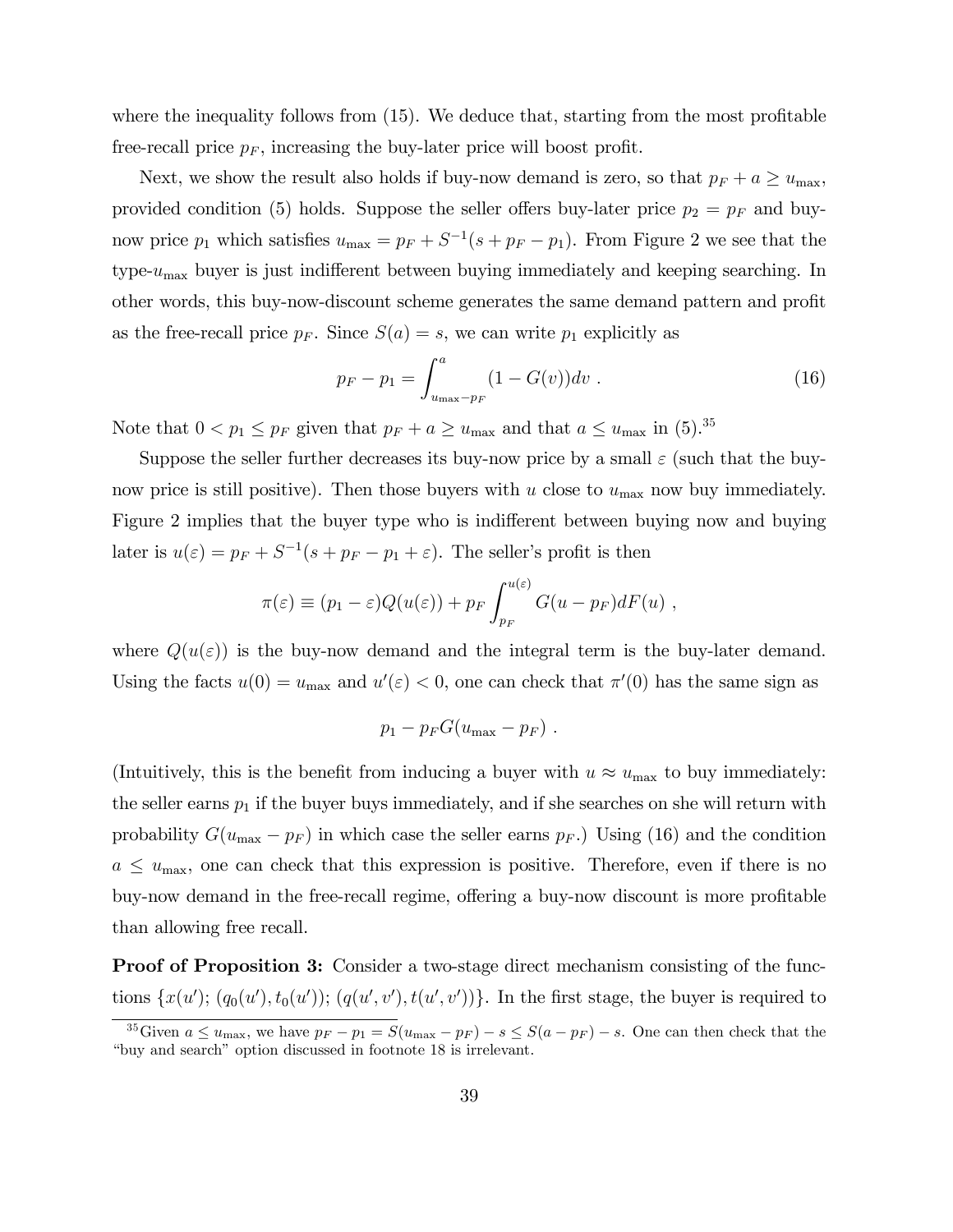report her valuation for the seller's product,  $u'$ . She is then instructed either to cease her search or to investigate the outside option.<sup>36</sup> With probability  $x(u')$ , she is instructed to stop searching, in which case the buyer pays  $t_0(u')$  and obtains the product with probability  $q_0(u')$ . With probability  $1 - x(u')$ , she is instructed to investigate the outside option. In that case she is required to report the realization of the outside option,  $v'$ . Then contingent on the two reports, the buyer pays  $t(u', v')$  and obtains the product with probability  $q(u', v').$ 

Given this mechanism, define

$$
U(u, u'; v, v') \equiv \max\{u, v\}q(u', v') + v(1 - q(u', v')) - t(u', v') - s . \tag{17}
$$

This is the type- $(u, v)$  buyer's expected surplus if she is instructed to search for the outside option after reporting  $u'$  in the first stage and then reports  $v'$  in the second stage. (If the buyer obtains both the product and the outside option, she consumes the better option.) According to the revelation principle in a dynamic setting (see Myerson, 1986), without loss of generality we can focus on direct mechanisms such that (i) the buyer reports truthfully in the second stage if she has been truthful in the first stage and has been instructed to search, so that

$$
U(u, u; v, v) = \max_{v'} : U(u, u; v, v') ; \qquad (18)
$$

and (ii) the buyer reports truthfully in the first stage, so that

$$
\Phi(u) \equiv x(u)[uq_0(u) - t_0(u)] + (1 - x(u))\mathbb{E}_v[U(u, u; v, v)]
$$
  
= 
$$
\max_{u'} : x(u')[uq_0(u') - t_0(u')] + (1 - x(u'))\mathbb{E}_v[\max_{v'} U(u, u'; v, v')] .
$$
 (19)

Note that if the buyer has lied in the first stage  $(u' \neq u)$ , she is able—and in general has an incentive—to lie again in the second stage (so  $v' \neq v$ ).<sup>37</sup> Here,  $\Phi(u)$  defined in (19) is

 $36\,\text{We assume that the seller is able to monitor whether the buyer does as instructed, and the buyer is }\frac{1}{2}\pi\text{.}$ not able to "step out the door and back in again" without incurring the search cost. However, the solution to the seller's problem assuming this monitoring ability—which is as described in Proposition 3—does not in fact require that the seller monitors search activity, and so this assumption plays no role.

 $37$ In the literature on sequential screening, a "strong truthtelling" condition is often imposed, which requires that the agent reports truthfully even if she previously lied. For example, see Courty and Li (2000), Krahmer and Strausz (2011), and section 5 of Pavan, Segal, and Toikka (2014). This is because in their settings, an agent's reporting incentives depend only on her previous reports, but not on whether those reports were truthful. Using our notation, this would be the case if  $U$  did not depend on the true  $u$ .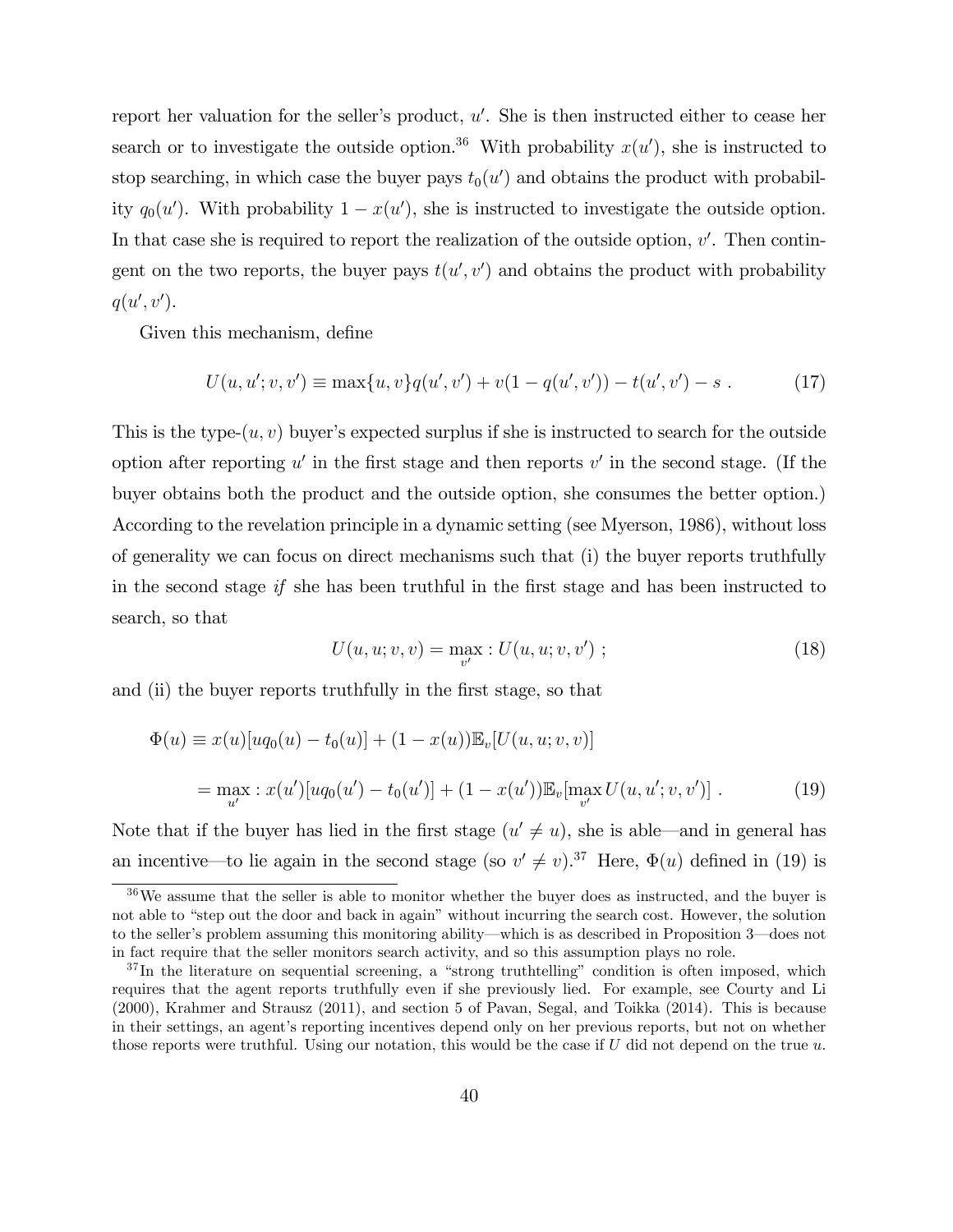the buyer's surplus from participating in the mechanism. It is clear that  $\Phi$  is an increasing function, and one can also show it is convex. From (19), the envelope theorem implies that

$$
\Phi'(u) = x(u)q_0(u) + (1 - x(u)) \frac{\partial}{\partial u} \mathbb{E}_v[U(u, u'; v, v)] \Big|_{u' = u}
$$
  
=  $x(u)q_0(u) + (1 - x(u)) \int_0^u q(u, v) dG(v)$ , (20)

where the second equality follows the definition of U in (17) which implies  $\frac{\partial}{\partial u}U(u, u'; v, v) =$  $q(u', v)$  if  $u > v$ , and  $\frac{\partial}{\partial u}U(u, u'; v, v) = 0$  otherwise. Here, (20) is the probability that the type-u buyer consumes the seller's product, i.e., that the product is given to the buyer and that she prefers the product to the outside option if the latter is discovered.

The seller's problem is to choose  $\{x, q_0, t_0, q, t\}$  in order to maximize its profit

$$
\int_0^{u_{\max}} \{x(u)t_0(u) + (1 - x(u))\mathbb{E}_v[t(u,v)]\} dF(u)
$$

subject to the pair of incentive constraints  $(18)–(19)$  and the participation constraint  $\Phi(u) \geq \bar{v} - s$ . (It is without loss of generality to assume that the seller offers a mechanism which is accepted by all buyers, as the non-participation option can be made available within the mechanism.)

We first solve a "relaxed" problem by imposing the participation constraint and only the local incentive compatibility constraint (20). From the definition of U in (17) and  $\Phi(u)$ in  $(19)$ , the profit from the type-u buyer is

$$
x(u)t_0(u) + (1 - x(u))\mathbb{E}_v[t(u, v)] =
$$
  

$$
x(u)uq_0(u) + (1 - x(u))\left\{\int_0^u (u - v)q(u, v)dG(v) + \bar{v} - s\right\} - \Phi(u).
$$
 (21)

Therefore, the seller's profit can be written as

$$
\pi = \int_0^{u_{\text{max}}} \left[ x(u)u q_0(u) + (1 - x(u)) \left\{ \int_0^u (u - v) q(u, v) dG(v) + \bar{v} - s \right\} - \Phi(u) \right] dF(u) .
$$

In such cases, the incentive for a type- $u'$  buyer to report truthfully in the second stage on the equilibrium path implies that a type-u buyer will report truthfully in the second stage even after reporting  $u'$  (rather than  $u$ ) in the first stage. Because of this difference we cannot impose the strong truthtelling constraint in our model. Without a strong truthtelling constraint, the incentive compatibility condition in the first stage is more complicated than in the usual case since we need to consider the optimal lying strategy in the second stage.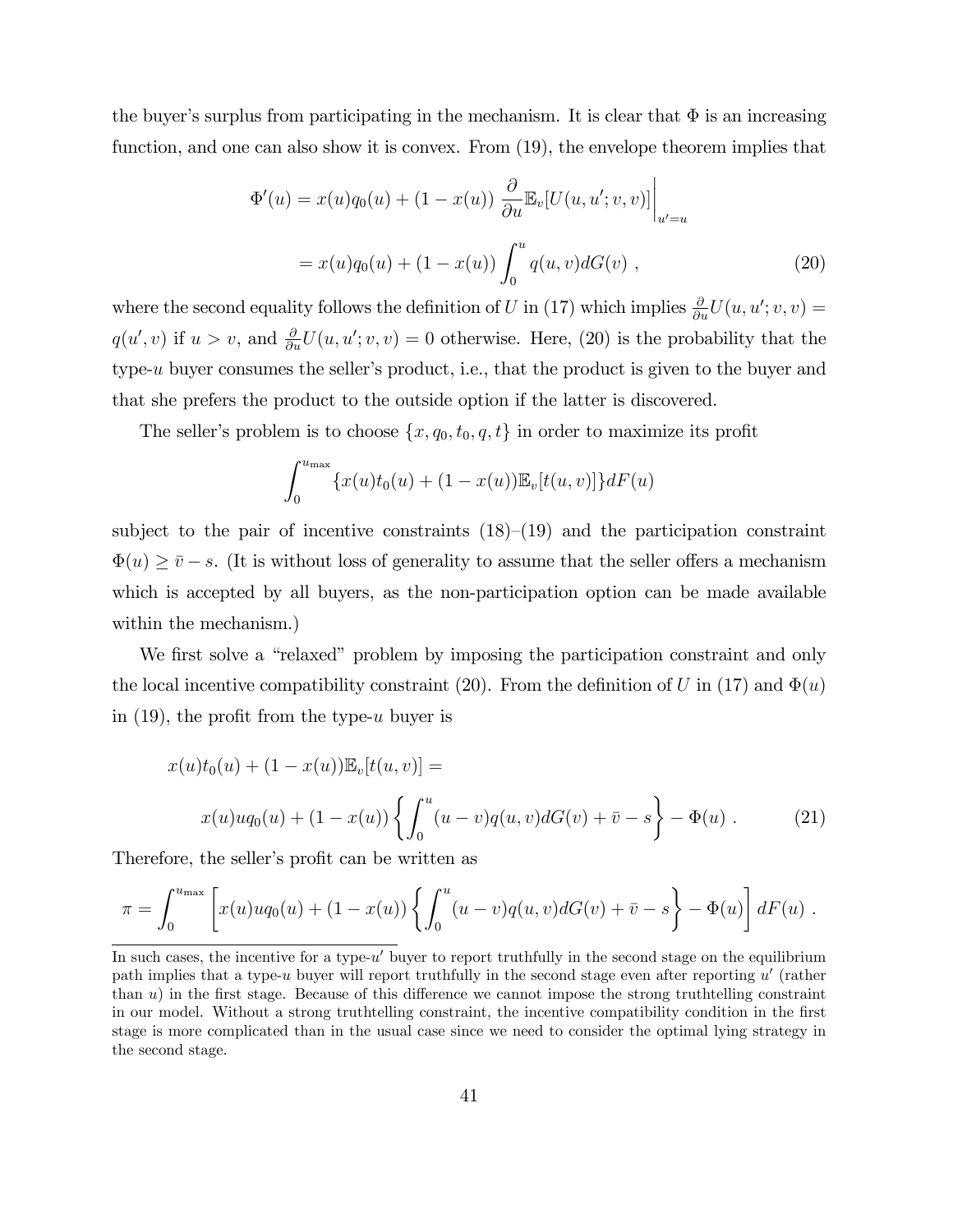Using

$$
\int_0^{u_{\max}} \Phi(u) dF(u) = \Phi(0) + \int_0^{u_{\max}} \Phi'(u) [1 - F(u)] du
$$

and  $(20)$ , we can rewrite this profit as

$$
\int_0^{u_{\max}} \left[ x(u)\lambda(u)q_0(u) + (1-x(u))\left\{ \int_0^u (\lambda(u)-v)q(u,v)dG(v) + \bar{v} - s \right\} \right] dF(u) - \Phi(0) , \tag{22}
$$

where  $\lambda(\cdot)$  is given in (7).

This expression can be maximized point-wise with respect to  $x, q_0$  and  $q$ , where each of these probabilities is constrained to lie between 0 and 1. This implies that  $q_0(u) = 1$  if and only if  $\lambda(u) \geq 0$ , i.e., if  $u \geq p^*$ , where  $p^*$  is the monopoly price. This also implies

$$
q(u,v) = \begin{cases} 1 & \text{if } v \le \lambda(u) \\ 0 & \text{otherwise} \end{cases} . \tag{23}
$$

In particular, both  $q_0$  and q are zero when  $u < p^*$ , and in this range the buyer never obtains the product. From (22), in this range it is therefore optimal to set  $x(u) = 0$ . Substituting  $q(u, v)$  in (23) we obtain

$$
\int_0^u [(\lambda(u)-v)q(u,v)]dG(v) = \int_0^{\lambda(u)} [\lambda(u)-v]dG(v) = \int_0^{\lambda(u)} G(v)dv.
$$

For convenience, we introduce the following notation:

$$
R(x) \equiv \mathbb{E}_v[\max\{v, x\} - v] = S(x) + x - \bar{v} = \int_0^x G(v)dv.
$$
 (24)

Here,  $R(x)$  measures the *ex ante* benefit to the buyer of being able to return to obtain surplus  $x$  from the seller once she has discovered her outside option  $v$ .

Then the seller's profit  $(22)$  simplifies to

$$
\pi = \int_{p^*}^{u_{\text{max}}} \left[ x(u)\lambda(u) + (1 - x(u)) \left\{ R(\lambda(u)) + \bar{v} - s \right\} \right] dF(u) + F(p^*)(\bar{v} - s) - \Phi(0) \quad (25)
$$

From (24) we know that  $R(\lambda(u)) = S(\lambda(u)) + \lambda(u) - \overline{v}$ , and so the  $\{\cdot\}$  term in the integrand is greater than  $\lambda(u)$  if and only if  $\lambda(u) \leq a$ , i.e., if  $u \leq \hat{u}$  where  $\lambda(\hat{u}) = a$ . Therefore, it is optimal to set  $x(u) = 0$  if  $u \leq \hat{u}$  and otherwise to set  $x(u) = 1$ . Together with the participation constraint  $\Phi(0) = \bar{v} - s$ , this implies that profit in (25) is

$$
\pi = \int_{p^*}^{\hat{u}} \left[ R(\lambda(u)) + \bar{v} - s \right] dF(u) + \int_{\hat{u}}^{u_{\text{max}}} \lambda(u) dF(u) - (1 - F(p^*)) (\bar{v} - s) \,. \tag{26}
$$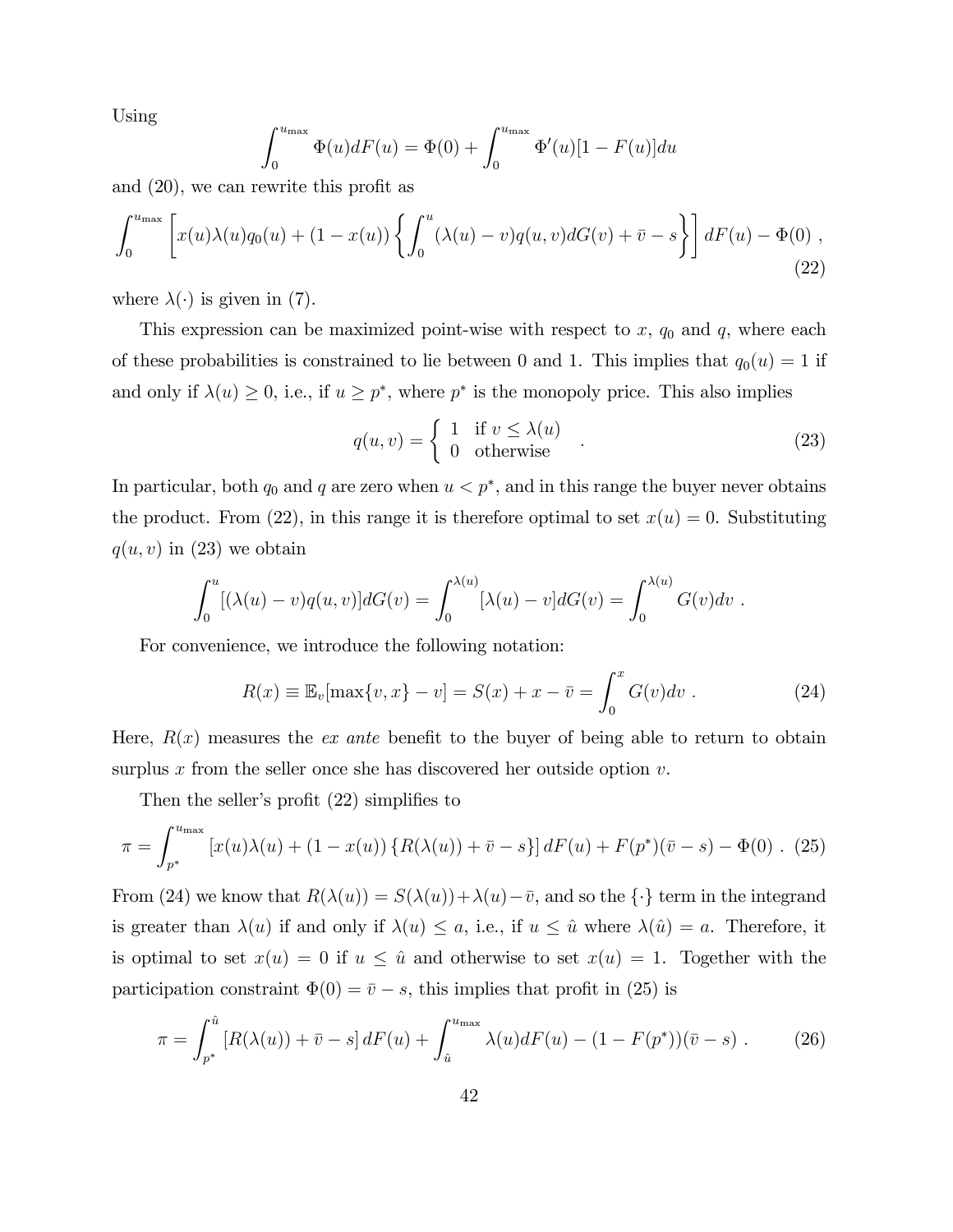Since

$$
\int_{\hat{u}}^{u_{\max}} \lambda(u) dF(u) = \hat{u}(1 - F(\hat{u})),
$$

 $(26)$  simplifies further to

$$
\pi = \int_{p^*}^{\hat{u}} R(\lambda(u)) dF(u) + (1 - F(\hat{u})) (\hat{u} - (\bar{v} - s)) . \tag{27}
$$

The profit (27) achieved in the relaxed problem is an upper bound on the profit achievable when we impose all incentive constraints. We show next that the selling mechanism described in Proposition 3 is implementable and generates profit equal to  $(27)$ . We can then conclude that the selling mechanism in Proposition 3 is indeed the optimal selling mechanism.

If buyers behave as described in the statement of Proposition 3, the seller's profit is

$$
\hat{\pi} \equiv (1 - F(\hat{u}))P + \int_{p^*}^{\hat{u}} [D(u) + p(u)G(\lambda(u))] dF(u) . \tag{28}
$$

Using  $R(\cdot)$  defined in (24), we can rewrite  $D(u)$  in (8) as

$$
D(u) = R(\lambda(u)) - \int_{p^*}^u G(\lambda(t))dt .
$$
 (29)

Then

$$
\int_{p^*}^{\hat{u}} D(u) dF(u) = \int_{p^*}^{\hat{u}} R(\lambda(u)) dF(u) - \int_{p^*}^{\hat{u}} \left( \int_{p^*}^u G(\lambda(t)) dt \right) dF(u)
$$
  
= 
$$
\int_{p^*}^{\hat{u}} R(\lambda(u)) dF(u) - \int_{p^*}^{\hat{u}} p(u) G(\lambda(u)) dF(u) + (1 - F(\hat{u})) \int_{p^*}^{\hat{u}} G(\lambda(u)) du.
$$

(The second equality is from integration by parts and the definition of  $p(u)$  in (9).) Substituting this into (28) and using the expression for  $P = D(\hat{u}) + p(\hat{u}) = D(\hat{u}) + \hat{u} - a$ yields

$$
\hat{\pi} = \int_{p^*}^{\hat{u}} R(\lambda(u)) dF(u) + (1 - F(\hat{u})) \left( \int_{p^*}^{\hat{u}} G(\lambda(u)) du + D(\hat{u}) + \hat{u} - a \right)
$$
  
= 
$$
\int_{p^*}^{\hat{u}} R(\lambda(u)) dF(u) + (1 - F(\hat{u})) (\hat{u} - (\bar{v} - s)).
$$

(The second equality used the expression for  $D(\hat{u})$  in (29) and  $\bar{v} - s = a - R(a)$ .) This is exactly the profit in  $(27)$ .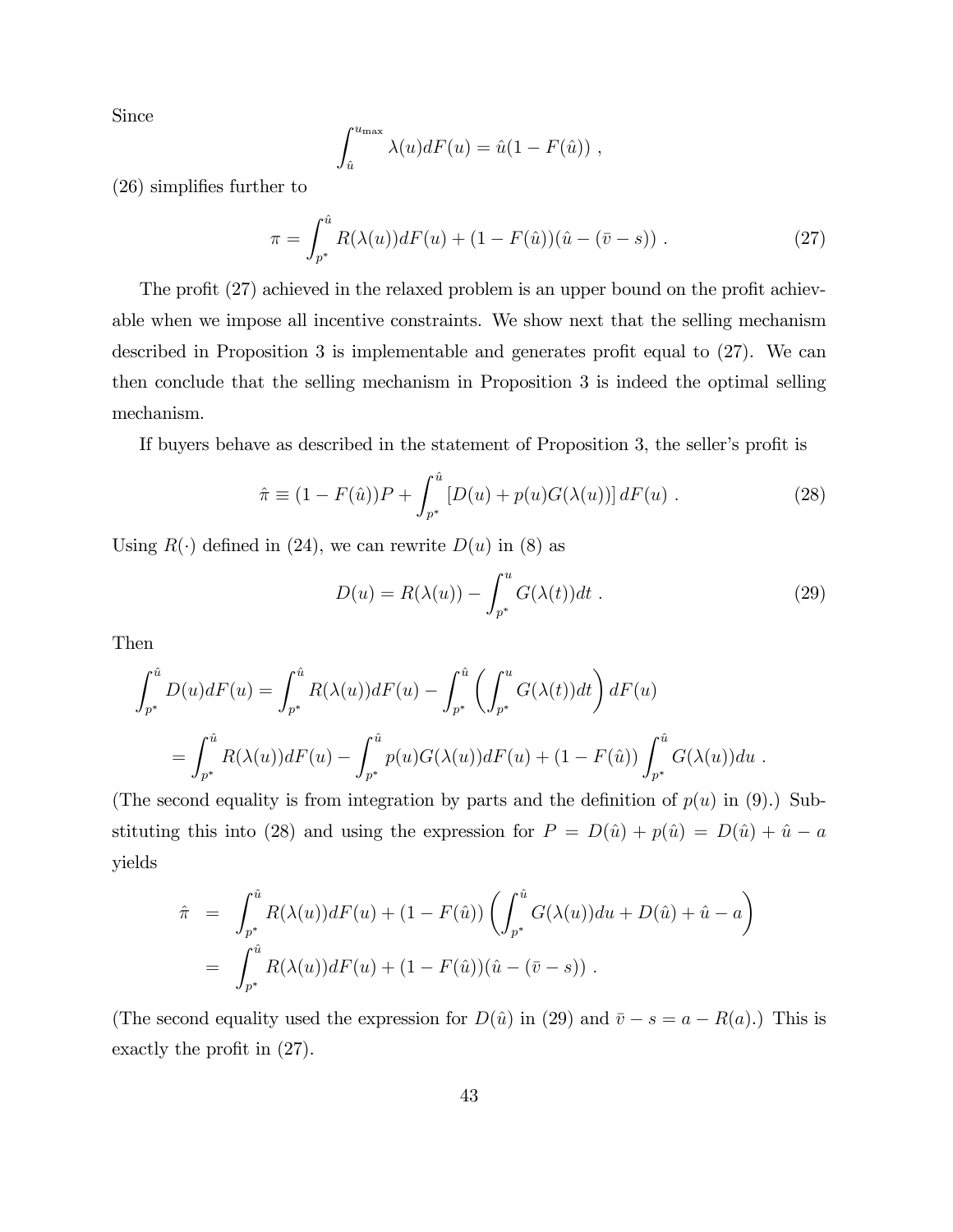The final step in our argument is to show that the type- $u$  buyer chooses the appropriate contract in the statement of Proposition 3. Denote by  $\phi(u', u)$  a type-u buyer's expected surplus if she chooses a deposit contract  $(D(u'), p(u'))$  with  $u' \in [p^*, \hat{u}]$ . Then

$$
\phi(u', u) = \mathbb{E}_v[\max\{v, u - p(u')\}] - D(u') - s
$$
  
=  $R(u - p(u')) - D(u') + \bar{v} - s$ .

It follows that

$$
\frac{\partial \phi(u',u)}{\partial u'} = p'(u') \left[ G(u'-p(u')) - G(u-p(u')) \right] \tag{30}
$$

First, consider a buyer with  $u > \hat{u}$ . Her surplus from buying the seller's product immediately without search is  $u - P$ . If she chooses one of the deposit contracts, her maximum surplus will be  $\phi(\hat{u}, u)$  since (30) is positive for  $u' \in [p^*, \hat{u}]$  and  $u > \hat{u}$ . But

$$
\phi(\hat{u}, u) = R(u - p(\hat{u})) - D(\hat{u}) + \bar{v} - s \n= a - D(\hat{u}) + \int_{a}^{u - p(\hat{u})} G(v) dv \n< u - p(\hat{u}) - D(\hat{u}) = u - P .
$$
\n(31)

(The second equality used  $\bar{v} - s = a - R(a)$ , the inequality follows because  $u - p(\hat{u}) >$  $\lambda(\hat{u}) = a$ , and the last equality used the fact that  $P = D(\hat{u}) + p(\hat{u})$ .) Therefore, this buyer has no incentive to choose a deposit contract. On the other hand,

$$
u - P > \hat{u} - P = \hat{u} - p(\hat{u}) - D(\hat{u}) = \lambda(\hat{u}) - D(\hat{u}) > a - R(a) = \bar{v} - s
$$
.

(The second inequality follows from  $D(\hat{u}) < R(\lambda(\hat{u})) = R(a)$ .) So this buyer has no incentive to consume the outside option for sure either.<sup>38</sup>

Second, consider a buyer with type  $u \in [p^*, \hat{u}]$ . Then (30) implies that  $\phi(u', u)$  is singlepeaked in u' and maximized by setting  $u' = u$ . One can also check that  $\phi(u, u) \ge \overline{v} - s$ , so this buyer does not wish to consume the outside option for sure. In addition, we have  $\phi(u, u) \ge \phi(\hat{u}, u) \ge u - P$ . (The last step here follows the same logic as in (31), but now

 $38$  Finally, one can check that these buyers do not wish to pursue the "buy and search" strategy. If such a buyer purchases the item at price P and searches, her expected surplus is  $\mathbb{E}_v[\max\{u, v\}] - P - s$ , and this is below her surplus if she buys without further search,  $u - P$ , when  $s \geq \mathbb{E}_v[\max\{u, v\}] - u = S(u)$ , i.e., if  $u \ge a$ . However, this is the case since  $\hat{u} \ge a$ .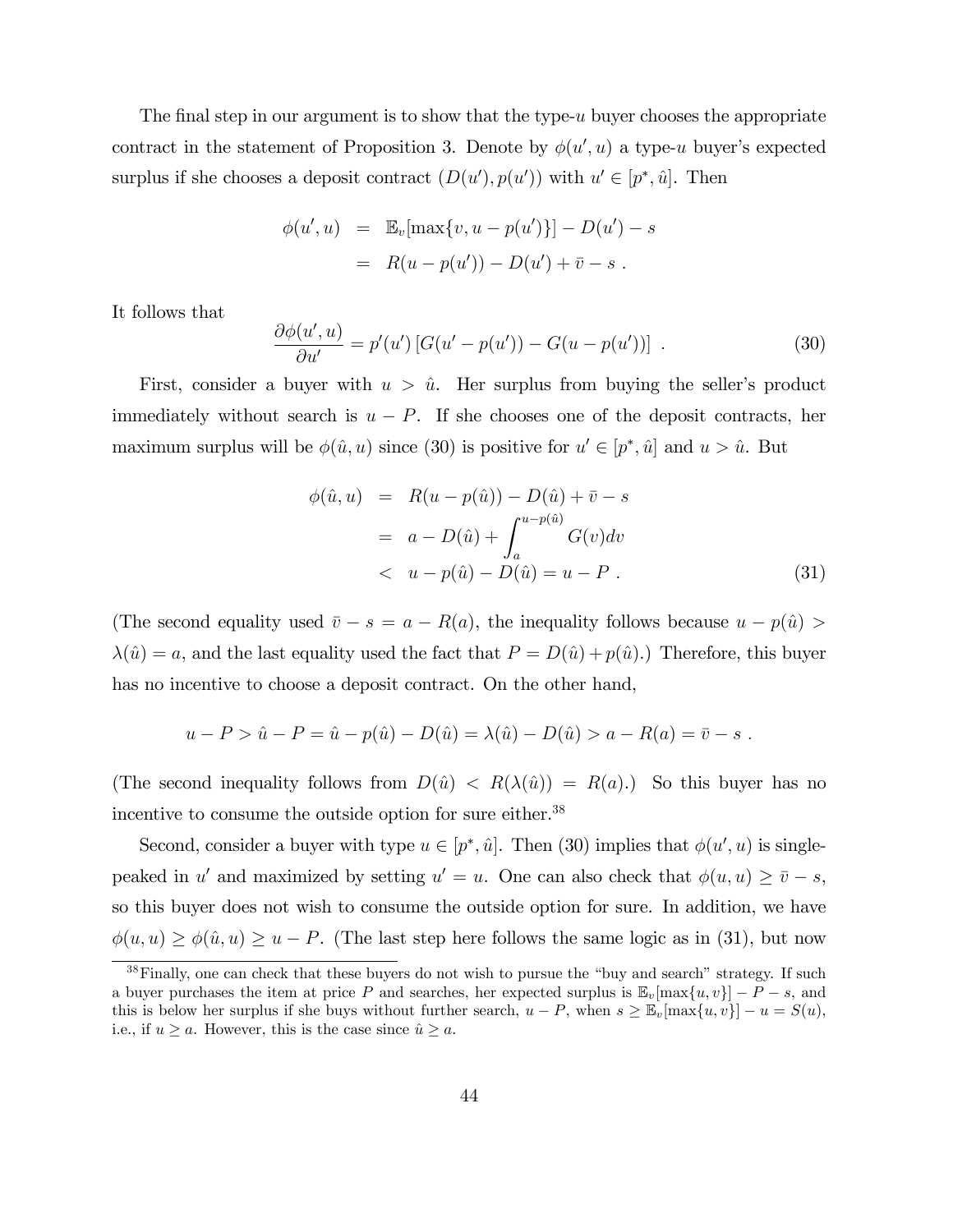$u - p(\hat{u}) \le a$  and so the inequality is reversed.) Hence, this buyer does not wish to buy immediately either.

Finally, consider a buyer with type  $u < p^*$ . If she chooses a deposit contract, the maximum surplus is  $\phi(p^*, u) = \overline{v} - s$  since (30) is negative for  $u' \in [p^*, \hat{u}]$  and  $u < p^*$ . Likewise,

$$
u - P < p^* - P = p^* - p(\hat{u}) - R(a) + \int_{p^*}^{\hat{u}} G(\lambda(t))dt < \hat{u} - p(\hat{u}) - R(a) = \bar{v} - s \; .
$$

(The first equality used  $P = D(\hat{u})+p(\hat{u})$  and (29), and the second equality used  $\hat{u}-p(\hat{u}) =$  $\lambda(\hat{u}) = a$ .) Therefore, the optimal choice for a buyer with  $u < p^*$  is to consume the outside option for sure.

### Analysis for free recall, buy-now discounts and exploding offers in section 5.1:

Free recall: By examining Figure 4, one sees that seller i's demand, when it deviates to  $p$ and seller j charges the equilibrium price  $p_F$ , is

$$
\frac{1}{2}(1+F(A))(1-F(A-p_F+p))+\int_{p_F}^A F(u)f(u+p-p_F)du.
$$

In equilibrium it equals  $\frac{1}{2}(1 - F(p_F)^2)$  since a fraction  $F(p_F)^2$  of buyers buy from neither seller. The first-order condition for  $p_F$  to be the equilibrium price is

$$
\frac{1 - F(p_F)^2}{p_F} = f(A)(1 + F(A)) - 2 \int_{p_F}^{A} F(u)f'(u)du . \tag{32}
$$

As we showed in our working paper, Armstrong and Zhou (2011, Lemma 1), conditions (3) and (12) imply that (32) has a solution which satisfies  $p_F < p^*$ . Moreover, if  $pQ(p)$  is concave, the first-order condition is also sufficient for  $p_F$  to be the equilibrium price.

In the uniform distribution example with  $F(p) = p$ , condition (32) becomes  $1 - p_F^2 =$  $(1+A)p_F$ , where  $A=1-\sqrt{2s}$ , and solving this equation yields the price and profit shown above in Figure 5.

Buy-now discounts: Here we derive the symmetric equilibrium tariff  $(P, \tau)$ , where P is the buy-now price and  $\tau$  is the buy-later premium (so the buy-later price is  $P + \tau$ ). Suppose seller *i* deviates to  $(P_i, \tau_i)$ . It is without loss of generality that we consider deviations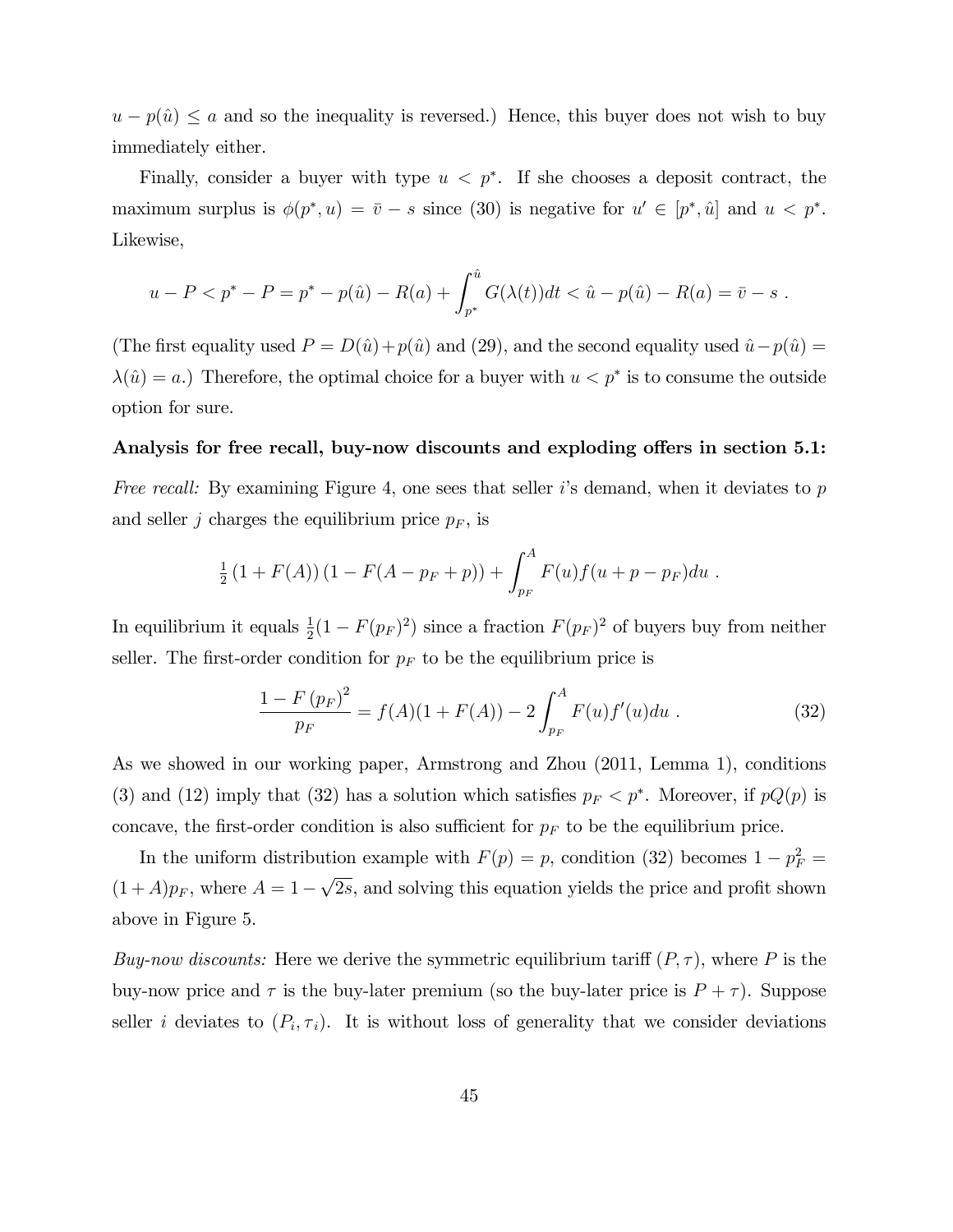restricted to  $\tau_i \le V(P) - s$ .<sup>39</sup> For a buyer who visits seller *i* first and values its product at  $u_i$ , her surplus is  $u_i - P_i$  if she buys immediately. If she chooses to search and visit seller  $j$ , her expected surplus is

$$
\mathbb{E}_{u_j}[\max\{u_i - (P_i + \tau_i), u_j - P\}] - s = u_i - (P_i + \tau_i) + V(u_i - (P_i + \tau_i) + P) - s.
$$

Therefore, this buyer will buy immediately if and only if  $\tau_i > V(u_i - (P_i + \tau_i) + P) - s$ , i.e., if  $u_i > V^{-1}(s + \tau_i) + \tau_i + P_i - P$ . If she visits both sellers, she will return to buy from i if  $u_i - (P_i + \tau_i) > u_j - P$ . The pattern of demand for these buyers who first visit seller  $i$  is depicted on Figure 7a. Buyers who first visit seller j hold equilibrium beliefs about seller *i*'s pricing strategy, and so their demand is as shown on Figure 7b.

With the help of these figures, one can obtain expressions for a seller's total demand and buy-later demand, and use these to obtain the first-order conditions for  $(P, \tau)$  to be an equilibrium within the set of buy-now discount pricing schemes. (See Armstrong and Zhou, 2011, section 3.2 for more detail.) Consider the case of a uniform distribution example, where  $F(p) = p$  and  $V^{-1}(x) = 1 - \sqrt{2x}$ . As in the monopoly case, in this example seller *i*'s buy-later demand does not depend on its buy-now price  $P_i$  and its total demand does not depend on its buy-later premium  $\tau_i$ . As a result, seller *i*'s profit is additively separable in  $\tau_i$  and  $P_i$ . Here, the absence of cross-price effects greatly simplifies the profit function and enables us to show that equilibrium exists.



Figure 7: Demand in duopoly with a buy-now discount

<sup>&</sup>lt;sup>39</sup>As can be seen from Figure 7a, when  $\tau_i > V(P) - s$ , buy-later demand disappears and *i*'s profit is independent of  $\tau_i$ . Hence, our restriction to  $\tau_i \le V(P) - s$  is without loss of generality.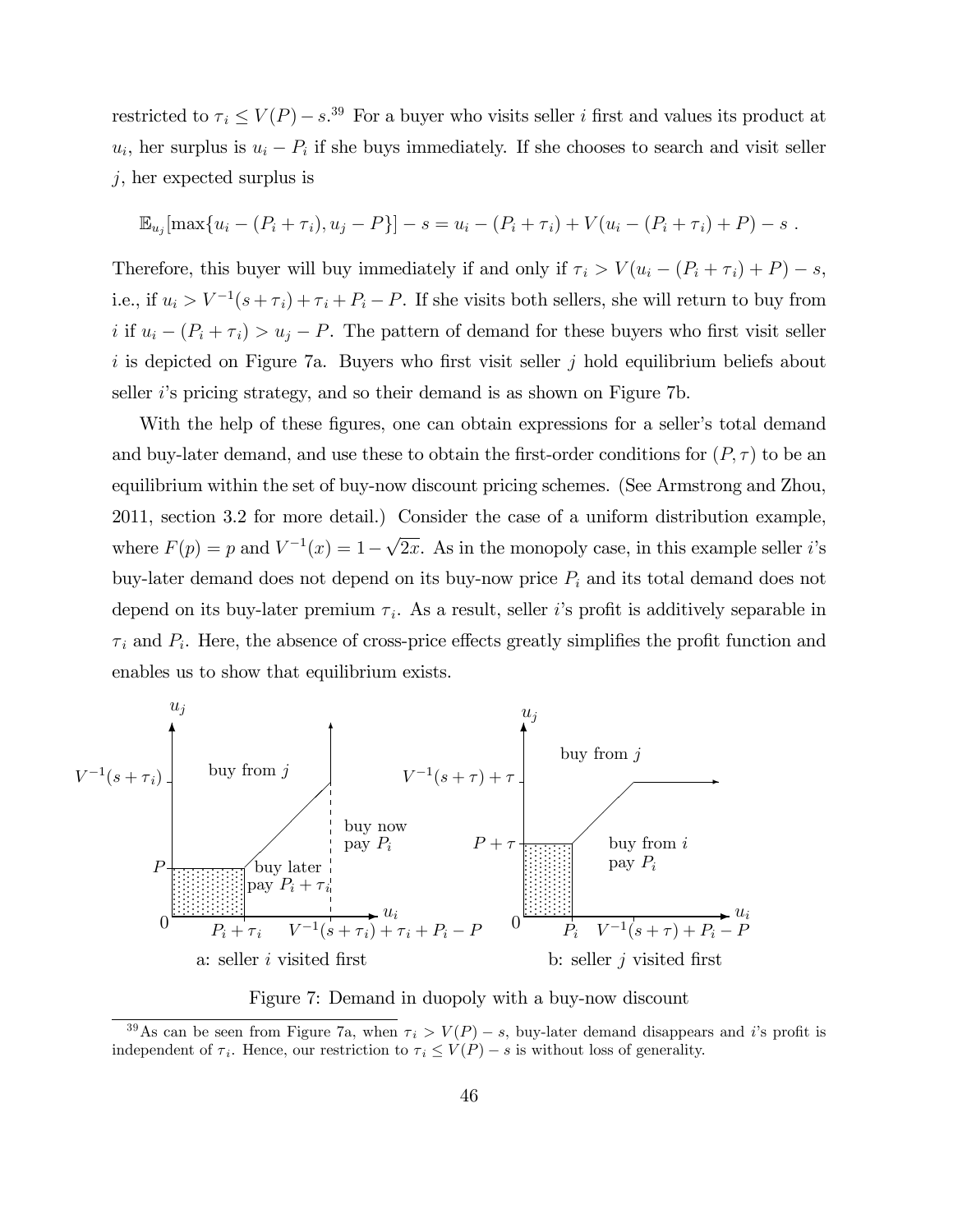Figure 7 shows that in symmetric equilibrium a fraction  $P(P+\tau)$  of buyers buy nothing, and each seller's total demand is  $\frac{1}{2}(1 - P(P + \tau))$ . Similarly to the free-recall case, the first-order condition for the buy-now price  $P$  is

$$
1 - P(P + \tau) = (1 + V^{-1}(s + \tau) + \tau)P.
$$

Since a seller's choice of  $\tau_i$  does not affect its total demand, but only the proportion of buy-later demand, a seller chooses  $\tau_i$  to maximize its revenue from those who buy later. Figure 7a implies that the volume of seller *i*'s buy-later demand is  $\frac{1}{2}((V^{-1}(s+\tau_i))^2 - P^2)$ , and so the first-order condition for the buy-later premium  $\tau$  is

$$
(V^{-1}(s+\tau))^2 - P^2 = -2\tau V^{-1}(s+\tau)(V^{-1})'(s+\tau).
$$

Numerically solving this pair of first-order conditions yields the prices and profits shown above on Figure 5.

Exploding offers: Finally, we examine the equilibrium prices when exploding offers are made. Suppose the equilibrium price is  $P$ . If seller i deviates and sets price  $P_i$ , its total demand is

$$
\frac{1}{2}Q(P_i + V(P) - s) + \frac{1}{2}[1 - Q(P + V(P) - s)]Q(P_i).
$$
 (33)

Here, the first term represents demand from those buyers who first visit seller  $i$ : if they have match utility  $u_i$ , they will accept i's exploding offer if  $u_i - P_i \ge V(P) - s$ . The second term is the demand from those buyers who first visit the rival: a buyer will reject the rival's exploding offer if  $u_j - P < V(P) - s$ , since they anticipate that seller i offers the equilibrium price  $P$ , and then they buy from i if  $u_i \geq P_i$ . The first-order condition for  $P$  to be a symmetric equilibrium price is therefore

$$
Q(P + V(P) - s) + (1 - Q(P + V(P) - s))Q(P) +
$$
  
\n
$$
P [Q'(P + V(P) - s) + (1 - Q(P + V(P) - s))Q'(P)] = 0
$$

As shown in Armstrong and Zhou (2011, Lemma 3), conditions (3) and (12) imply that this first-order condition has a solution which satisfies  $P < p^*$ . If  $pQ(p)$  is concave, the first-order condition is sufficient for  $P$  to be the equilibrium price.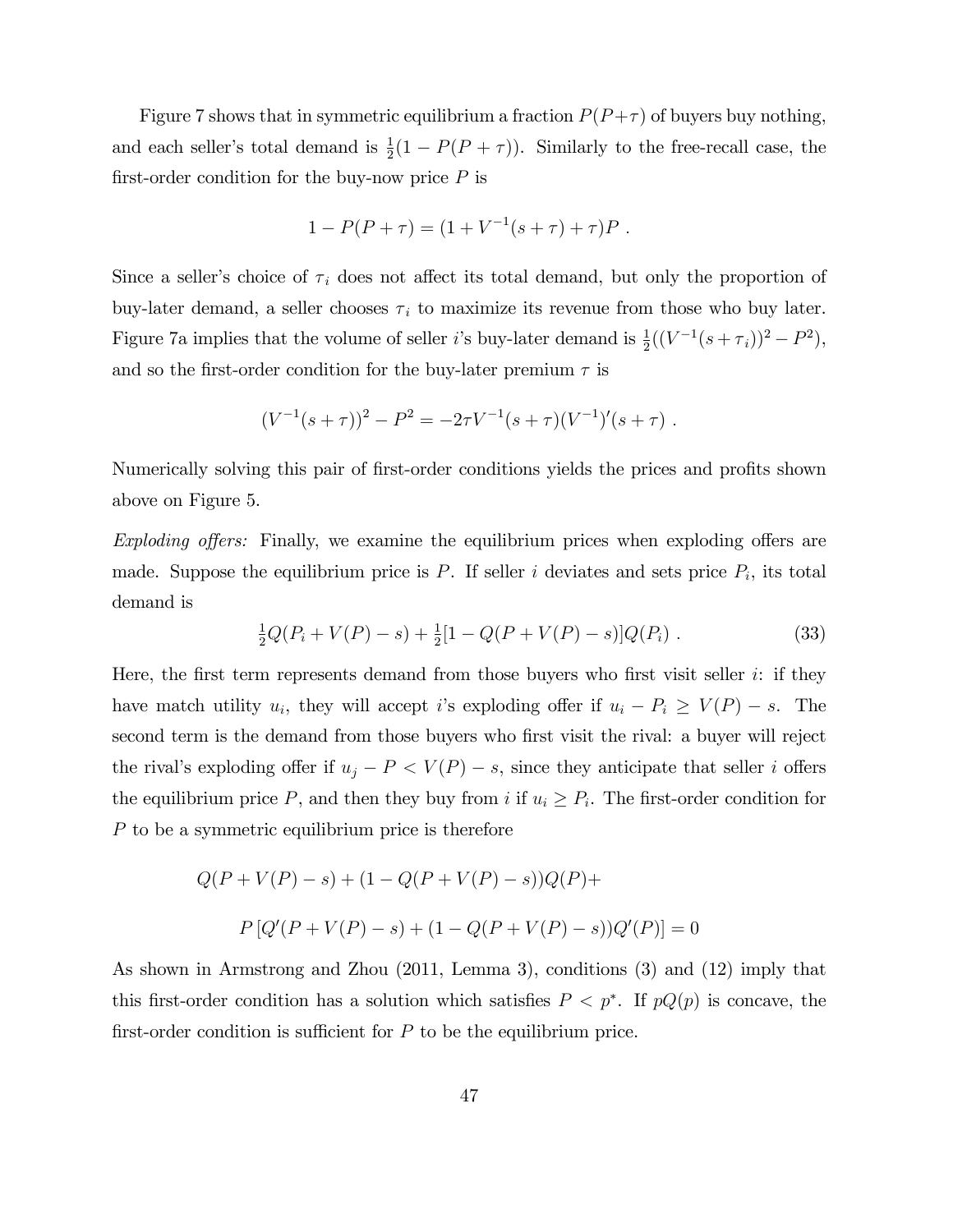In the uniform example, where  $V(P) = \frac{1}{2}(1 - P)^2$ , the first-order condition for equilibrium price  $P$  simplifies to

$$
P(2 - 2s + P^2) = 1.
$$

Solving this first-order condition yields the price and profit shown above on Figure 5.

# References

- AGHION, P., AND P. BOLTON (1986): "Contracts as a Barrier to Entry," American Economic Review,  $77(3)$ ,  $388-401$ .
- ARMSTRONG, M., AND J. VICKERS (2001): "Competitive Price Discrimination," Rand Journal of Economics,  $32(4)$ ,  $579-605$ .
- ARMSTRONG, M., J. VICKERS, AND J. ZHOU (2009): "Prominence and Consumer Search," Rand Journal of Economics,  $40(2)$ ,  $209-233$ .
- ARMSTRONG, M., AND J. ZHOU (2011): "Exploding Offers and Buy-Now Discounts," Department of Economics Working Paper no. 575, University of Oxford.
- Bone, J. (2006): The Hard Sell: An Ethnographic Study of the Direct Selling Industry. Ashgate, Aldershot, England.
- BROWN, A., A. VIRIYAVIPART, AND X. WANG (2014): "Exploding Offers with Experimental Consumer Goods," mimeo.
- CIALDINI, R. (2001): *Influence: Science and Practice*. Allyn and Bacon, Needham Heights, USA.
- COASE, R.  $(1972)$ : "Durability and Monopoly," *Journal of Law and Economics*, 15(1), 143–149.
- CORTS, K. (1998): "Third-Degree Price Discrimination in Oligopoly: All-Out Competition and Strategic Commitment," Rand Journal of Economics,  $29(2)$ ,  $306-323$ .
- COURTY, P., AND H. LI (2000): "Sequential Screening," Review of Economic Studies,  $67(4)$ , 697–717.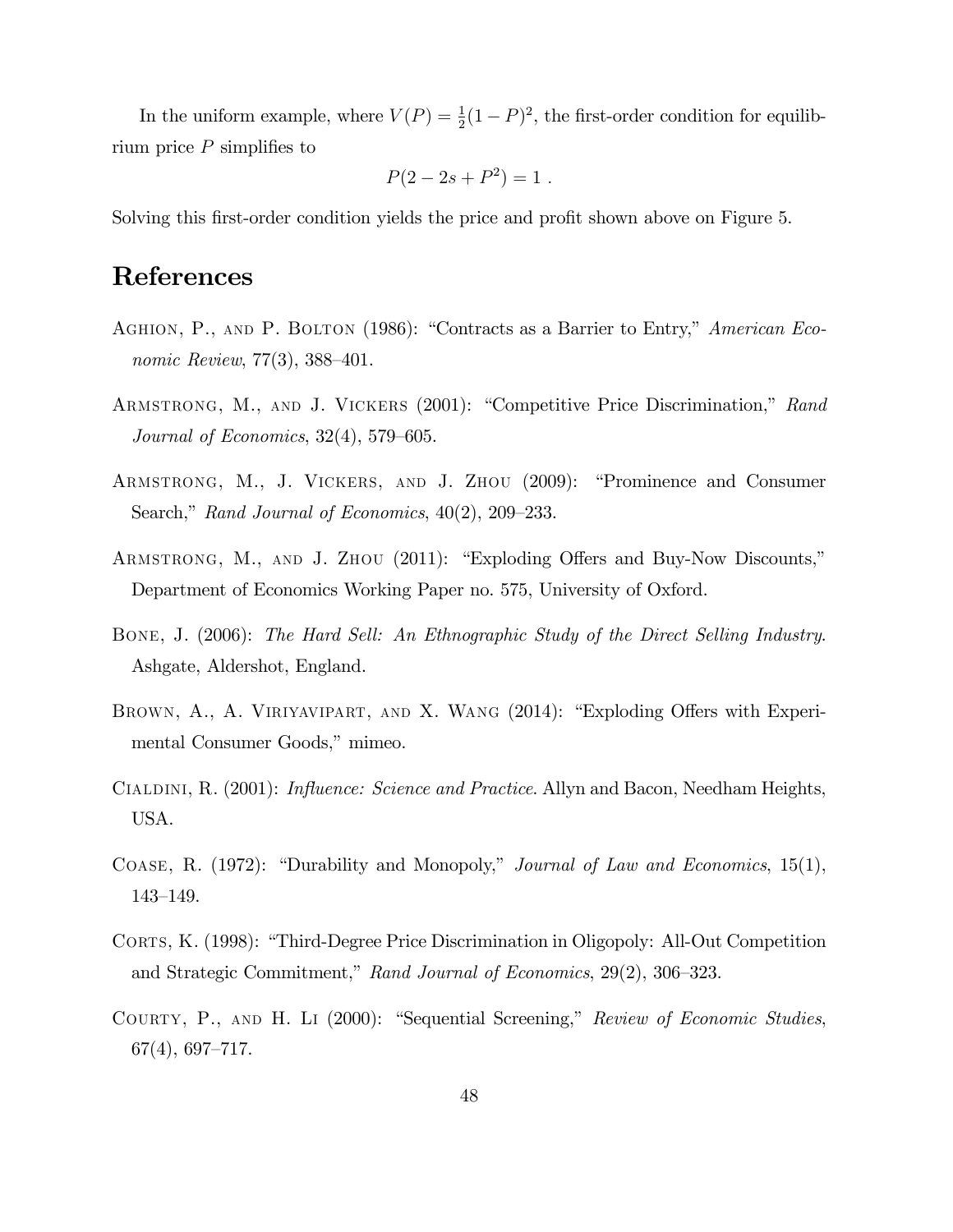- DEB, R., AND M. SAID (2014): "Dynamic Screening With Limited Commitment," mimeo.
- DIAMOND, P. (1971): "A Model of Price Adjustment," Journal of Economic Theory, 3(2),  $156 - 168.$
- ELLISON, G., AND A. WOLITZKY (2012): "A Search Cost Model of Obfuscation," Rand Journal of Economics,  $43(3)$ ,  $417-441$ .
- JANSSEN, M., AND A. PARAKHONYAK (2014): "Consumer Search Markets with Costly Revisits," *Economic Theory*,  $55(2)$ ,  $481-514$ .
- KARNI, E., AND A. SCHWARTZ (1977): "Search Theory: The Case of Search With Uncertain Recall," Journal of Economic Theory,  $16(1)$ ,  $38-52$ .
- KRAHMER, D., AND R. STRAUSZ  $(2011)$ : "Optimal Procurement Contracts with Pre-Project Planning," Review of Economic Studies, 78(3), 1015–1041.
- LEWIS, T., AND D. SAPPINGTON (1994): "Supplying Information to Facilitate Price Discrimination," *International Economic Review*,  $35(2)$ ,  $309-327$ .
- MYERSON, R.  $(1986)$ : "Multistage Games with Communication," *Econometrica*, 54(2), 323-358.
- MÖLLER, M., AND M. WATANABE (2014): "Competition in the Presence of Individual Demand Uncertainty," mimeo.
- NAHATA, B., K. OSTASZEWSKI, AND P. SAHOO (1990): "Direction of Price Changes in Third-Degree Price Discrimination," American Economic Review,  $80(5)$ , 1254–1258.
- NOCKE, V., M. PEITZ, AND F. ROSAR (2011): "Advance-Purchase Discounts as a Price Discrimination Device," Journal of Economic Theory,  $146(1)$ ,  $141-162$ .
- PAVAN, A., I. SEGAL, AND J. TOIKKA (2014): "Dynamic Mechanism Design: A Myersonian Approach," Econometrica,  $82(2)$ , 601–653.
- ROBINSON, R. (1995): "Defusing the Exploding Offer: The Farpoint Gambit," Negotiation Journal,  $11(3)$ ,  $277-285$ .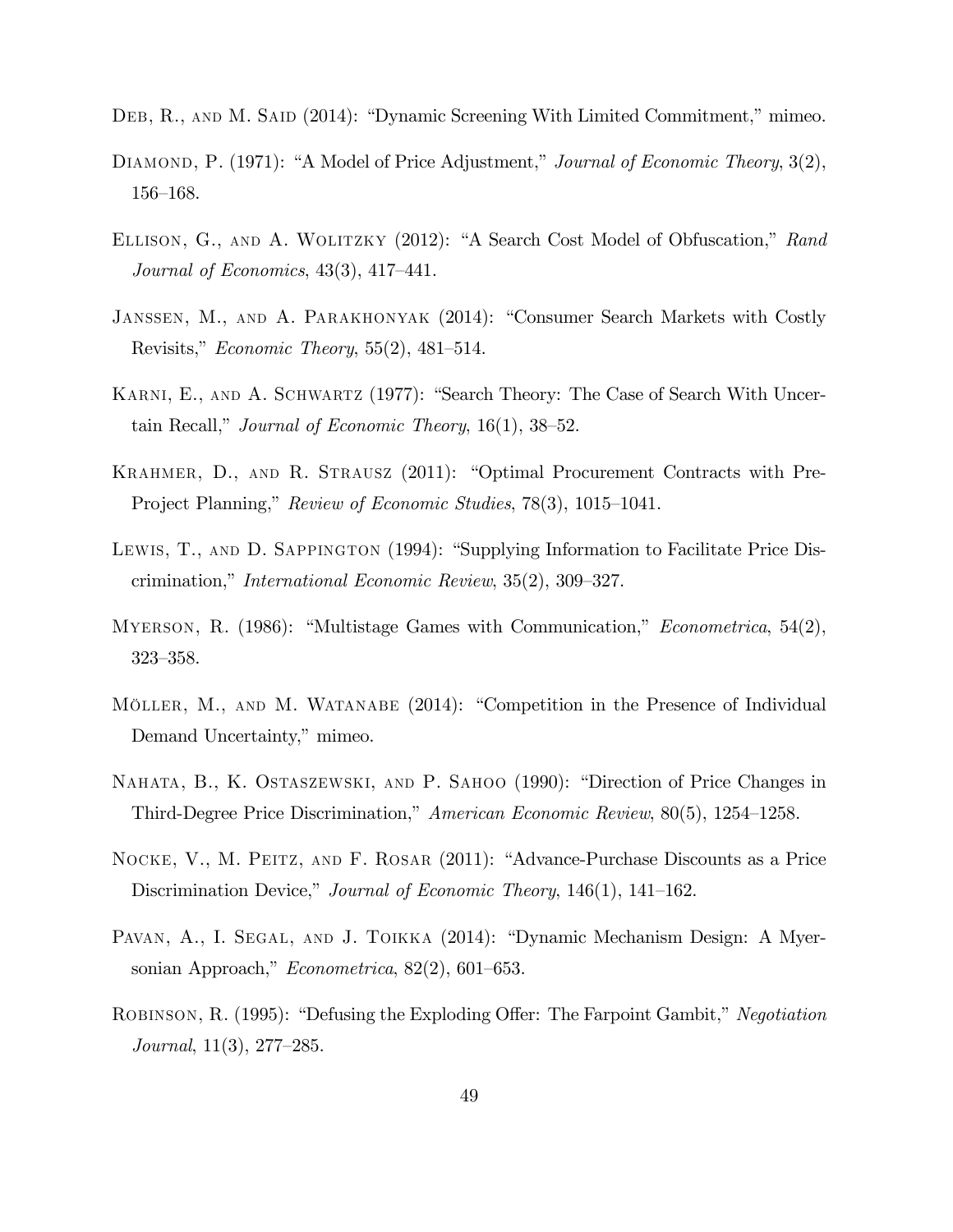- ROTH, A., AND X. XING (1994): "Jumping the Gun: Inperfections and Institutions Related to the Timing of Market Transactions," American Economic Review,  $84(4)$ ,  $992-$ 1044.
- STEVENS, M. (2004): "Wage-Tenure Contracts in a Frictional Labour Market: Firms' Strategies for Recruitment and Retention," Review of Economic Studies, 71(2), 535– 552.
- VARIAN, H. (1980): "A Model of Sales," American Economic Review, 70(4), 651-659.
- WANG, C. (2014): "Advertising as a Search Deterrent," mimeo.
- WOLINSKY, A. (1986): "True Monopolistic Competition as a Result of Imperfect Information," Quarterly Journal of Economics,  $101(3)$ ,  $493-511$ .
- ZHU, H. (2012): "Finding a Good Price in Opaque Over-the-Counter Markets," Review of Financial Studies,  $25(4)$ ,  $1255-1285$ .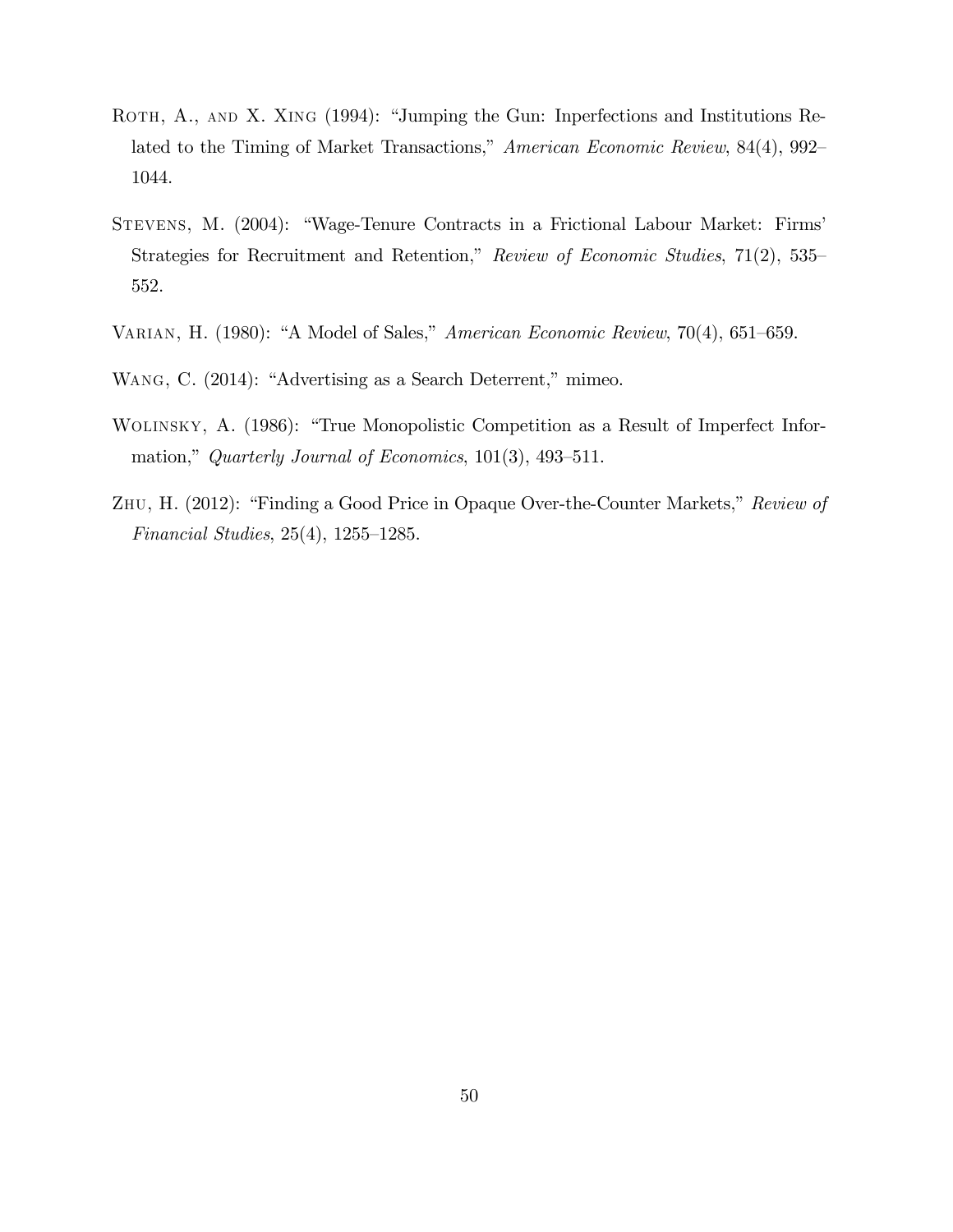### Online Appendix (not for publication)

This online appendix reports the details for the general selling mechanism in the duopoly model in section 5.1. The key step in solving for a symmetric equilibrium mechanism is to study a seller's best response when the rival offers the equilibrium mechanism and buyers hold equilibrium beliefs.<sup>40</sup> This is the same as studying the optimal selling mechanism in an extended monopoly model where the seller faces two groups of buyer: one group visits the seller Örst and do not know their outside option yet, while the other group knows their outside option when they first visit the seller. We will show that in this extended monopoly model it is without loss of generality to look for the optimal mechanism among the class of mechanism which consists of a buy-now price and a menu of deposit contracts.

Studying the optimal mechanism in the extended monopoly model is substantially more difficult than that in the baseline monopoly model. This is because when a buyer comes to the seller for the first time, she has another dimension of private information which is whether or not she already has her outside option in hand (and if so, what that outside option is). This implies that we must solve a multidimensional screening problem. To mitigate this difficulty we consider only deterministic mechanisms.

Before we proceed to the details, consider a hypothetical situation where the seller is able to tell the buyers who visit it first from those who already know the outside option. Then the seller can treat the two groups of buyer separately. The optimal mechanism for the first group is the same as in the baseline monopoly model, and it consists of a buy-now price  $P$  and a menu of deposit contracts. With the second group the seller can do not better than to offer a fixed price  $\hat{P}$ . In general, of course,  $P \neq \hat{P}$  and so a simple combination of these two mechanisms is not implementable when the seller cannot distinguish between

 $^{40}$ In general, the outside option can even depend on what the seller itself is offering if the rival is using a contingent mechanism (i.e., if what the rival is offering depends on the seller's offer, e.g., through a price matching scheme). This possibility is ruled out, as the existing literature on competing mechanism often did, because studying competing mechanism design which allows for contingent mechanisms is a hard problem in general. However, the symmetric equilibrium we are considering continues to be an equilibrium even if we allow for contingent mechanisms. This is because in a (pure strategy) Nash equilibrium, each seller correctly anticipates the mechanism used by the rival, and so they do not have a strict incentive to ask buyers to report the mechanism adopted by the rival. Of course, allowing for contingent mechanisms may generate other equilibria.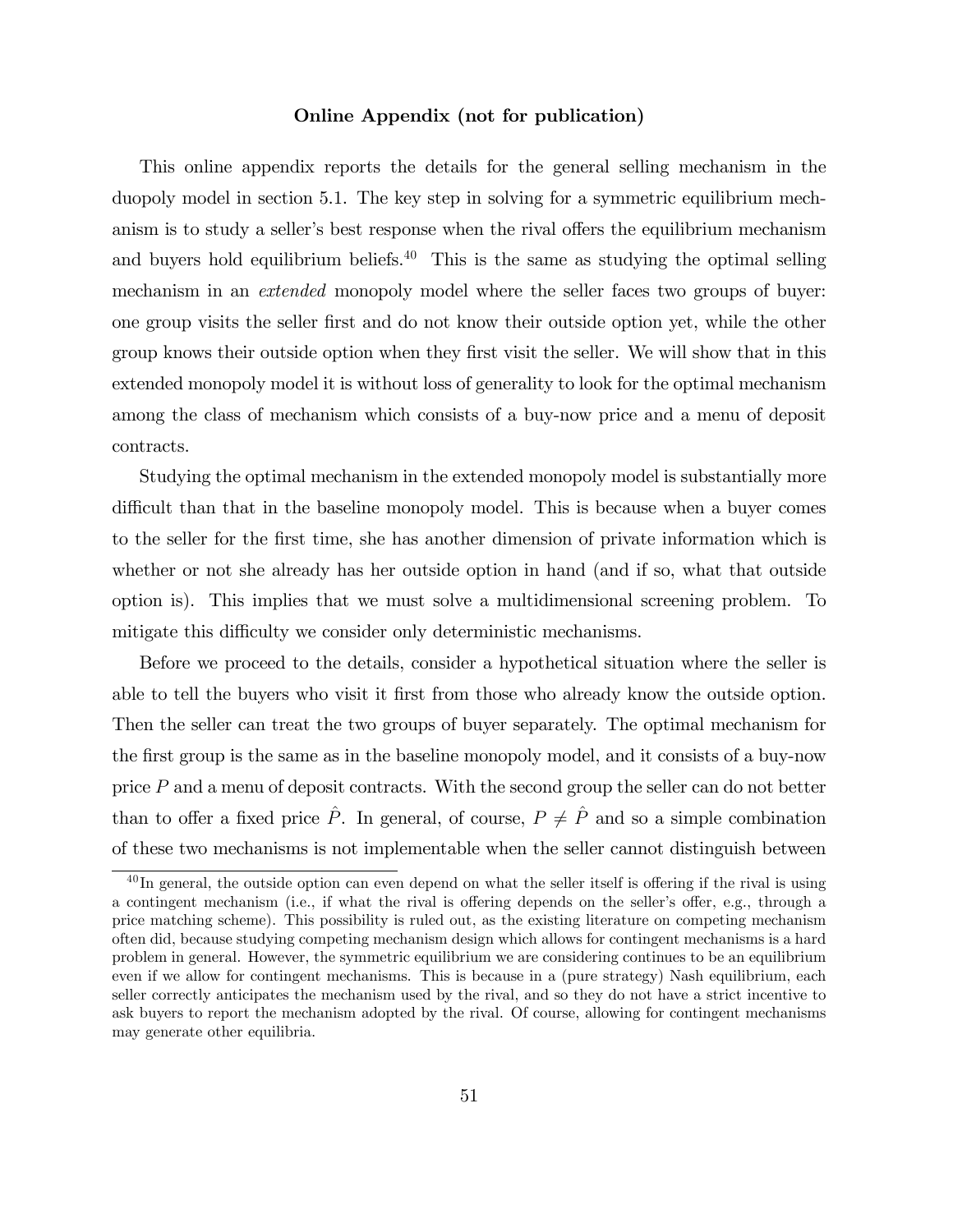these groups. But this suggests that we should look for the optimal mechanism among those which consist of a buy-now price and a menu of deposit contracts.

**Proof of Proposition 6:** Consider first an extended monopoly model as discussed above. Suppose  $\alpha$  buyers visit the seller first, as in section 4.2. When such a buyer meets the seller, she learns her valuation  $u \in [0, u_{\text{max}}]$  for the seller's product. But she does not know the realization of her outside option which is denoted by  $v \in [0, v_{\text{max}}]$ . To reach and learn the outside option, she has to search and incur a cost  $s \geq 0$ . There is a second group of buyers, with measure  $\beta$ , who already know their outside option when they first visit the seller. Denote their outside option by  $\hat{v} \in [0, \hat{v}_{\text{max}}]$ . Let G be the CDF of v as before, and let  $\hat{G}$  be the CDF of  $\hat{v}$ . (We allow the outside option to differ across groups, since the second group of buyers will only come to the seller if  $\hat{v}$  is not too large.) The seller is unable to distinguish these two groups of buyer. The basic monopoly model in section 4.2 corresponds to the case  $\beta = 0$ .

A seller's best response, given its rival is using the equilibrium mechanism and buyers hold the equilibrium beliefs, is the optimal mechanism in this extended monopoly model with  $\alpha = \frac{1}{2}$  $\frac{1}{2}$  and  $\beta$ ,  $G$ ,  $\hat{G}$  determined by the equilibrium mechanism. Thus, it suffices to show that in this extended monopoly model it is without loss of generality to look for the optimal mechanism among the class of mechanism which consists of a buy-now price and a menu of deposit contracts.

By the dynamic revelation principle, we can focus on direct mechanisms which induce truthful report on equilibrium path. A direct mechanism in the extended monopoly model has two parts:

$$
\mathcal{M} = \{x(u'); (q_0(u'), t_0(u')), (q(u', v'), t(u', v'))\}
$$

is designed for the  $\alpha$  buyers, and

$$
\hat{\mathcal{M}} = \{\hat{q}(u',\hat{v}'),\hat{t}(u',\hat{v}')\}
$$

is designed for the  $\beta$  buyers. When a buyer comes to the seller, the seller first asks whether she already has her outside option. If she reports yes, sub-mechanism  $\hat{\mathcal{M}}$  applies. Based on her report of her valuation  $u'$  for the seller's product and her valuation  $\hat{v}'$  for the outside option, she pays  $\hat{t}(u', \hat{v}')$  and gets the seller's product with probability  $\hat{q}(u', \hat{v}')$ . If she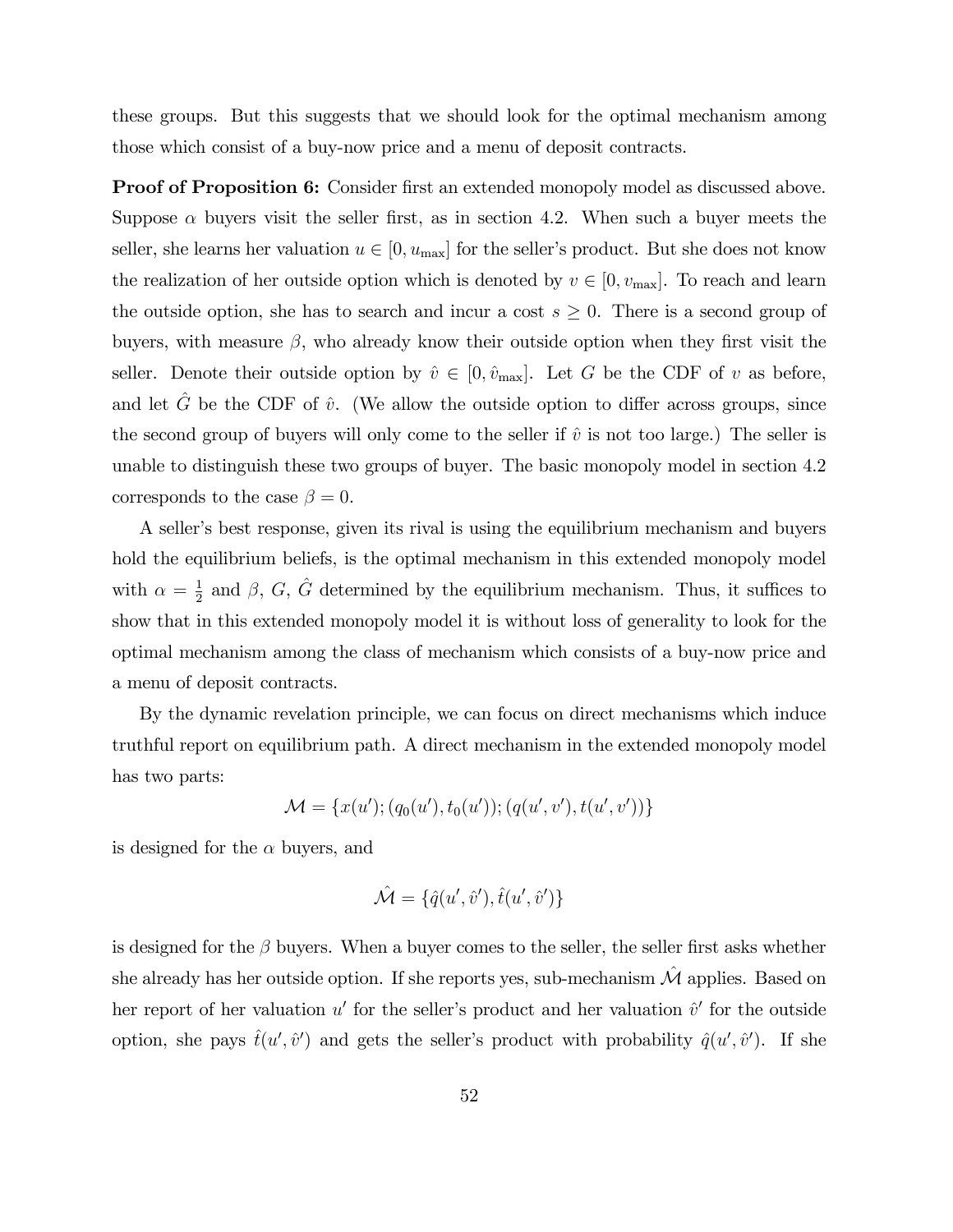reports no, then the sub-mechanism  $\mathcal M$  applies, which is as in the basic monopoly case. Based on her report of  $u'$ , she will be instructed whether to stop searching or not. With probability  $x(u')$ , she will be instructed to stop searching, in which case she pays  $t_0(u')$  and gets the product with probability  $q_0(u')$ . With probability  $1 - x(u')$ , she will be instructed to look for the outside option, in which case she will be further required to report her valuation  $v'$  for the outside option. The allocation and the payment scheme will then depend on both  $u'$  and  $v'$ .<sup>41</sup>

The seller's profit, given that buyers report truthfully, is

$$
\alpha \mathbb{E}_u\{x(u)t_0(u) + (1-x(u))\mathbb{E}_v[t(u,v)]\} + \beta \mathbb{E}_{u,\hat{v}}[\hat{t}(u,\hat{v})].
$$

To ensure truthful reporting, the seller faces the following constraints from each group of buyers.

The  $\alpha$  buyers. Consider a buyer who encounters the seller first. Let

$$
U(u, u'; v, v') \equiv \max\{u, v\}q(u', v') + v(1 - q(u', v')) - t(u', v') - s
$$

be a type- $(u, v)$  buyer's surplus if she chooses  $\mathcal M$  and reports  $u'$  in the first period and  $v'$ in the second period when she searches for the outside option. Let  $U(u; v) \equiv U(u, u; v, v)$ be the buyer's truthful reporting surplus. Let

$$
\Phi(u, u') \equiv x(u')[u q_0(u') - t_0(u')] + (1 - x(u')) \mathbb{E}_v[\max_{v'} U(u, u'; v, v')]
$$

be a type-u buyer's expected surplus if she chooses  $\mathcal M$  and reports u' in the first period. The first part here is from when the buyer stops searching, and the second part is from when she continues to search. (Notice that if the buyer lies in the first period, she usually has an incentive to lie again in the second period.) Let  $\Phi(u) \equiv \Phi(u, u)$  be this buyer's truthful reporting surplus. Truthful reporting on equilibrium path requires:

(a) A buyer reports truthfully in the second stage if she has reported truthfully in the Örst stage:

$$
U(u; v) = \max_{v'} : U(u, u; v, v') \tag{IC-1}
$$

<sup>&</sup>lt;sup>41</sup>The natural timing in our model is that once a buyer encounters the seller, she immediately learns her valuation for the seller's product. So she can mis-report both  $u$  and whether she already knows the outside option simultaneously.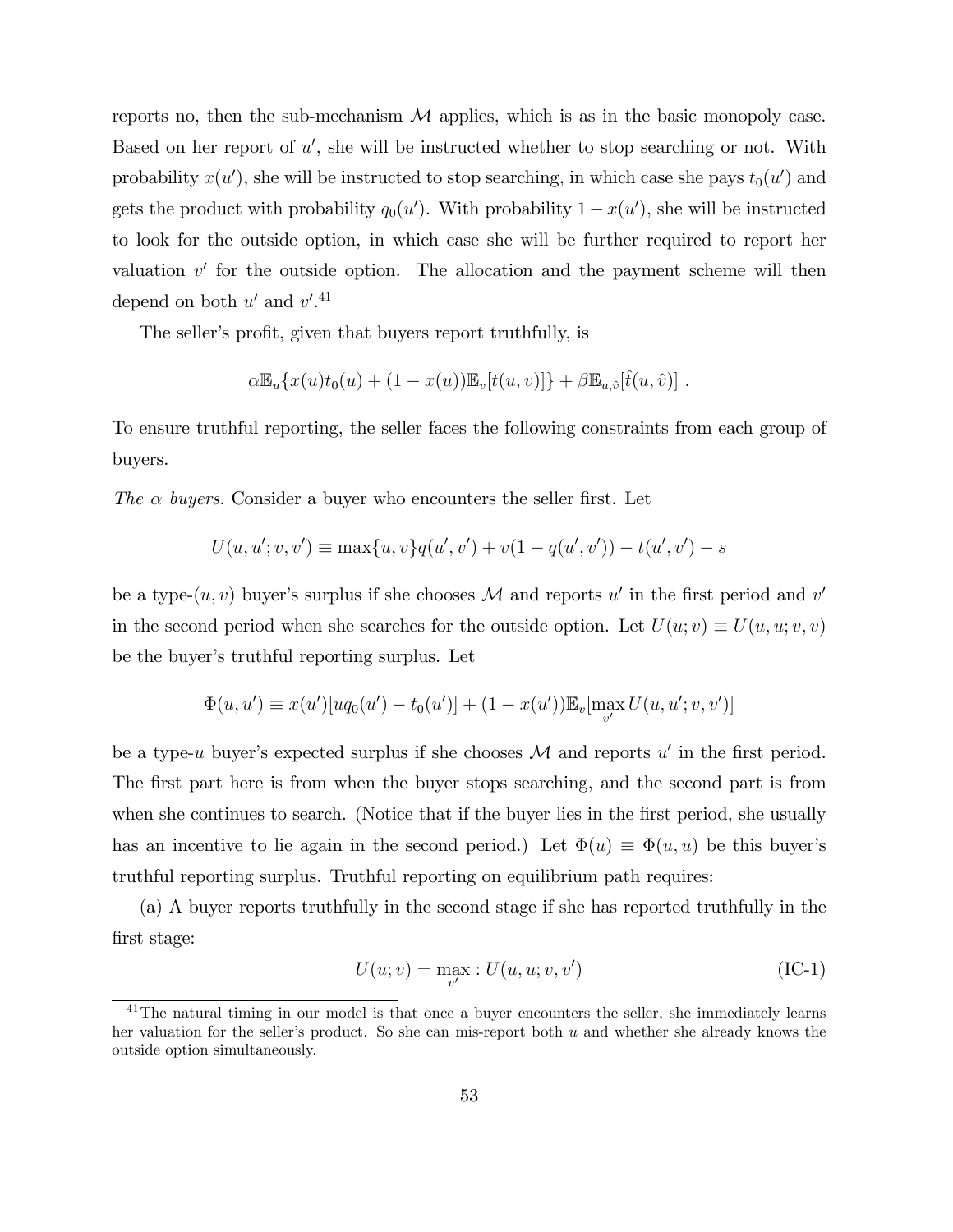for all  $u$  and  $v$ .

(b) She reports truthfully in the first stage:

$$
\Phi(u) = \max_{u'} : \Phi(u, u') \tag{IC-2}
$$

and

$$
\Phi(u) \ge \max_{u',\hat{v}'} : u\hat{q}(u',\hat{v}') + (\bar{v} - s)(1 - \hat{q}(u',\hat{v}')) - \hat{t}(u',\hat{v}') \tag{34}
$$

for all  $u$ . Condition (IC-2) ensures that the buyer reports her valuation for the seller's product truthfully if she has chosen  $M$ . The right-hand side of condition  $(34)$  is the surplus if this buyer instead chooses  $\hat{\mathcal{M}}$  and reports u' and  $\hat{v}'$ . (Here,  $\bar{v}$  is the expected value of v, taken with respect to the CDF  $G$ .) So condition (34) ensures the buyer truthfully reports that she does not have an outside option yet. As we will see, (34) takes a simpler form once we have studied the  $\beta$  buyers' incentive compatibility conditions. Notice that (IC-1) and (IC-2) imply that

$$
\Phi(u) = x(u)[uq_0(u) - t_0(u)] + (1 - x(u))\mathbb{E}_v[U(u; v)].
$$

Since an  $\alpha$  buyer can always continue to search for the outside option after rejecting the seller's mechanism, the participation constraint is

$$
\Phi(u) \ge \bar{v} - s \tag{IR}
$$

for all  $u$ .

The  $\beta$  buyers. Now consider a buyer who already knows her outside option  $\hat{v}$  when she encounters the seller. If  $u \leq \hat{v}$ , the buyer has no incentive to participate in the seller's mechanism. So without loss of generality, we can specify  $\hat{q}(u, \hat{v}) = 0$  and  $\hat{t}(u, \hat{v}) = 0$  for  $u \leq \hat{v}$ , and focus on the buyers with  $u > \hat{v}$ . Let

$$
\hat{\Phi}(u,\hat{v}) \equiv u\hat{q}(u,\hat{v}) + \hat{v}(1 - \hat{q}(u,\hat{v})) - \hat{t}(u,\hat{v})
$$

be a type- $(u, \hat{v})$  buyer's surplus if she reports truthfully. (If she gets the seller's product, she consumes it since  $u > \hat{v}$ . Otherwise, she consumes the outside option.) Truthful reporting requires

$$
\hat{\Phi}(u,\hat{v}) = \max_{u',\hat{v}'} \, : u\hat{q}(u',\hat{v}') + \hat{v}(1 - \hat{q}(u',\hat{v}')) - \hat{t}(u',\hat{v}') \tag{35}
$$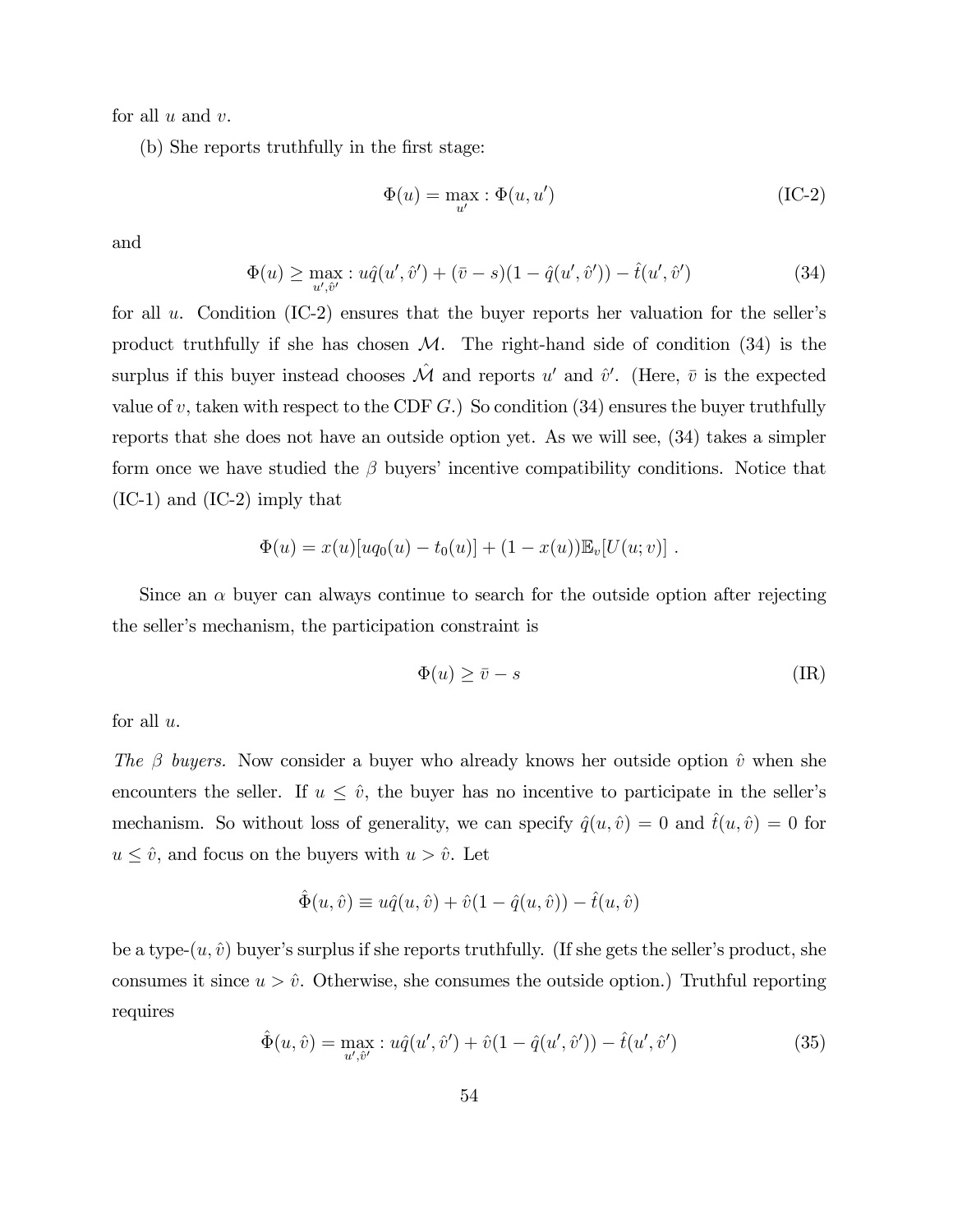and

$$
\hat{\Phi}(u,\hat{v}) \ge \max_{u',v'} \, : \, x(u')[u q_0(u') + \hat{v}(1 - q_0(u')) - t_0(u')]
$$
\n
$$
+ (1 - x(u'))[u q(u',v') + \hat{v}(1 - q(u',v')) - t(u',v')]
$$
\n
$$
(36)
$$

for all u and  $\hat{v}$ . Condition (35) ensures truthful report of her valuations when the buyer chooses the correct sub-mechanism  $\hat{\mathcal{M}}$ , while condition (36) ensures that she does not lie about whether she already has her outside option. (The right-hand side of (36) is the surplus if a type- $(u, \hat{v})$   $\beta$  buyer chooses mechanism  $\mathcal M$  and reports  $u'$  in the first stage and  $v'$  in the second stage.)

Since a  $\beta$  buyer can always consume the outside option at hand by rejecting the seller's mechanism, the participation condition is

$$
\hat{\Phi}(u,\hat{v}) \ge \hat{v} \tag{37}
$$

for all u and  $\hat{v}$ .

The problem for the  $\beta$  buyers is two dimensional. However, the following observation helps to simplify  $(35)-(37)$ .

**Claim 1** Condition (35) implies that if  $u_1 - \hat{v}_1 = u_2 - \hat{v}_2$ , then  $\hat{q}(u_1, \hat{v}_1) = \hat{q}(u_2, \hat{v}_2)$  and  $t^{\hat{t}}(u_1, \hat{v}_1) = \hat{t}(u_2, \hat{v}_2)$ . Hence, we can focus on  $\hat{\mathcal{M}} = \{\hat{q}(z),\hat{t}(z)\}\$ , where  $z \equiv u - \hat{v}$  is a  $\beta$ buyer's net valuation for the seller's product.

**Proof.** There is a one-to-one correspondence between  $(u, \hat{v})$  and  $(z, \hat{v})$ . So we can suppose the sub-mechanism takes the form  $\mathcal{\hat{M}} = \{\hat{q}(z, \hat{v}), \hat{t}(z, \hat{v})\}$ . In this new system, (35) becomes

$$
\hat{\Phi}(z) \equiv \hat{\Phi}(u, \hat{v}) - \hat{v} = \max_{z', \hat{v}'} z \hat{q}(z', \hat{v}') - \hat{t}(z', \hat{v}'). \tag{38}
$$

The outcome of the maximization problem in the right-hand side depends on z only, which is why we can define the left-hand side as a function only of  $z$ . Moreover, since the objective function in (38) is linear in z,  $\hat{\Phi}(z)$  must be convex in z and so is differentiable almost everywhere. Consider  $(z_1, \hat{v}_1)$  and  $(z_2, \hat{v}_2)$  with  $z_1 > z_2$ . Then (38) requires that

$$
\hat{\Phi}(z_1) - \hat{\Phi}(z_2) \ge (z_1 - z_2)\hat{q}(z_2, \hat{v}_2)
$$

and

$$
\hat{\Phi}(z_2) - \hat{\Phi}(z_1) \ge (z_2 - z_1)\hat{q}(z_1, \hat{v}_1) .
$$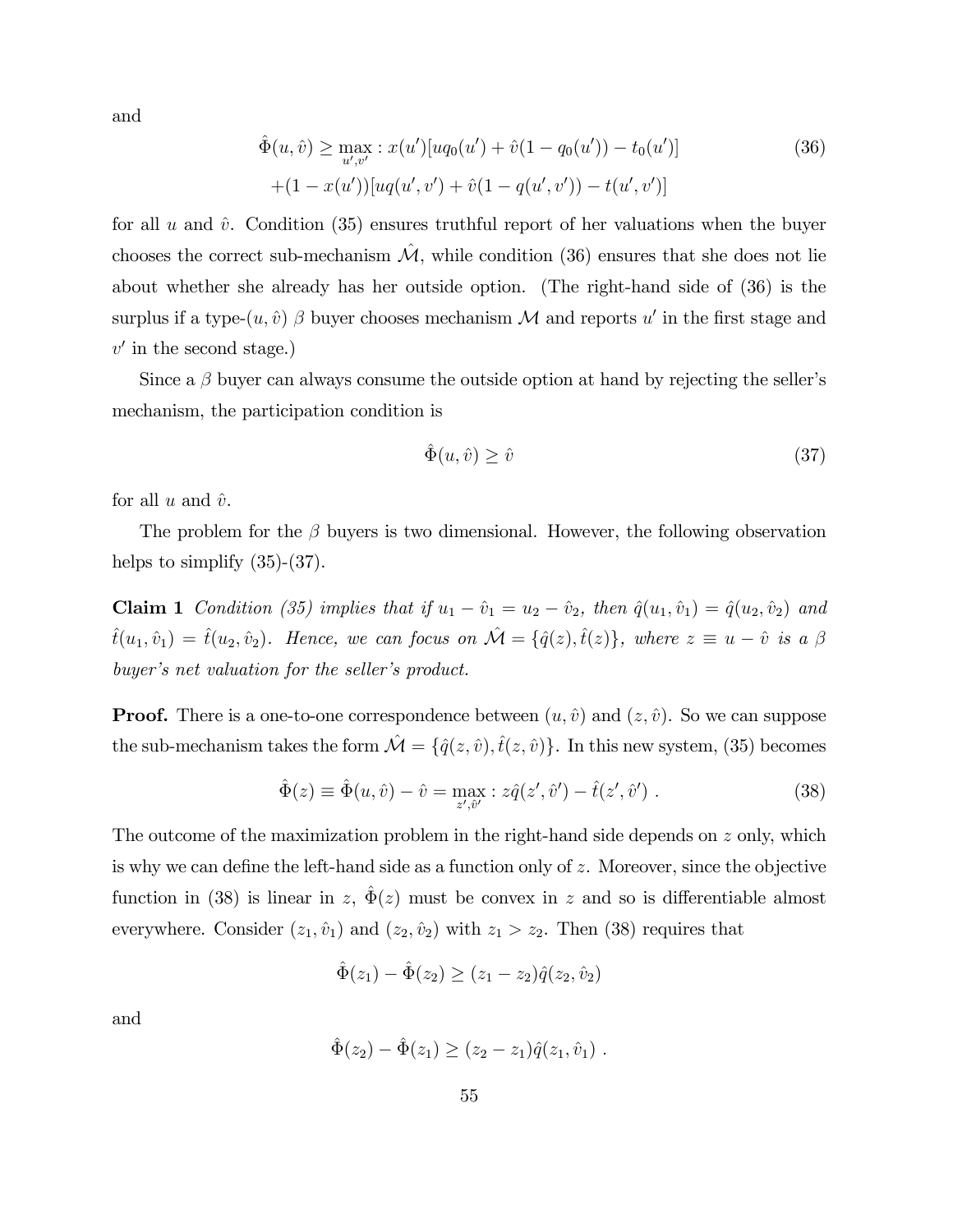Dividing each side by  $z_1 - z_2$  and letting  $z_2 \rightarrow z_1$  yields

$$
\hat{q}(z_1, \hat{v}_2) \leq \hat{\Phi}'(z_1) \leq \hat{q}(z_1, \hat{v}_1) .
$$

A similar argument for  $(z_1, \hat{v}_2)$  and  $(z_2, \hat{v}_1)$  generates the opposite inequality. Therefore, we must have  $\hat{q}(z_1, \hat{v}_2) = \hat{q}(z_1, \hat{v}_1)$ , i.e.,  $\hat{q}(z, \hat{v})$  is independent of  $\hat{v}$ . Since  $\hat{t}(z, \hat{v}) = z\hat{q}(z, \hat{v})$  $\hat{\Phi}(z), \hat{t}(z, \hat{v})$  is independent of  $\hat{v}$  too.

Given this result, we can rewrite the conditions  $(35)-(37)$  as:

$$
\hat{\Phi}(z) = \max_{z'} : z\hat{q}(z') - \hat{t}(z') , \qquad (\text{IC}^{\sim} - 1)
$$

$$
\hat{\Phi}(z) \ge \max_{u',v'} : x(u')[zq_0(u') - t_0(u')] + (1 - x(u'))[zq(u',v') - t(u',v')] , \qquad (IC^{\sim-2})
$$

and

$$
\hat{\Phi}(z) \ge 0 \tag{IR}^{\widehat{\Phi}} \tag{IR} \widehat{\Phi}(z) \le 0
$$

Meanwhile, the incentive compatibility condition (34) for the  $\alpha$  buyers becomes

$$
\Phi(u) \ge \max_{z'} : u\hat{q}(z') + (\bar{v} - s)(1 - \hat{q}(z')) - \hat{t}(z') .
$$
 (IC-3)

In sum, the seller's problem is to maximize

$$
\alpha \mathbb{E}_u\{x(u)t_0(u) + (1-x(u))\mathbb{E}_v[t(u,v)]\} + \beta \mathbb{E}_z[\hat{t}(z)]
$$

subject to (IC-1), (IC-2), (IC-3), (IR), (IC<sup> $\sim$ </sup>-1), (IC $\sim$ -2) and (IR $\sim$ ). The principal challenge in this problem stems from the two new incentive compatible conditions  $(IC^-2)$  and  $(IC-3)$ which ensure that a buyer truthfully reports whether or not she already knows her outside option. For these constraints the usual Örst-order approach does not work, and as in most multidimensional screening problems it is ex ante difficult to identify for which u and  $z$ they will bind in the solution.

From now on, we restrict attention to *deterministic* mechanisms, i.e., mechanisms with  $\hat{q}, x, q_0, q \in \{0, 1\}$ . We first analyze the mechanism  $\hat{\mathcal{M}}$  for the  $\beta$  buyers. The next result says that  $\hat{\mathcal{M}}$  is incentive compatible and individually rational only if it takes the form of a fixed price.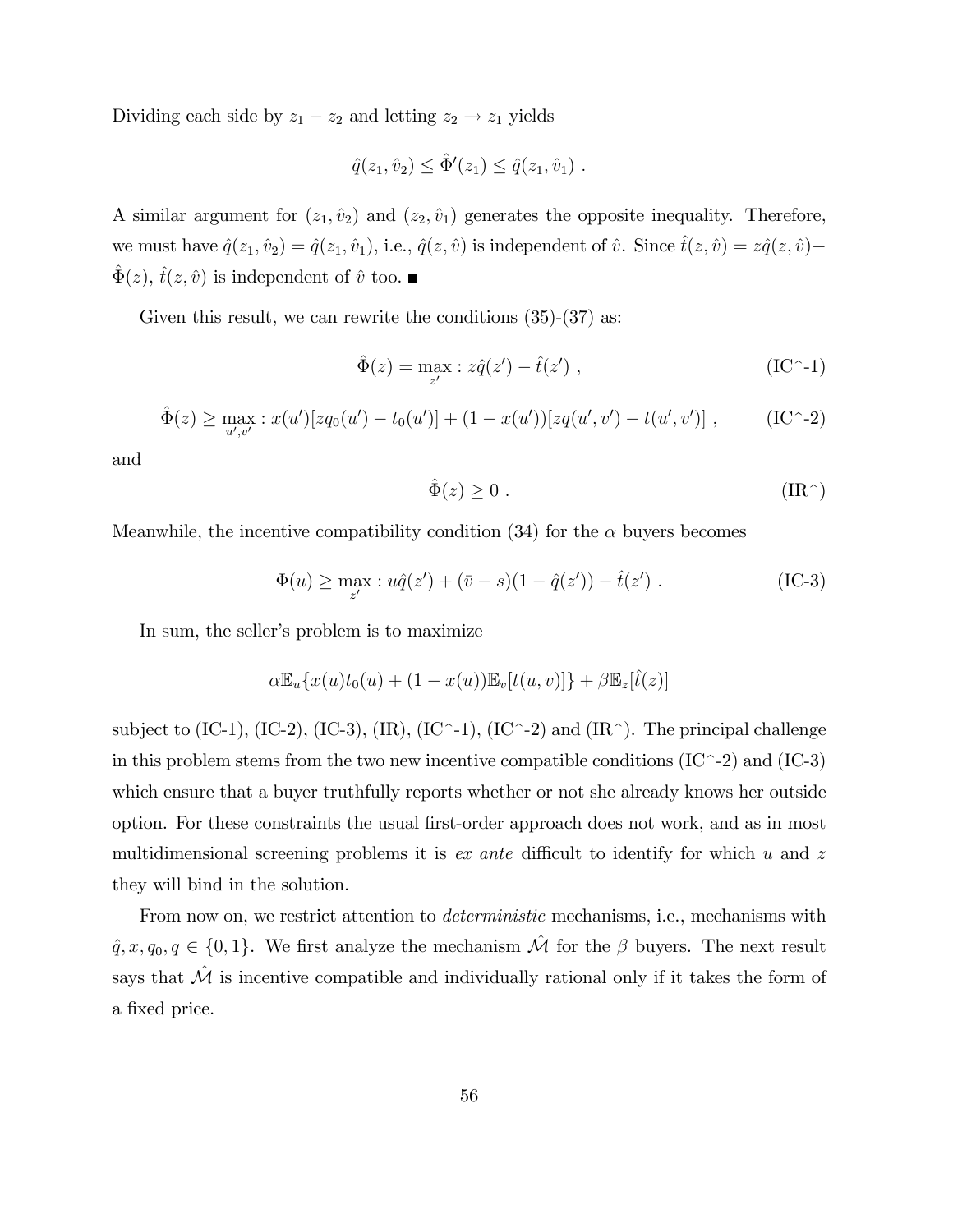Claim 2 Constraints (IC<sup> $\sim$ </sup>-1) and (IR $\sim$ ) imply that there exists a threshold k  $\geq 0$  such that

$$
\hat{q}(z) = \begin{cases} 1 & \text{if } z > k \\ 0 & \text{otherwise} \end{cases}
$$
 (39)

and

$$
\hat{t}(z) = \begin{cases} k & \text{if } z > k \\ 0 & \text{otherwise.} \end{cases}
$$
 (40)

**Proof.** By a standard argument,  $(IC^{\sim} -1)$  implies  $\hat{q}(z)$  weakly increases with z. Since  $\hat{q}(z) \in \{0, 1\},$  (39) follows immediately. If the seller does not allocate its product, it cannot ask the buyer to make a positive payment because of the participation constraint  $(\text{IR}^{\sim})$ . If the seller allocates its product to two buyers  $z_1$  and  $z_2$ , it cannot ask for different payments (otherwise, one buyer would mis-report). So  $\hat{t}(z)$  must be a constant for  $z > k$ . It remains to show  $\hat{t}(z) = k$  for  $z > k$ . If  $\hat{t}(z) > k$ , then buyers with z slightly above k would rather give up the product. If  $\hat{t}(z) < k$ , then buyers with z slightly below k would mis-report  $z' > k$  in order to get the product and obtain a positive surplus. Therefore, a deterministic mechanism  $\hat{\mathcal{M}}$  which satisfies (IC^-1) and (IR^) must satisfy (39) and (40).

Turn next to the mechanism M aimed at the  $\alpha$  buyers. We first explore the implications of the constraints for  $x(u)$ ,  $q_0(u)$  and  $t_0(u)$ . The following result says that in an incentive compatible and individually rational mechanism  $\mathcal{M}$ , any  $\alpha$  buyer with u greater than some threshold will be instructed to stop searching and get the product immediately at a fixed price, and those with  $u$  below the threshold will be instructed to search for the outside option.

**Claim 3** The constraints (IC-1), (IC-2) and (IR) imply there exists a threshold  $\hat{u}$  and constant  $t_0 \leq \hat{u} - (\bar{v} - s)$  such that

$$
x(u) = \begin{cases} 1 & \text{if } u > \hat{u} \\ 0 & \text{otherwise} \end{cases}
$$
 (41)

$$
q_0(u) = \begin{cases} 1 & if u > \hat{u} \\ 0 & otherwise \end{cases}
$$
 (42)

and

$$
t_0(u) = \begin{cases} t_0 & \text{if } u > \hat{u} \\ 0 & \text{otherwise.} \end{cases}
$$
 (43)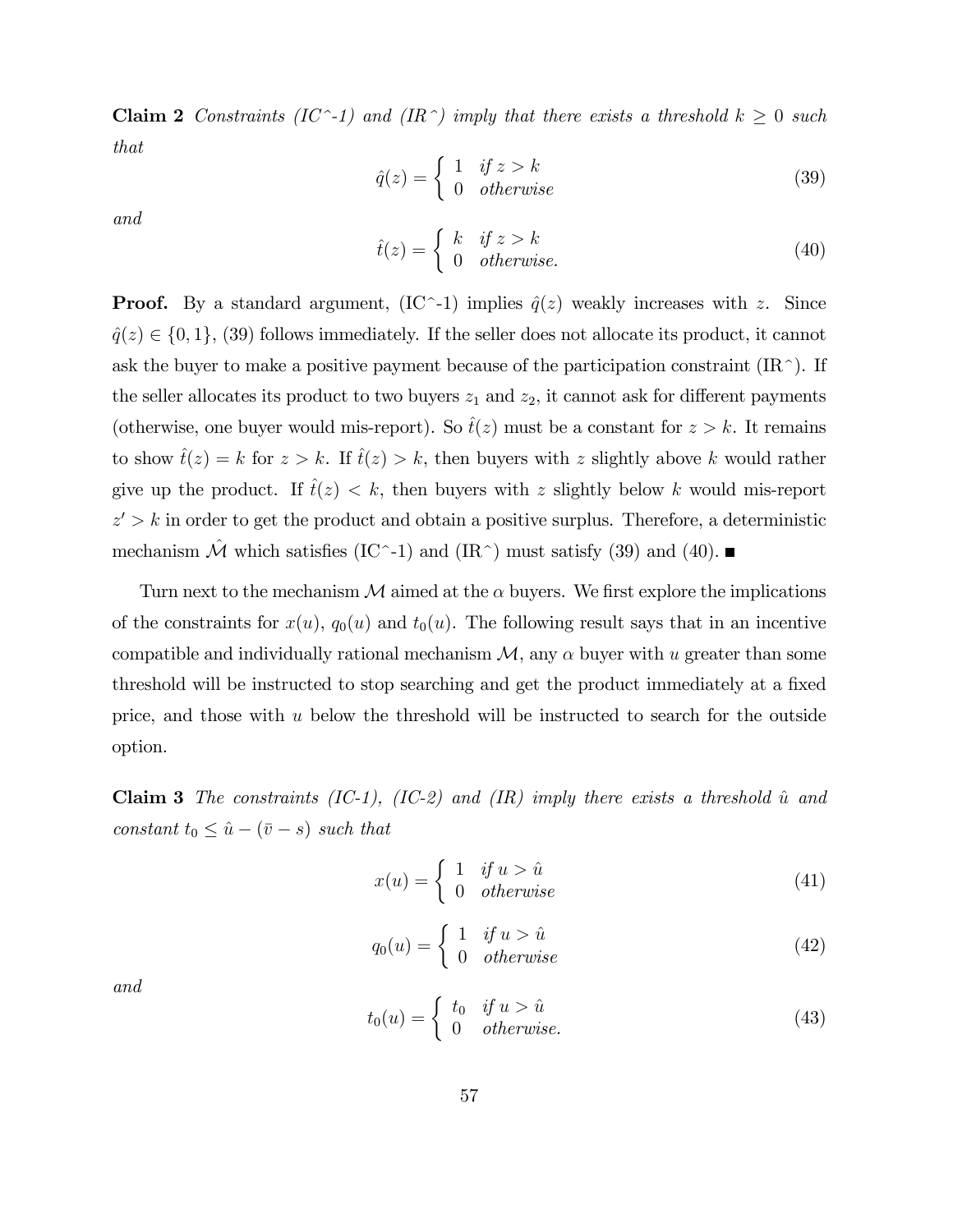**Proof.** The key step is to show (41). Since we are considering deterministic mechanisms with  $x(u) \in \{0, 1\}$ , it suffices to show that  $x(u)$  is weakly increasing. We initially make two observations. First, notice that both  $U(u, u'; v, v')$  and  $\Phi(u, u')$  are convex in u. So  $(IC-1)$  and  $(IC-2)$  together imply that  $\Phi(u)$  is convex, and by an envelope argument we have

$$
\Phi'(u) = x(u)q_0(u) + (1 - x(u)) \int_0^u q(u, v)dG(v) . \qquad (44)
$$

The convexity of  $\Phi(u)$  requires that  $\Phi'(u)$  weakly increases in u. Second, notice that  $q_0(u) = 1$  if  $x(u) = 1$ . (If an  $\alpha$  buyer anticipates that she will be asked to stop searching but will not get the product when she reports truthfully, she will either not participate into the mechanism or mis-report her type.)

Now consider  $u_2 < u_1$ , and suppose  $x(u_2) = 1$  and  $x(u_1) = 0$  in contrast to the claim. Then we have  $q_0(u_2) = 1$  from the second observation above, and so (44) implies  $\Phi'(u_2) = 1$ . Since  $\Phi'(u)$  must be weakly increasing, we have

$$
\Phi'(u_1) = \int_0^{u_1} q(u_1, v) dG(v) = 1.
$$
\n(45)

But this is impossible as we show below.

If  $u_1 < v_{\text{max}}$ , it is clear that (45) cannot hold. Now consider  $u_1 \geq v_{\text{max}}$ , in which case (45) requires  $q(u_1, v) = 1$  for all possible v. Given the requirement of truthful reporting in the second stage, this implies that  $t(u_1, v)$  should be independent of v. Let  $t_1 = t(u_1, v)$ . Then  $\Phi(u_1) = u_1 - t_1 - s$ . If this buyer reports  $u_2$ , her surplus will be  $u_1 - t_0(u_2)$ . So truthful reporting requires

$$
t_1+s\leq t_0(u_2).
$$

Meanwhile, the equilibrium surplus of the buyer with  $u_2$  is  $\Phi(u_2) = u_2 - t_0(u_2)$ . If she deviates and reports  $u_1$ , her expected surplus will be  $\mathbb{E}_v[\max\{u_2, v\}] - t_1 - s$ . So truthful reporting requires

$$
t_1 + s \ge t_0(u_2) + \mathbb{E}_v[\max\{u_2, v\}] - u_2 > t_0(u_2).
$$

This leads to a contradiction, and so completes the proof for (41).

The other two results (42) and (43) just follow from (41) and the second observation above. (Notice that for  $u \leq \hat{u}$ , it does not matter how to specify  $q_0(u)$  and  $t_0(u)$  since the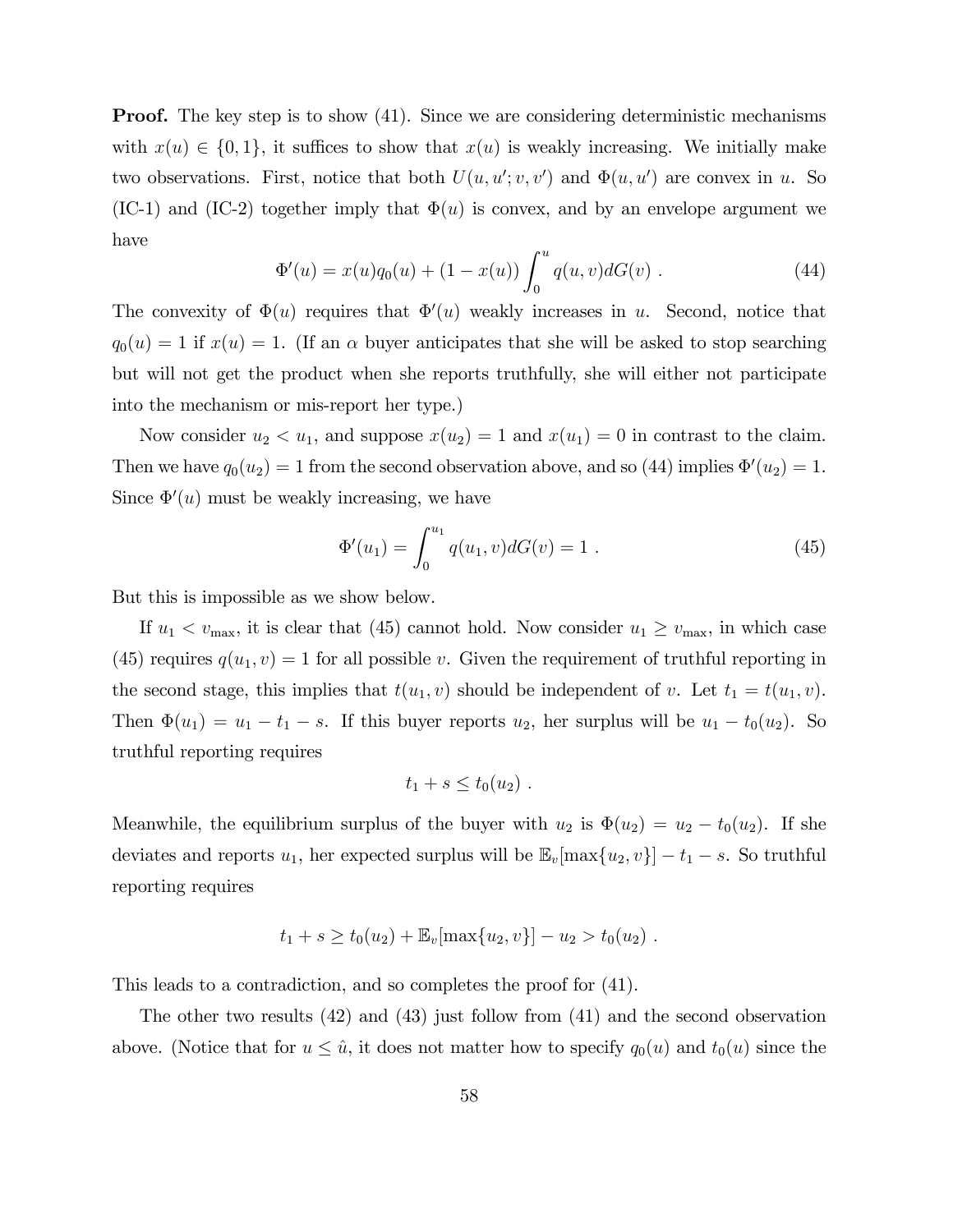buyer will be asked to search anyway.) Finally, the restriction  $t_0 \leq \hat{u} - (\bar{v} - s)$  follows because of condition (IR) for  $u > \hat{u}$ .

We further explore the implications of the constraints for the second-stage mechanism  $\{q(u, v), t(u, v)\}.$ 

**Claim 4** Constraint (IC-1) implies there exist functions  $\rho(u) \leq u$  and  $t(u)$  such that

$$
q(u,v) = \begin{cases} 1 & if v \le \rho(u) \\ 0 & otherwise \end{cases}
$$
 (46)

and

$$
t(u,v) = \begin{cases} t(u) + u - \rho(u) & \text{if } v \le \rho(u) \\ t(u) & \text{otherwise.} \end{cases}
$$
 (47)

This claim says that in an incentive compatible mechanism  $\mathcal{M}$ , if a type-u buyer searches for the outside option, she will be given the product if and only if her outside option is below a threshold  $\rho(u)$ . She pays at least  $t(u)$  in either case, but when she gets the product she pays an extra amount  $u - \rho(u)$ . This corresponds to a situation where the buyer pays a non-refundable deposit  $t(u)$  in order to search, and an extra payment  $u-\rho(u)$ if she returns to buy later.

**Proof.** Condition (IC-1) implies that  $U(u; v)$  is convex in v since the objective function  $U(u, u; v, v')$  itself is convex in v. By an envelope argument we have

$$
\frac{\partial}{\partial v}U(u;v) = \begin{cases} 1 - q(u,v) & \text{if } v \le u \\ 1 & \text{otherwise.} \end{cases}
$$

The convexity of  $U(u, v)$  in v requires that  $q(u, v)$  be weakly decreasing in v when  $v \leq u$ . Since  $q(u, v) \in \{0, 1\}$  in a deterministic mechanism, it follows that there exists  $\rho(u) \leq u$ such that

$$
q(u,v) = \begin{cases} 1 & \text{if } v \le \rho(u) \\ 0 & \text{if } \rho(u) < v \le u \end{cases}.
$$

To ensure truthful reporting, the payment scheme must take the form

$$
t(u,v) = \begin{cases} t(u) + u - \rho(u) & \text{if } v \le \rho(u) \\ t(u) & \text{if } \rho(u) < v \le u \end{cases}.
$$

It is easy to understand that in each interval the payment must be independent of v (otherwise some buyers would mis-report  $v$  given the same allocation outcome). The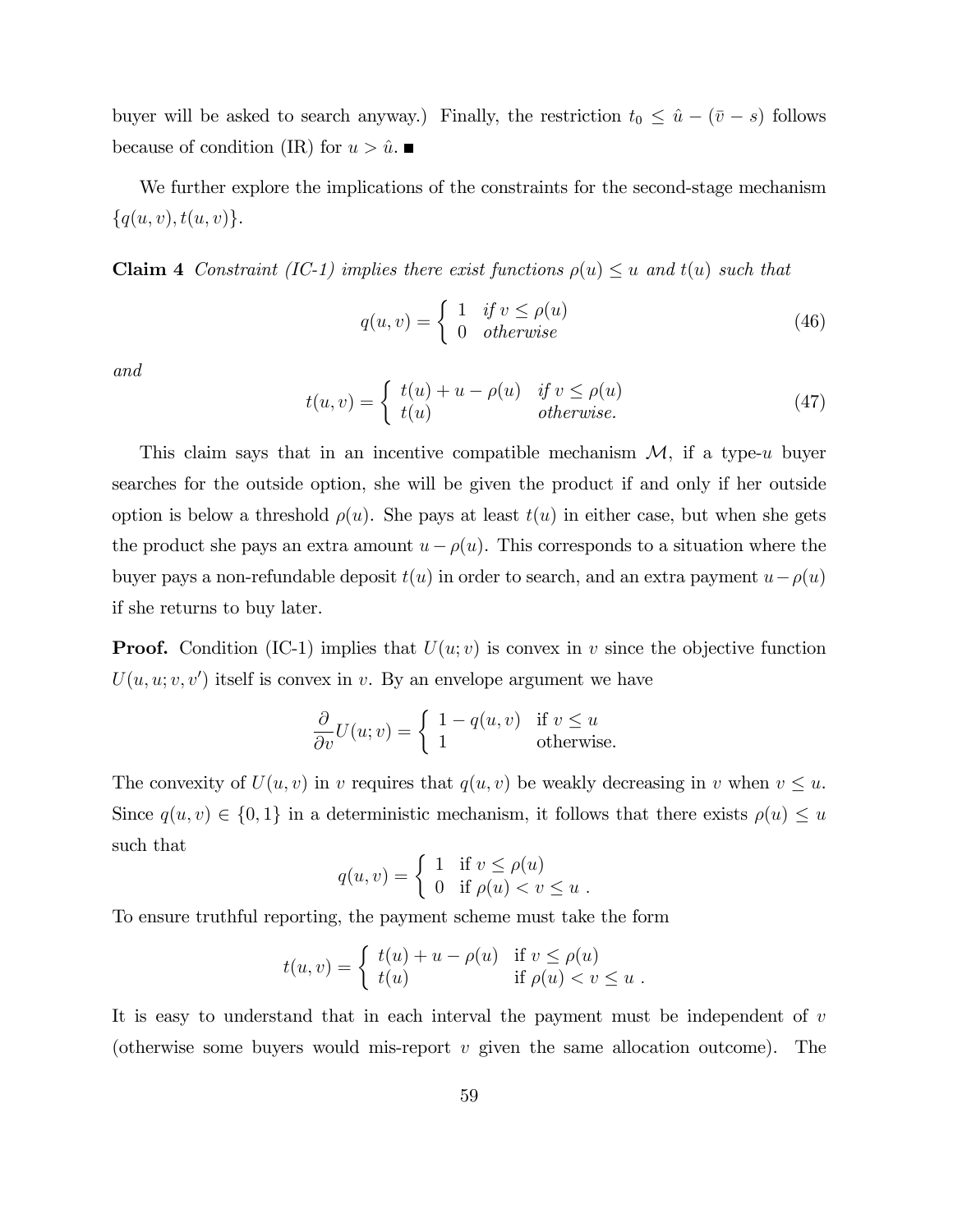difference  $u - \rho(u)$  between the two payments is because the buyer with  $v = \rho(u)$  should be indifferent about whether she gets the seller's product or not.

For a buyer with  $v > u$ , she will consume v regardless of whether she gets the seller's product or not. Hence, for this buyer to report her v truthfully,  $t(u, v)$  must be independent of v for  $v > u$ , and denote it by  $\tilde{t}(u)$ . If this buyer mis-reports  $v' \in (\rho(u), u]$ , her surplus will be  $v - t(u)$ . So truthful reporting requires  $\tilde{t}(u) \leq t(u)$ . Similarly, for a buyer with  $v \in (\rho(u), u]$  not to mis-report  $v' > u$ , we need  $t(u) \leq \tilde{t}(u)$  (independent of the value of  $q(u, v')$ ). Therefore,  $\tilde{t}(u) = t(u)$ . In the same time, if  $q(u, v) = 1$  for  $v > u$ , then those buyers with  $v \le \rho(u)$  will have an incentive to mis-report  $v' > u$  in order to get the product at a lower price. Thus, we need  $q(u, v) = 0$  for  $v > u$ .

So far we have not used the constraints  $(IC-3)$  and  $(IC-2)$  which ensure that the buyers will truthfully report about whether they already have their outside option.

Claim 5 When  $\hat{u} < u_{\text{max}}$  (where  $\hat{u}$  is introduced in Claim 3), constraints (IC-3) and  $(IC^{\sim}-2)$  imply that

$$
k = t_0 \t{,} \t(48)
$$

where k and  $t_0$  are defined in (39) and (43) respectively.

**Proof.** When  $\hat{u} < u_{\text{max}}$ , (41), (42) and (43) imply that  $\Phi(u) = u - t_0$  for  $u > \hat{u}$ . Then (IC-3) requires

$$
u-t_0\geq u-k.
$$

In the same time, for  $z > k$ , (39) and (40) imply  $\hat{\Phi}(z) = z - k$ . Then (IC<sup> $\sim$ </sup>-2) requires

$$
z-k\geq z-t_0.
$$

These two inequalities imply  $k = t_0$ .

In sum, we have shown that any incentive compatible and individually rational (deterministic) mechanism  $\{\mathcal{M}, \hat{\mathcal{M}}\}$  must satisfy all the conditions stated in Claims 2–5.<sup>42</sup> However, any mechanism which satisfies these conditions can be replicated by a mechanism which consists of a buy-now price P and a menu of deposit contracts  $\{D(u), p(u)\}\$ . For a

 $42$ These conditions are not sufficient for incentive compatibility and individual rationality. For sufficiency, further conditions need to be imposed on k,  $\hat{u}$ ,  $t_0$ ,  $\rho(u)$  and  $t(u)$ .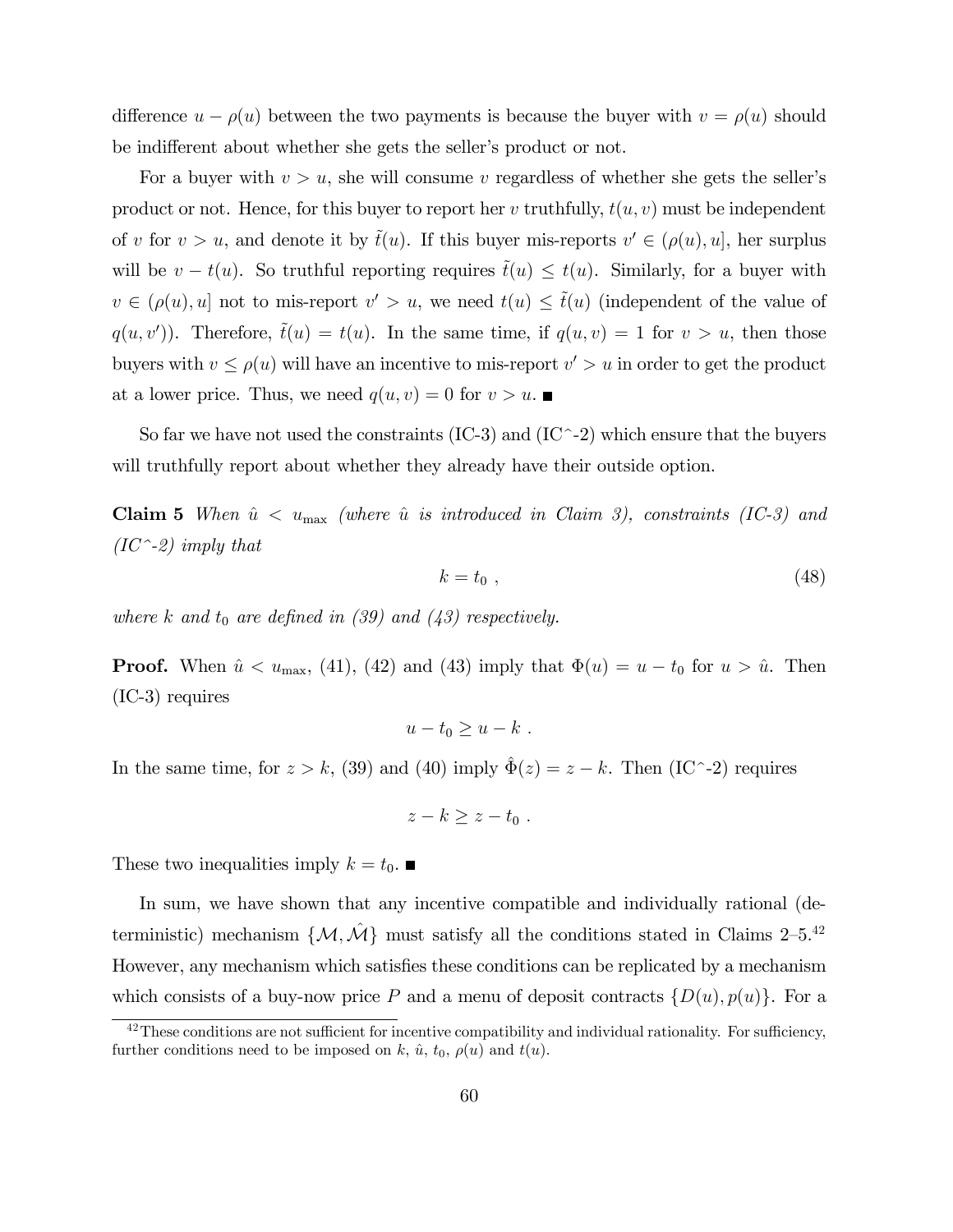mechanism with  $\hat{u} < u_{\text{max}}$ , we can use the following indirect mechanism with a buy-now price

$$
P=k=t_0
$$

and a menu of deposit contracts

$$
{D(u) = t(u), p(u) = u - \rho(u)}
$$
 for  $u \le \hat{u}$ .

It is not difficult to see that this mechanism leads to the same choice outcome as the original direct mechanism. (The only non-trivial part is when a type- $u$  buyer picks a deposit contract  $(D(u'), p(u'))$  and chooses to search. Suppose she finds out that her valuation for the outside option is  $v$ . Then if she returns to buy the seller's product, her surplus will be  $\max\{u, v\} - (t(u') + u' - \rho(u')) - s$ . If she chooses not to buy the seller's product, her surplus will be  $v - t(u') - s$ . In the direct mechanism if the buyer reports u' in the Örst stage, she will face exactly the same two options, depending on whether she reports  $v' \le \rho(u')$  or not in the second stage.) For a mechanism with  $\hat{u} = u_{\text{max}}$ , then  $q_0$ and  $t_0$  do not matter, and we can use the same indirect mechanism with  $P = k$ .

We conclude that in the extended monopoly model, it is without loss of generality to look for the optimal (deterministic) mechanism among the class of mechanism which consists of a buy-now price and a menu of deposit contracts. This completes the proof.

#### Equilibrium analysis for general mechanisms.

Extended monopoly. To study the equilibrium mechanism in the duopoly model, we first study the optimal mechanism in the extended monopoly model as discussed in the proof of Proposition 6. We know that if we focus on deterministic mechanisms, it is without loss of generality to consider mechanisms which consist of a buy-now price P and a menu of deposit contracts  $\{D(p), p\}$ , where if a buyer pays a deposit  $D(p)$ , she has the right to buy the product later at an incremental price p.

Suppose that for all buy-later prices p we have  $P \le D(p) + p$  (which will be verified later). Then the  $\beta$  buyers who already know their outside option will buy at the buy-now price P if and only if  $u - \hat{v} > P$ . So the profit from each  $\beta$  buyer is  $\Pi(P) \equiv P(1 - H(P)),$ where H is the CDF of net surplus  $u - \hat{v}$ .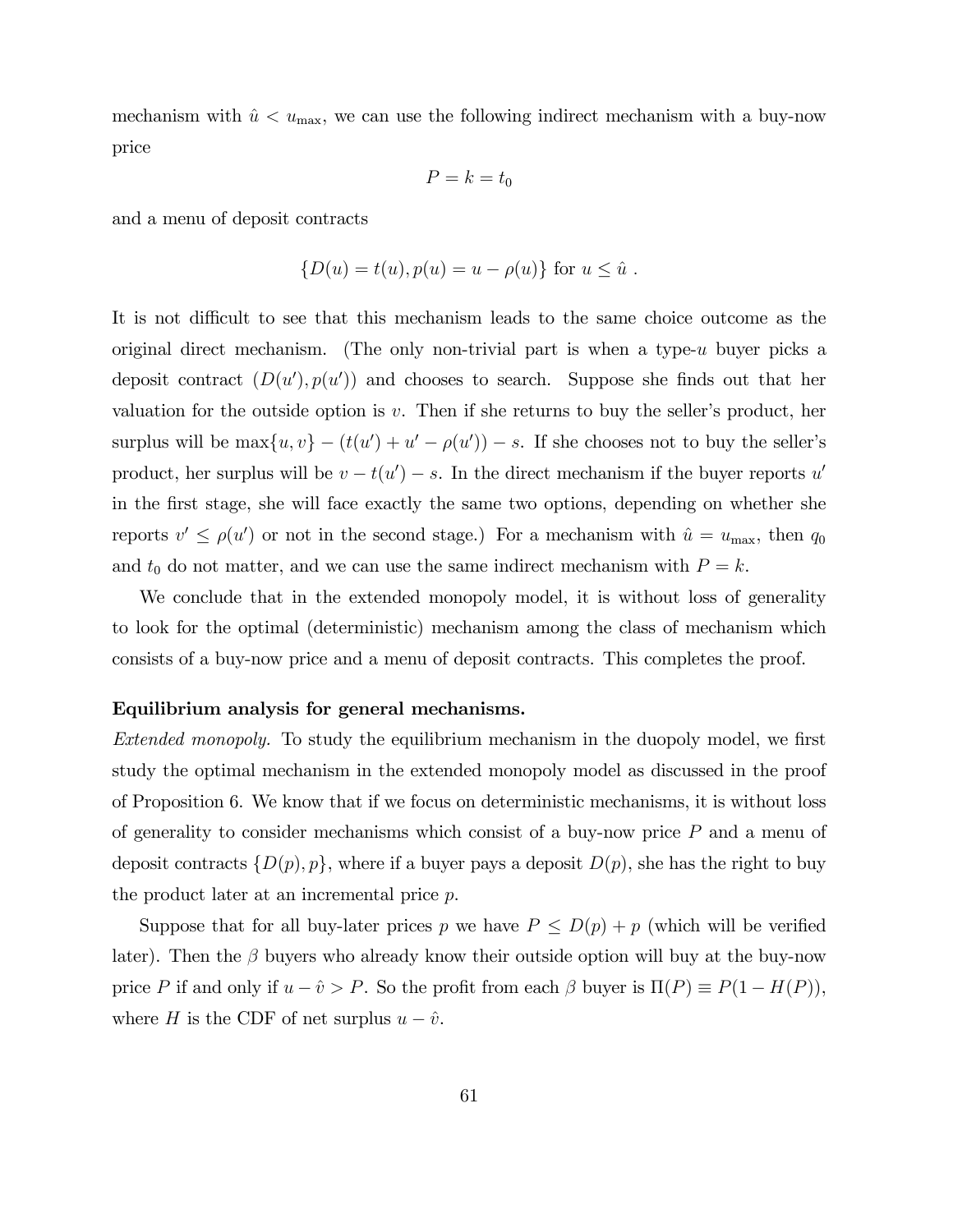Now consider the  $\alpha$  buyers who visit the seller first. If a type-u buyer chooses a deposit contract  $(D(p), p)$  and continues to search, her expected surplus is

$$
\mathbb{E}_v[\max\{v, u - p\}] - D(p) - s = R(u - p) - D(p) + \overline{v} - s,
$$

where

$$
R(x) \equiv \mathbb{E}_v[\max\{v, x\} - v] = S(x) + x - \overline{v} = \int_0^x G(v)dv
$$

is the ex ante benefit to the buyer of being able to return to obtain surplus x from the seller once she has discovered her outside option v. Clearly,  $R(x) = 0$  if  $x \le 0$ , and R is convex and increasing.

If the buyer decides to choose one of the deposit contracts, she will choose the best contract from the menu, with resulting surplus

$$
\phi(u) \equiv \max_{p} : \{ R(u-p) - D(p) + \overline{v} - s \} .
$$

Since the function  $R(\cdot)$  is increasing and convex,  $\phi(\cdot)$  is also increasing and convex and hence differentiable almost everywhere. Let  $p(u)$  be the optimal choice of buy-later price for the type-u buyer (which is uniquely determined almost everywhere). Since  $R(\cdot)$  is convex, a revealed preference argument shows  $p(u)$  must weakly decrease with u. The envelope theorem implies that

$$
\phi'(u) = R'(u - p(u)) = G(u - p(u)), \qquad (49)
$$

and the deposit payment associated with the buy-later price  $p(u)$  is

$$
D(u) = R(u - p(u)) + \bar{v} - s - \phi(u) . \tag{50}
$$

Expression (49) implies that the surplus from choosing a deposit contract increases with  $u$  but with slope less than 1. By contrast, the surplus from leaving the firm altogether,  $\bar{v} - s$ , does not depend on u, and the surplus from immediate purchase,  $u - P$ , increases with slope 1. Thus, for small u, say for  $u < \tilde{u}$ , the buyer leaves the seller immediately, for intermediate u, say  $\check{u} \le u \le \hat{u}$ , the buyer chooses one of the deposit contracts, and for  $u > \hat{u}$  the buyer buys immediately without search.<sup>43</sup> For the buyer to be indifferent

 $^{43}$ By choosing  $\check{u}$  and  $\hat{u}$  appropriately one can allow only a subset of the three strategies to be made available. For instance, setting  $\check{u} = \hat{u}$  means that no option to buy later is made available and the seller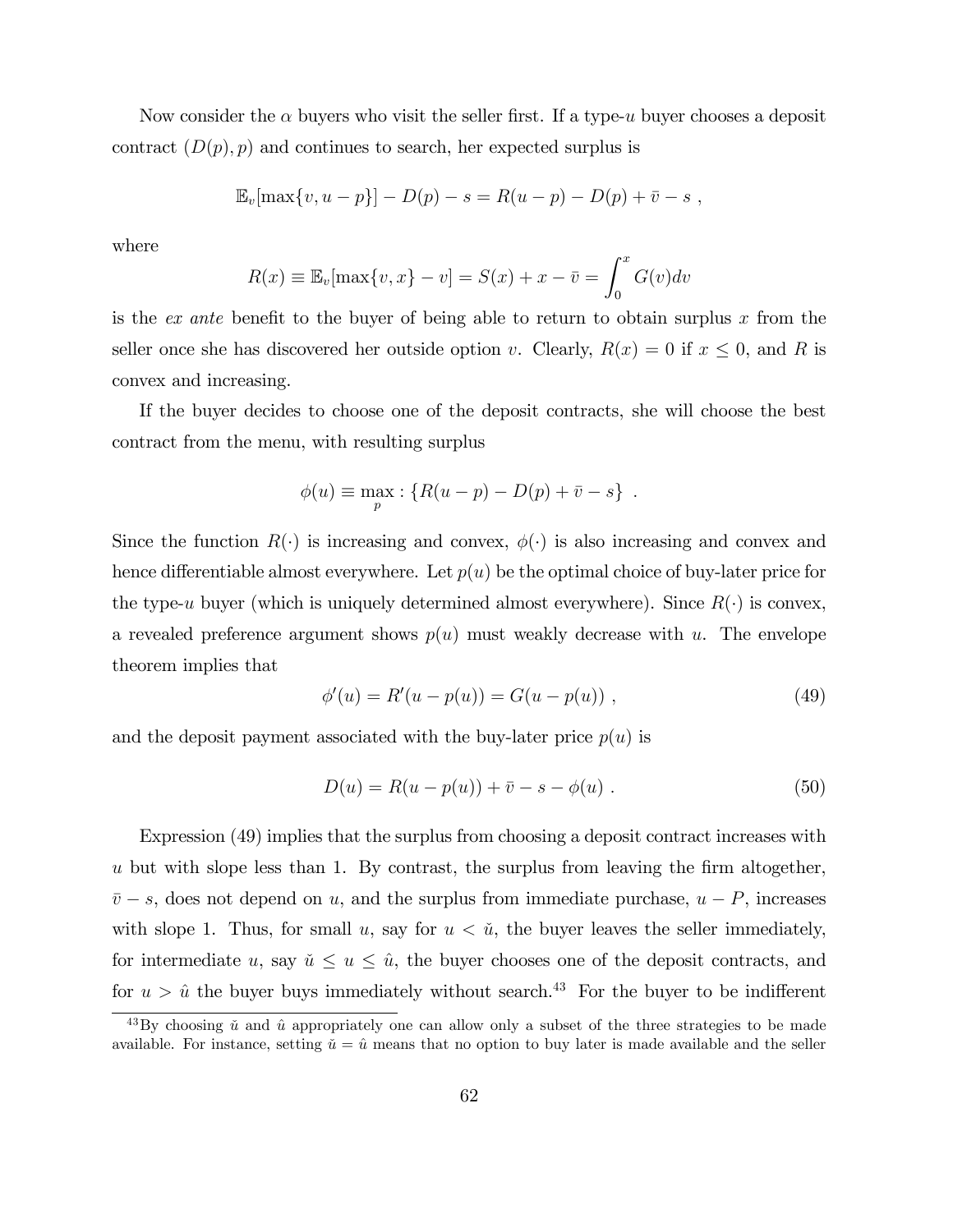between the relevant options at the points  $\check{u}$  and  $\hat{u}$ , we require

$$
\phi(\tilde{u}) = \bar{v} - s \; ; \; \phi(\hat{u}) = \hat{u} - P \; . \tag{51}
$$

Using this and (49), we have

$$
\phi(u) = \bar{v} - s + \int_{\tilde{u}}^{u} G(\tilde{u} - p(\tilde{u})) d\tilde{u} . \qquad (52)
$$

If the type-u buyer chooses a deposit contract with buy-later price  $p$ , she will return to buy later when  $v \le u - p$ , i.e., with probability  $G(u - p)$ .

The seller's profit is then

$$
\alpha \left[ P(1 - F(\hat{u})) + \int_{\hat{u}}^{\hat{u}} \left\{ D(u) + p(u)G(u - p(u)) \right\} dF(u) \right] + \beta \Pi(P) , \qquad (53)
$$

where  $D(u)$  is given in (50). The first portion is the profit from the  $\alpha$  buyers, and the second portion is the profit from the  $\beta$  buyers. Integrating by parts and using (49) yields

$$
\int_{\tilde{u}}^{\hat{u}} \phi(u) dF(u) = \phi(\tilde{u})(1 - F(\tilde{u})) - \phi(\hat{u})(1 - F(\hat{u})) + \int_{\tilde{u}}^{\hat{u}} G(u - p(u))(1 - F(u)) du.
$$

Using this and  $(51)$ , we can rewrite the term  $\lceil \cdot \rceil$  in  $(53)$  as

$$
(\hat{u} - (\bar{v} - s))(1 - F(\hat{u})) + \int_{\tilde{u}}^{\hat{u}} \left\{ R(u - p(u)) + G(u - p(u)) \left( p(u) - \frac{1 - F(u)}{f(u)} \right) \right\} dF(u) \tag{54}
$$

which is a function of  $(\tilde{u}, \hat{u}, p(u))$ . Using (52), we have

$$
P = \hat{u} - \phi(\hat{u}) = \hat{u} - (\bar{v} - s) - \int_{\tilde{u}}^{\hat{u}} G(u - p(u)) du . \tag{55}
$$

So  $\Pi(P)$  in (53) is also a function of  $(\tilde{u}, \hat{u}, p(u))$ .

We first ignore the constraint that  $p(u)$  should be weakly decreasing and derive the optimal  $p(u)$  given u and u. Substituting (54) and (55) into (53) and maximizing the profit with respect to  $p(u)$ , we can check that the candidate  $p(u)$  satisfies<sup>44</sup>

$$
p(u) = \frac{1 - F(u)}{f(u)} + \frac{1}{f(u)} \frac{\beta}{\alpha} \Pi'(\hat{u} - (\bar{v} - s) - \int_{\tilde{u}}^{\hat{u}} G(\tilde{u} - p(\tilde{u})) d\tilde{u}) . \tag{56}
$$

makes an exploding offer, while if  $\hat{u} = u_{\text{max}}$  no consumer buys without search. In the baseline monopoly model with  $\beta = 0$ , given the assumption  $a < u_{\text{max}}$ , we must have  $\hat{u} < u_{\text{max}}$  and  $\check{u} > 0$ . While in the extended monopoly model we may have a corner solution with  $\hat{u} = u_{\text{max}}$ . This case can be treated by a modified analysis. However, as we will see later, this does occur in the duopoly case with two symmetric sellers.

<sup>&</sup>lt;sup>44</sup>This can be done by the standard technique of calculus of variations. It can also be checked that given  $\tilde{u} < \hat{u}$ , (56) is also sufficient for  $p(u)$  to be the solution if  $\Pi(\cdot)$  is concave.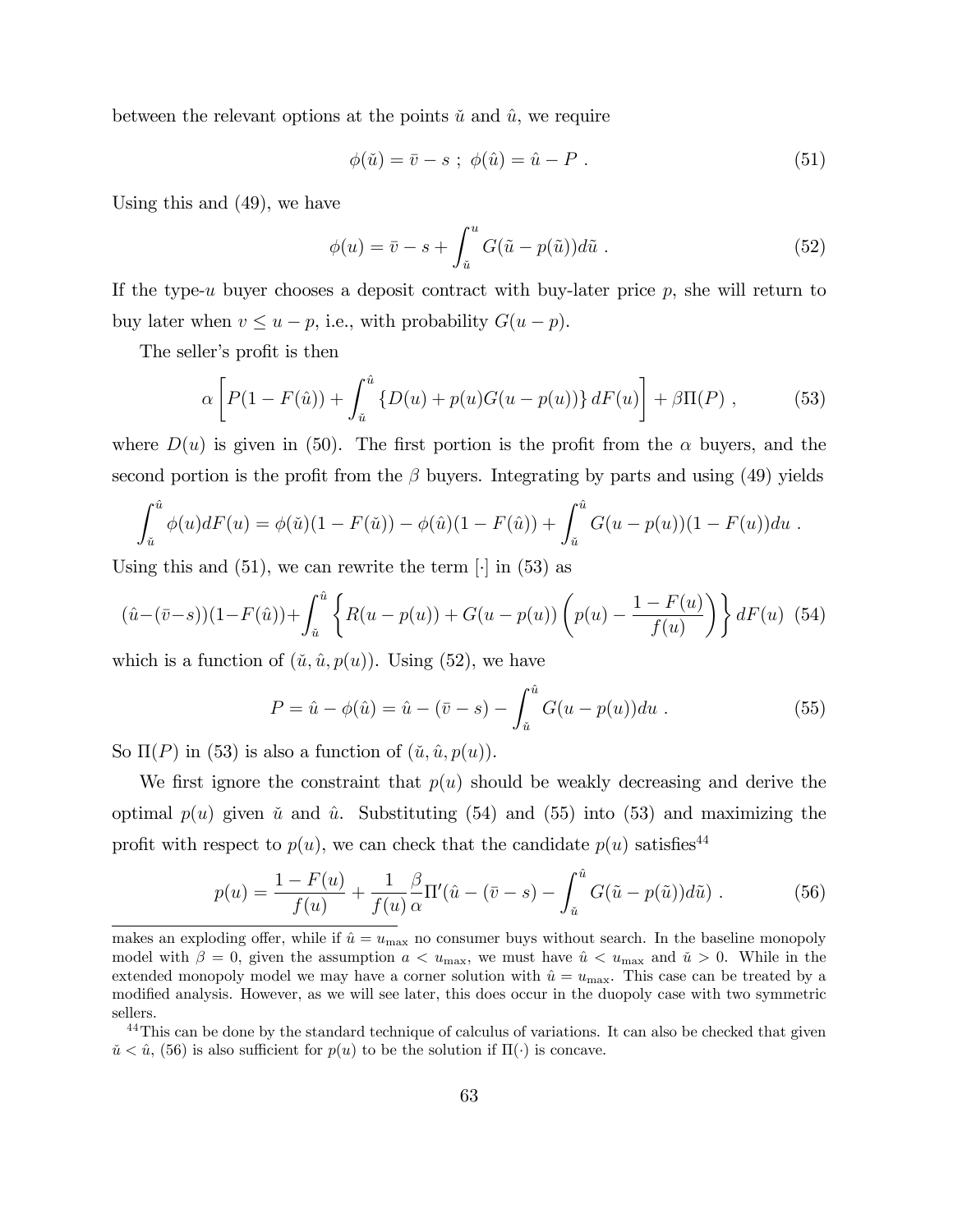(When  $\beta = 0$ , the solution is consistent with the buy-later price in Proposition 3.) To deal with this functional equation, let  $K = \frac{\beta}{\alpha} \Pi'(\cdot)$  in (56). Then

$$
p(u) = \frac{1 - F(u) + K}{f(u)} \tag{57}
$$

where  $K$  solves the equation

$$
K = \frac{\beta}{\alpha} \Pi'(P) \tag{58}
$$

with

$$
P = \hat{u} - (\bar{v} - s) - \int_{\tilde{u}}^{\hat{u}} G(u - \frac{1 - F(u) + K}{f(u)}) du.
$$
 (59)

Substituting (57) into the profit function and maximizing it with respect to  $\check{u}$  and  $\hat{u}$ yields

$$
\check{u} - p(\check{u}) = 0 \tag{60}
$$

and

$$
\hat{u} - p(\hat{u}) = a \tag{61}
$$

where a solves  $S(a) = s$  as in the baseline monopoly model. (When  $u - p(u)$  is increasing, the profit function is single-peaked in  $\check{u}$  and  $\hat{u}$ .)

If  $p(u)$  in (57) is decreasing, the optimal mechanism is characterized by (57)-(61). It can also be shown that this system has a unique solution if in addition  $\Pi(\cdot)$  is concave.<sup>45</sup> Unlike in the baseline monopoly model, here the logconcavity condition (3) is not enough for  $p(u)$  in (57) to be decreasing. Due to the endogeneity of the constant K (which might be positive or negative), it is hard to derive a primitive condition for this to hold. But  $p(u)$ is indeed decreasing at least in the uniform distribution example where  $p(u) = 1 - u + K$ .

When  $p(u)$  is decreasing, one can check that the  $\alpha$  buyers will indeed choose the correct deposit contract. Our analysis is also predicated on  $P \le D(u) + p(u)$  for  $u \in [\tilde{u}, \hat{u}]$  such that  $\beta$  buyers have no incentive to choose a deposit contract. Using (50), we have

$$
D(u) + p(u) = p(u) + R(u - p(u)) - \phi(u) + \overline{v} - s.
$$

<sup>&</sup>lt;sup>45</sup>If  $p(u)$  is decreasing, then  $u - p(u)$  is increasing, and (60) and (61) uniquely determine  $\check{u}$  and  $\hat{u}$  as functions of K. We also have  $u < \hat{u}$  and both of them increase in K. Using the second observation, one can verify that P in (59) increases in K. Then the right-hand side of (58) decreases in K if  $\Pi$  is concave. This ensures that (58) has a unique solution.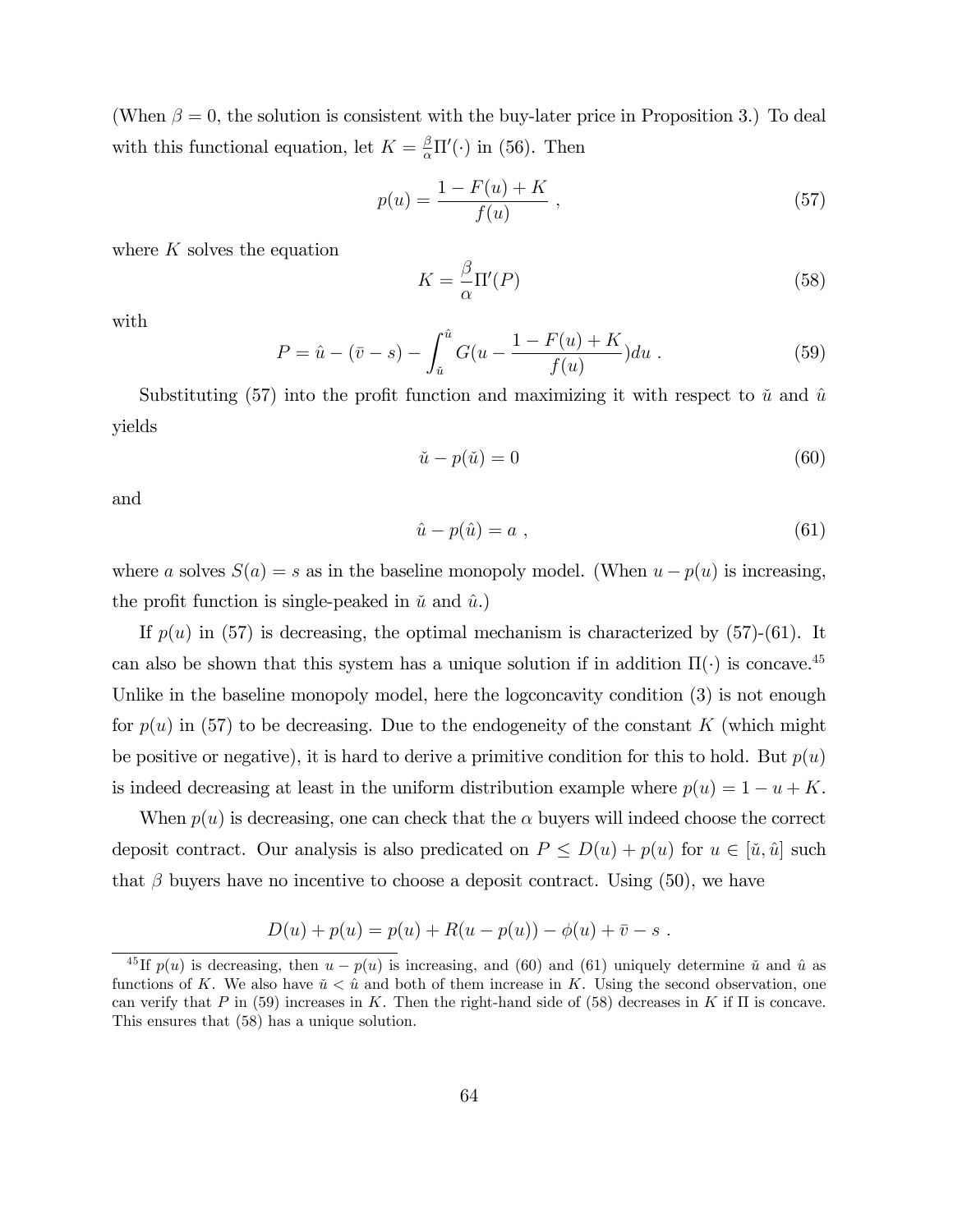Using (51) and (61), one can verify that  $D(\hat{u})+p(\hat{u}) = P$ . On the other hand, the derivative of  $D(u) + p(u)$  with respect to u is

$$
p'(u)(1-G(u-p(u))) .
$$

Hence, if  $p(u)$  is decreasing,  $D(u) + p(u)$  decreases in u and so  $P \le D(u) + p(u)$  for  $u \in [\check{u}, \hat{u}]$ . In the same time, as in the baseline monopoly model we also have  $D(\check{u}) = 0$ and  $p(\check{u}) = \check{u}$  (which can be verified by using (50), (51) and (60)), and so a buyer always has the option to return to buy at price  $\check{u}$  without paying a deposit.

Duopoly. We now solve the equilibrium mechanism in the duopoly model. The extra complication in the duopoly case is that the outside options  $v$  and  $\hat{v}$  are endogenous and depend on the equilibrium selling mechanism. Let

$$
(P,\{D(u),p(u)\}_{u\in [\tilde{u},\hat{u}]})
$$

be the symmetric equilibrium mechanism. Given seller  $j$  is using the equilibrium mechanism and buyers hold equilibrium beliefs, seller iís problem is the same as the extended monopoly model with the following specifications:

(i) Half the buyers visit seller *i* first (so  $\alpha = \frac{1}{2}$  $\frac{1}{2}$ ). If a buyer decides to visit seller j without paying a deposit, she will either buy seller j's product at price P (given  $P \le D(u) + p(u)$ ) or leave the market with nothing. So this buyer's outside option is  $v = \max\{0, u_j - P\},\$ and its CDF is

$$
G(v) = F(v + P) \tag{62}
$$

for  $v \in [0, u_{\text{max}} - P]$ . (Notice that v has a mass point at zero, but this does not affect our analysis in the extended monopoly model.) The mean of  $v$  is then

$$
\bar{v} = \int_{P}^{u_{\text{max}}} [1 - F(v)] dv . \qquad (63)
$$

The reservation surplus a solves

$$
s = \int_{a+P}^{u_{\text{max}}} [1 - F(v)] dv ,
$$

so

$$
a = A - P \t{,} \t(64)
$$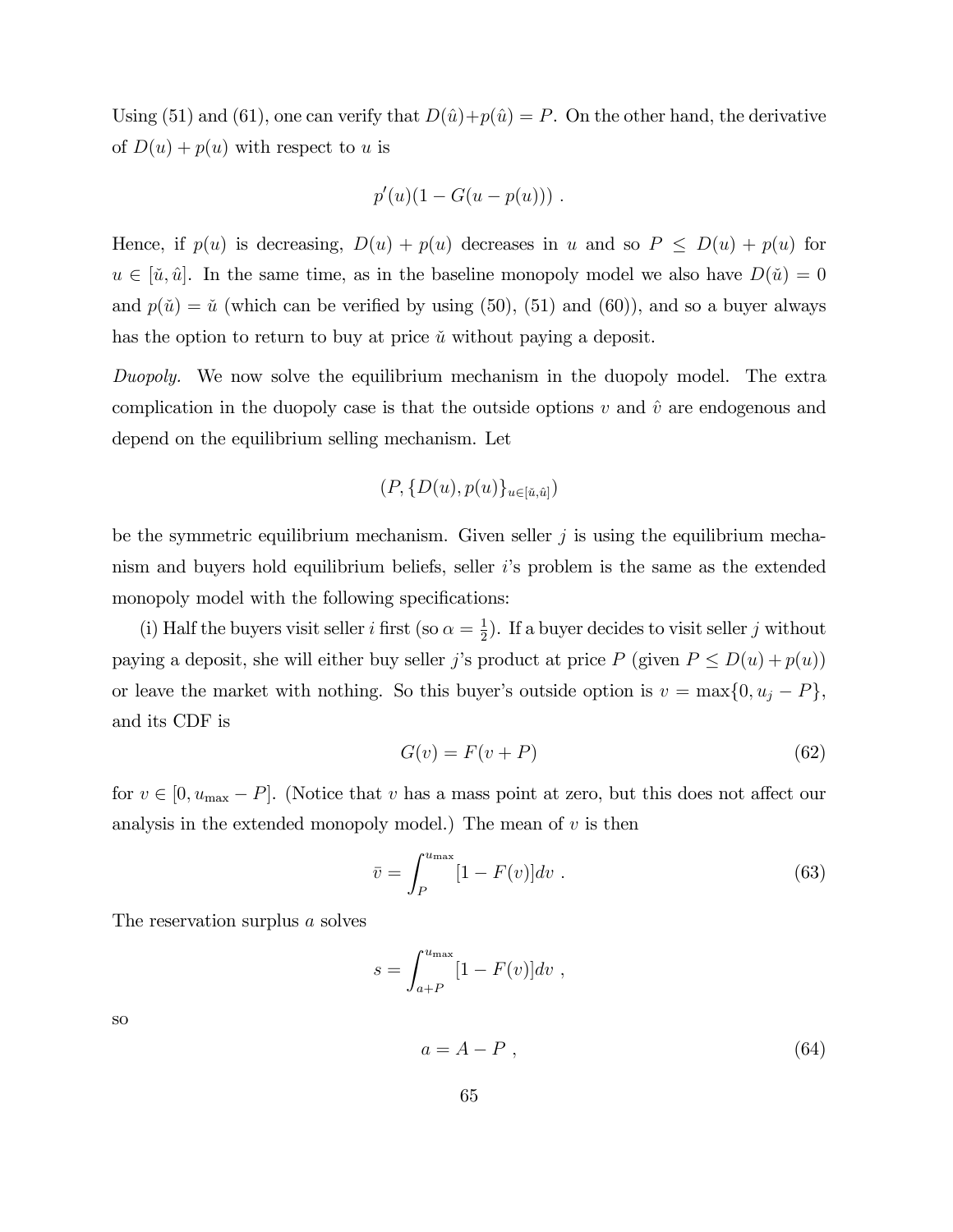where  $\tilde{A}$  is defined in (13) and is the threshold of match utility for immediate purchase in the free-recall benchmark. (Both  $\bar{v}$  and a decrease in P because a higher P makes the outside option  $v$  less attractive.)

(ii) The other half of the buyers visit seller j first, and  $F(\hat{u})$  fraction of them will continue on to visit seller *i* (so  $\beta = \frac{1}{2}$ )  $\frac{1}{2}F(\hat{u})$ . For those who value seller j's product at  $u_j \in [\check{u}, \hat{u}]$ , they pay a deposit  $D(u_j)$  to seller j and then visit seller i, and so act as if they have an outside option  $\hat{v} = u_j - p(u_j)$ . Those who value seller j's product below u also visit seller i but without paying a deposit to seller j, so they have outside option  $\hat{v} = 0$ . Then the CDF of the net valuation  $z = u_i - \hat{v}$ , conditional on a buyer coming to seller i after visiting seller  $j$ , is

$$
H(z) = \Pr(u_i - \hat{v} \le z | u_j \le \hat{u})
$$
  
= 
$$
\frac{1}{F(\hat{u})} \left( F(z)F(\check{u}) + \int_{\check{u}}^{\hat{u}} F(z + u_j - p(u_j))dF(u_j) \right)
$$
. (65)

(In equilibrium, we have  $\hat{u} - p(\hat{u}) = a$  and  $\check{u} - p(\check{u}) = 0$ , and so the support of z is  $[-a, u_{\text{max}}]$ .) If seller *i* sets buy-now price  $\tilde{P}$ , its profit from each  $\beta$  buyer is  $\Pi(\tilde{P}) \equiv \tilde{P}(1 - H(\tilde{P}))$ . The derivative of this function  $\Pi$ , evaluated at  $\tilde{P} = P$  for convenience later, can be shown to be

$$
\Pi'(P) = \frac{1}{F(\hat{u})} \left( \gamma(P) F(\check{u}) + \int_{\check{u}}^{\hat{u}} \gamma(P + u - p(u)) dF(u) \right) , \qquad (66)
$$

where

$$
\gamma(x) \equiv 1 - F(x) - xf(x) .
$$

Notice that  $\Pi(\tilde{P})$  is concave if  $\gamma(x)$  is decreasing, i.e., if  $x(1 - F(x))$  is concave, as is now assumed in the following discussion.

Seller *i*'s best response to *j*'s equilibrium selling mechanism can then be calculated as in the extended monopoly model with  $\alpha = \frac{1}{2}$  $\frac{1}{2}, \beta = \frac{1}{2}$  $\frac{1}{2}F(\hat{u})$ , G as defined in (62), and H as defined in  $(65)$ . Therefore, the buy-later price is

$$
p(u) = \frac{1 - F(u) + K}{f(u)}
$$
\n(67)

for  $u \in [\tilde{u}, \hat{u}]$ , where  $\tilde{u}$  and  $\hat{u}$  are determined by

$$
\check{u} - p(\check{u}) = 0 \tag{68}
$$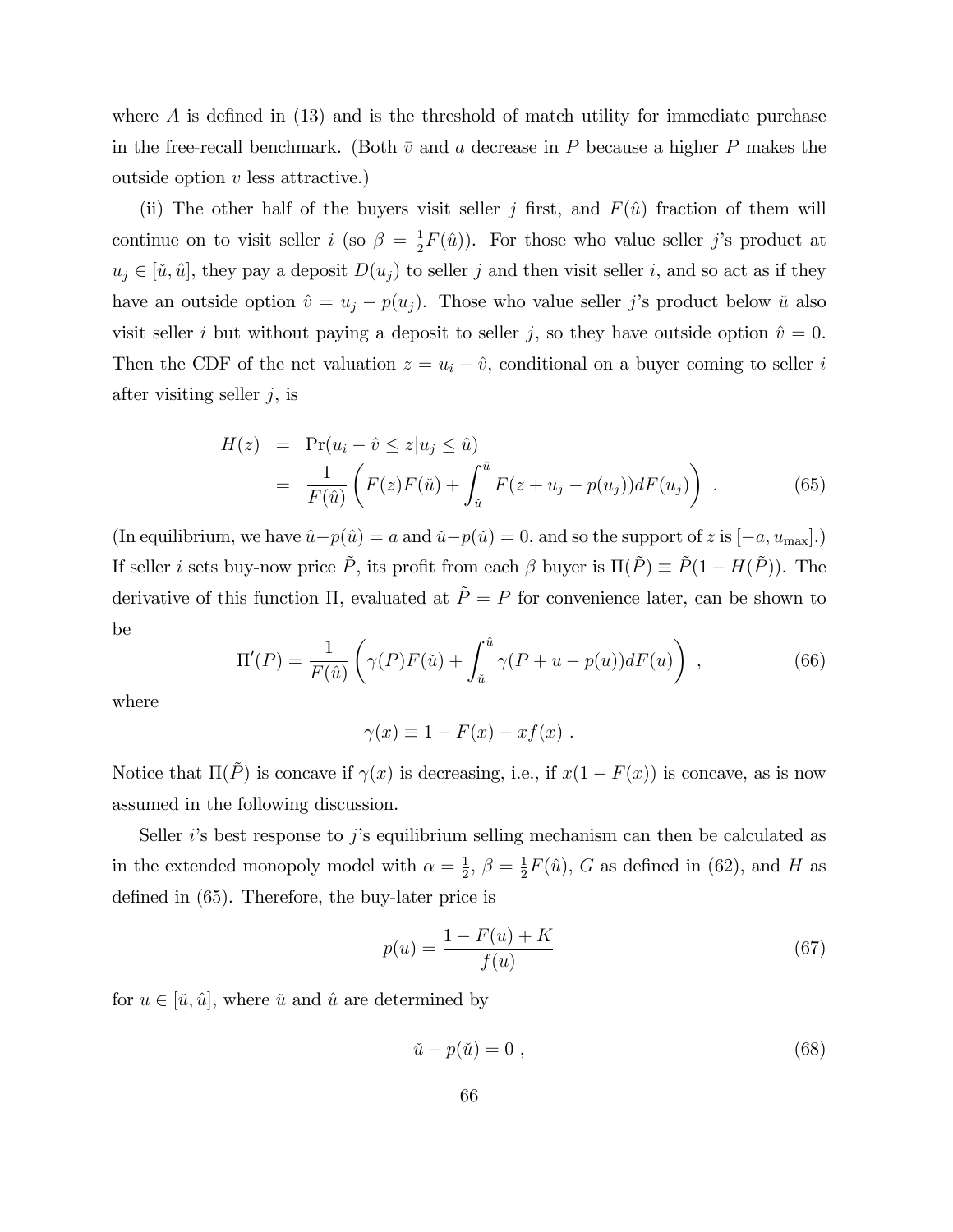and

$$
\hat{u} - p(\hat{u}) = A - P \tag{69}
$$

respectively. The remaining two parameters  $K$  and  $P$  solve

$$
K = \gamma(P)F(\check{u}) + \int_{\check{u}}^{\hat{u}} \gamma(P + u - p(u))dF(u) , \qquad (70)
$$

and

$$
P = \hat{u} - (\bar{v} - s) - \int_{\tilde{u}}^{\hat{u}} F(P + u - p(u)) du . \tag{71}
$$

(Equation (70) is from (58),  $\frac{\beta}{\alpha} = F(\hat{u})$ , and (66). Equation (71) is from (59) and  $G(\cdot)$ defined in (62).) In addition, notice that  $\bar{v}$  depends on P as indicated in (63).

The symmetric equilibrium mechanism is characterized by the system of  $(67)–(71)$  if it has a solution such that  $p(u)$  is decreasing. Suppose this is true. Then following a similar argument as in the monopoly case, we have  $P \le D(u) + p(u)$  for  $u \in [\tilde{u}, \hat{u}]$ . In particular, the equality holds at  $u = \hat{u}$ . Then from (69) we have  $\hat{u} = A - D(\hat{u}) < A$ . That is, more buyers buy immediately at the Örst visited seller than in the free-recall case. Meanwhile, as in the monopoly model we have  $D(\check{u}) = 0$  and  $p(\check{u}) = \check{u}$ , so  $\check{u}$  is also the buy-later price when a buyer does not pay a deposit.

However, as in the extended monopoly model, it is hard to find a general condition under which the system of  $(67)–(71)$  has a solution with  $p(u)$  decreasing. However, this is the case with the uniform example with  $F(u) = u$ . In that case, we have  $p(u) = 1 - u + K$ (which is decreasing),  $A = 1 - \sqrt{2s}$ , and  $\bar{v} = \frac{1}{2}$  $\frac{1}{2}(1-P)^2$ . To have active search, the search cost s should not exceed  $\frac{1}{8}$ . The four parameters  $(\tilde{u}, \hat{u}, P, K)$  then solve the following system of simultaneous equations:

$$
\tilde{u} = \frac{1}{2}(1+K)
$$
\n
$$
\hat{u} = \frac{1}{2}(2-\sqrt{2s}-P+K)
$$
\n
$$
K = \hat{u}(1-2P) - 2\int_{\tilde{u}}^{\hat{u}} (2u-1-K)du
$$
\n
$$
P = \hat{u} - \frac{1}{2}(1-P)^2 + s - \int_{\tilde{u}}^{\hat{u}} (P+2u-1-K)du.
$$

Substituting the first two equations into the latter two, one can derive that

$$
K = \frac{1}{1 + 2P}(P^2 - 3P + 1 + \sqrt{2s} - 2s)
$$